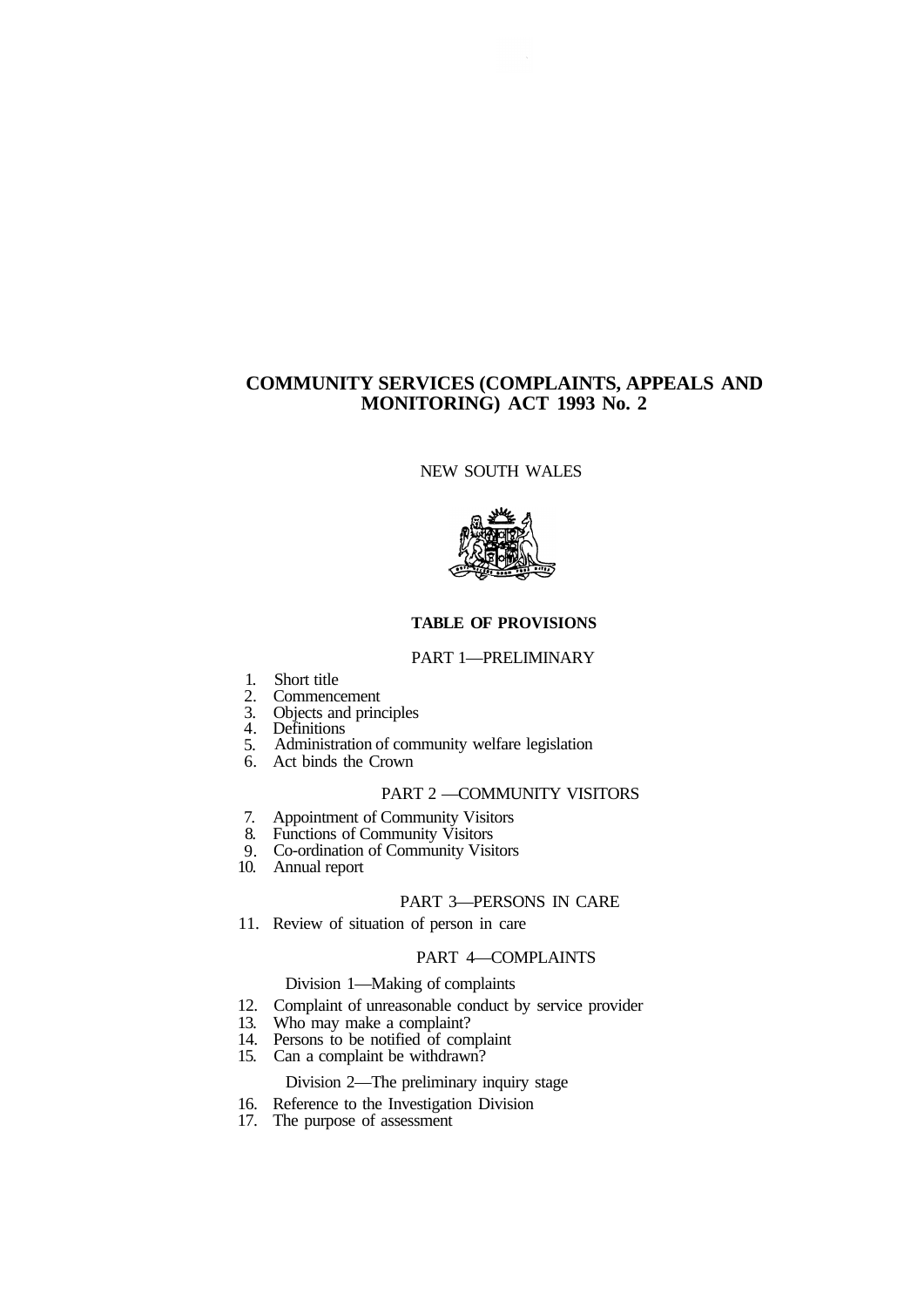- 18. Commission may require further information
- 19. Time for completion of assessment
- 20. Reference of complaint to another person or body for investigation
- 21. In what circumstances can the Commission decline to entertain a complaint?
- 22. Reference of complaint for alternative dispute resolution
- $\frac{2}{23}$ . Reference of complaint for investigation
- 24. Effect of agreement between parties to complaint
- 25. Notice of action taken or decision made following assessment

#### Division 3—Alternative dispute resolution

- 26. Solution facilitators
- 27. Resolution of complaint
- 28. Notification of arrangements for resolution of a complaint
- 29. Solution facilitation to be voluntary
- 30. What is the role of a solution facilitator?
- 31. Are the parties entitled to be represented?
- 32. Confidentiality of proceedings before a solution facilitator
- 33. Conclusion of proceedings before a solution facilitator
- 34. Preparation and distribution of report on conclusion of proceedings before a solution facilitator
- 35. Can a complaint be referred for investigation after proceedings before a solution facilitator?

#### Division 4—Investigation of complaints

- 36. The purpose of investigation
- 37. Persons investigated to be given opportunity to be heard in certain circumstances
- 38. Report on completion of action
- 39. Dismissal or termination of matter

### PART 5—APPEALS

### Division 1—Appeals to the Tribunal

- 40. Appeals to the Tribunal
- 41. Who may appeal?
- 42. Parties to appeal
- 43. Representative appeals
- 44. Time for appeals
- 45. Appeal to be by way of rehearing
- 46. Alternatives to Tribunal determining the matter
- 47. Powers of Tribunal in relation to appeals
- 48. Operation and implementation of decisions pending appeal
- 49. Restrictions on ordering stay of proceedings
- 50. Conditions of order
- 51. Finality of decisions of Tribunal

#### Division 2—Proceedings before the Tribunal

- 52. Proceedings generally
- 53. Examination of witnesses
- 54. Preliminary conferences
- 55. Lodging of material documents with the Tribunal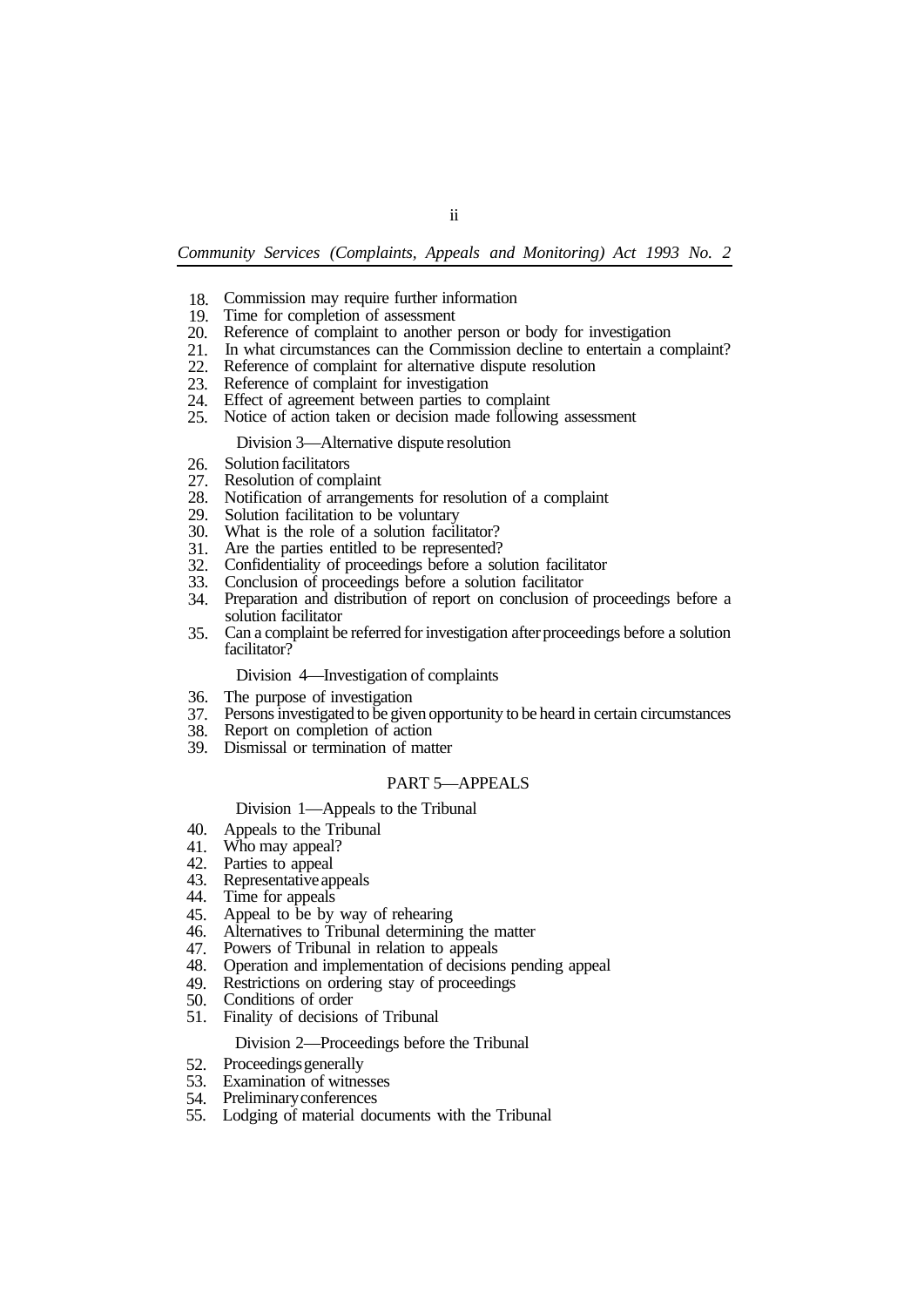iii

- 56. proceedings to be open to the public
- 57. Publication of names etc.
- 58. Right of appearance
- 59. Presentation of cases
- 60. Presiding member may compel attendance of witnesses etc.
- 61. Witnesses to answer questions
- 62. Refusal to attend or to answer questions etc.
- 63. Expenses of witness
- 64. Adjournment of Tribunal or absence of member
- 65. Decisions of the Tribunal to set out reasons etc.
- 66. Costs

## Division 3—Appeals to the Supreme Court

- 67. Rights of appeal to the Supreme Court
- 68. Orders on appeal to the Supreme Court
- 69. Appeal does not stay decision

#### Division 4—Mscellaneous

- 70. Misconduct in proceedings before the Tribunal
- 71. Record of proceedings
- 72. Authentication of documents etc.
- 73. Immunity of judicial officer who is a member of the Tribunal
- 74. Rules
- 75. Reports
- 76. Service of documents etc. by the Tribunal

#### PART 6—THE COMMUNITY SERVICES COMMISSION

#### Division 1—Establishment of the commission

- 77. Constitution of the Commission
- 78. Commissioner for Community Services
- 79. Acting commissioner
- 80. Investigation Division and Solution Facilitation Division
- 81. Seal of the Commission
- 82. Staff of the Commission

#### Division 2—Functions of the Commission

83. Functions of the Commission

#### Division 3—Miscellaneous

- 84. Powers of entry by the Commissioner
- 85. Search warrants
- 86. Offence: obstructing the Commissioner
- 87. Offence: impersonating the Commissioner
- 88. Expert assistance
- 89. Delegation
- 90. Financial year
- 91. Annual report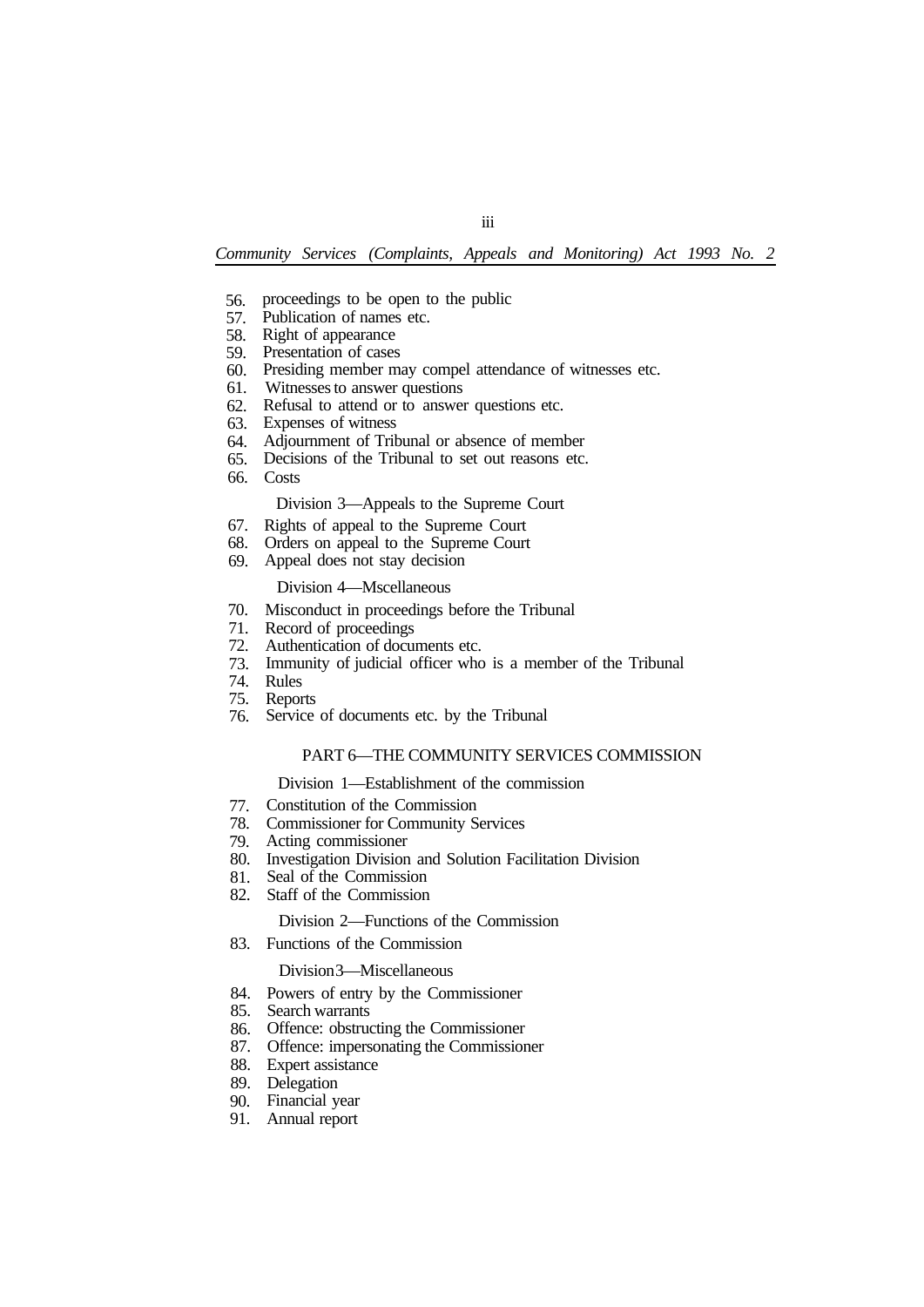### PART 7—THE COMMUNITY SERVICES APPEALS TRIBUNAL

#### Division 1—The Tribunal and staff

- 92. Constitution of the Tribunal
- 93. Jurisdiction of the Tribunal
- 94. Registrar and other staff of the Tribunal
- 95. Composition of the Tribunal
- 96. Sittings of the Tribunal
- 97. Procedure at sittings of the Tribunal
- 98. Decisions of the Tribunal
- 99. Annual report

#### Division 2—Members of the Tribunal

- 100. Definitions
- 101. Terms of office of members
- 102. Remuneration
- 103. Vacancy in office of member
- 104. Effect of certain other Acts
- 105. Delegation
- 106. Deputy Resident

#### PART 8—THE COMMUNITY SERVICES REVIEW COUNCIL

- 107. Constitution of the Community Services Review Council
- 108. Functions of the Review Council
- 109. Meetings of the Review Council
- 110. Term of office of appointed member
- 111. Remuneration of members
- 112. Vacancy in office of appointed member

# PART 9—MISCELLANEOUS

- 113. Condition of provision of funds
- 114. Reasons to be given for certain decisions
- 115. Service of documents on the Tribunal  $\alpha$  the Commission
- 116. Notices etc. to be written in other languages
- 117. Protection of complainant against retribution
- 118. Offence: improper disclosure of information
- 119. Exclusion of personal liability
- 120. Section 3 not to give rise to or affect cause of action
- 121. Certain conduct excluded from Ombudsman Act 1974
- 122. Proceedings for offences
- 123. Savings and transitional provisions
- 124. Regulations
- 125. Amendment of Acts
- 126. Review of Act

SCHEDULE 1—SAVINGS AND TRANSITIONAL PROVISIONS SCHEDULE 2—AMENDMENT OF ACTS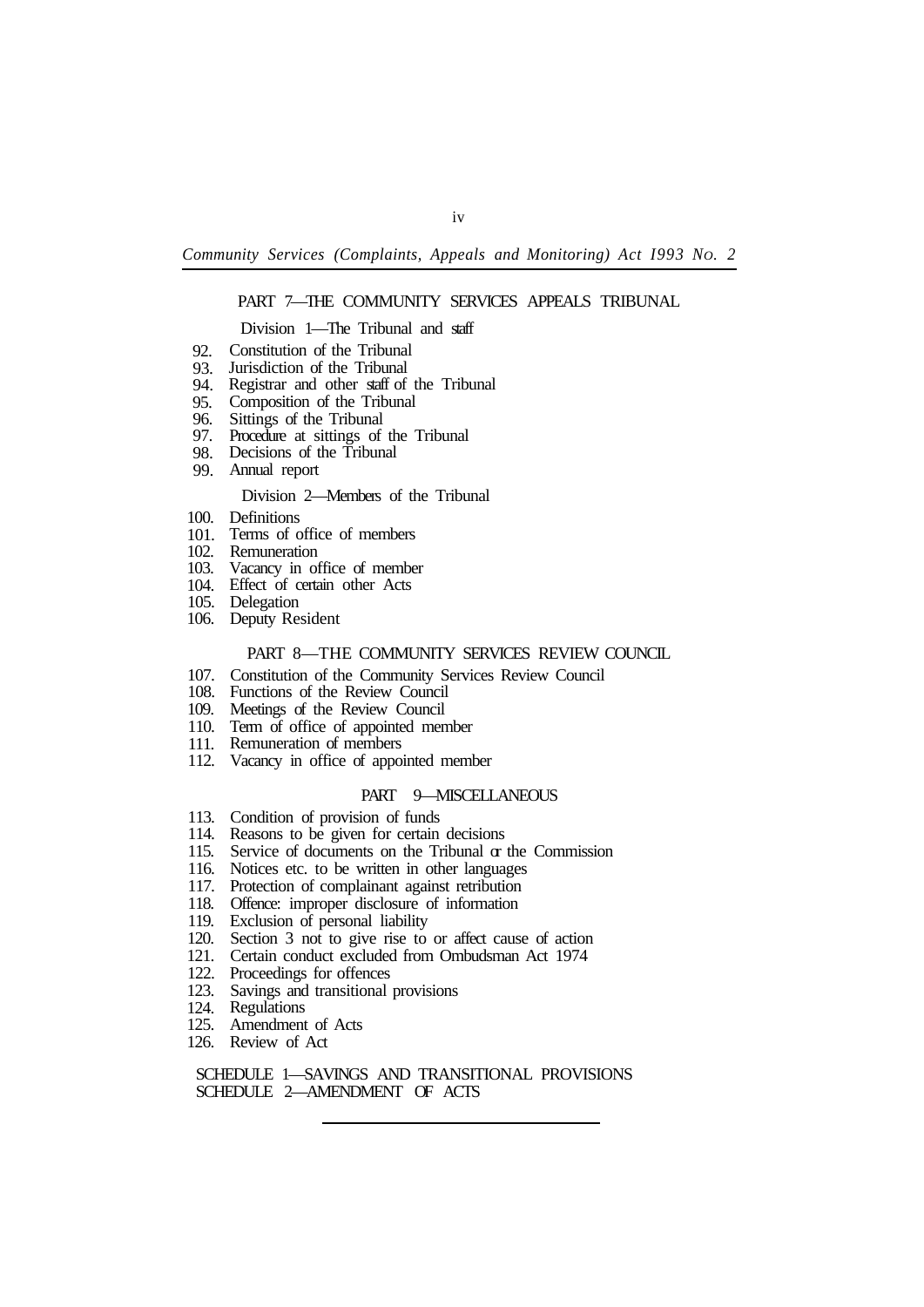# **COMMUNITY SERVICES (COMPLAINTS, APPEALS AND MONITORING) ACT 1993 No. 2**

# NEW SOUTH WALES



**Act No. 2, 1993** 

An Act to provide for complaints, appeals and monitoring in relation to the provision of community services; to provide for Community Visitors and their functions; to constitute, and confer and impose functions on, the Community Services Commission and the Community Services Appeals Tribunal; and for other purposes. [Assented to 8 April 1993]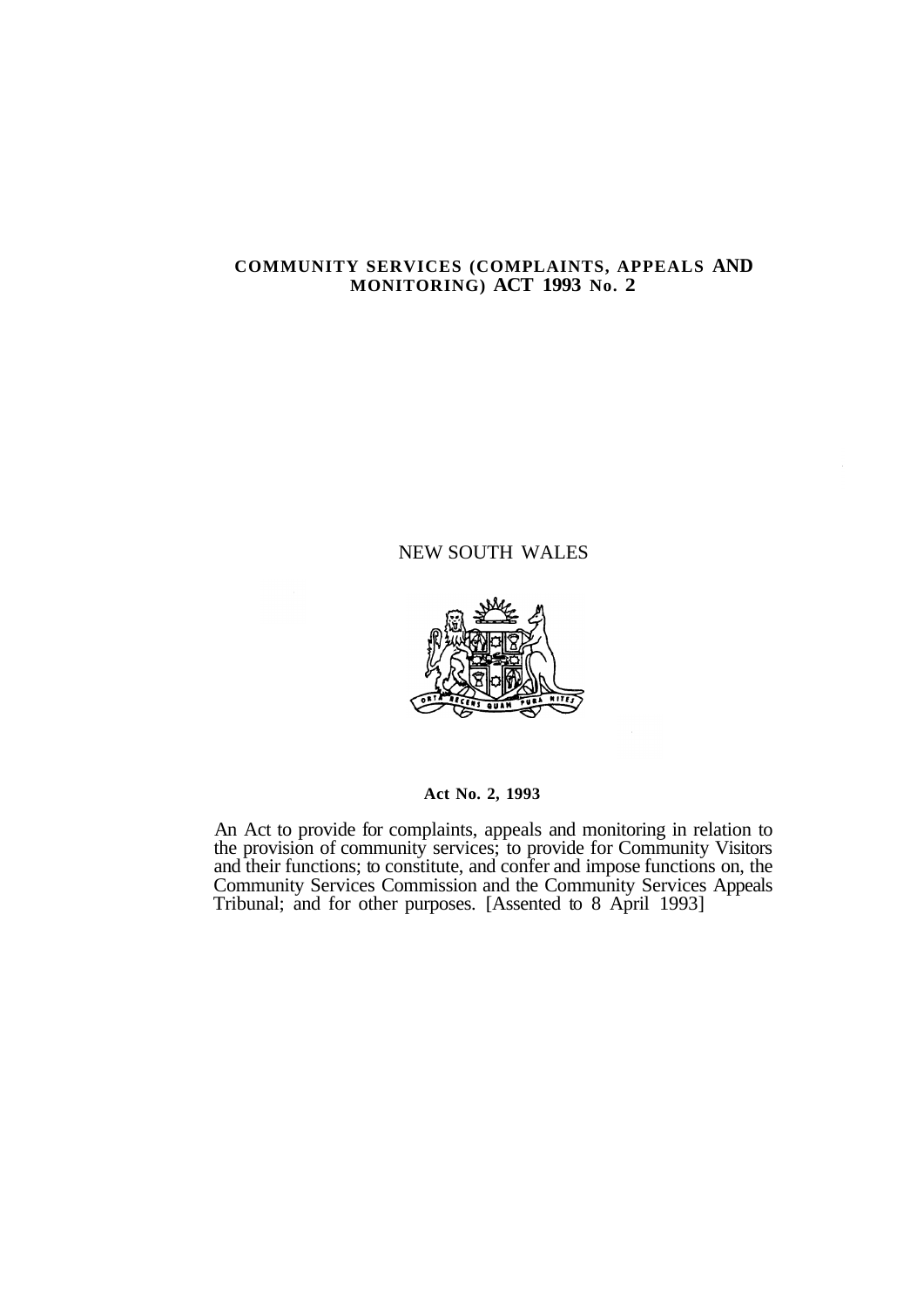#### **The Legislature of New South Wales enacts:**

#### **PART 1—PRELIMINARY**

#### **Short title**

**1 .** This Act may be cited as the Community Services (Complaints, Appeals and Monitoring) Act 1993.

## **Commencement**

**2.** This Act commences on a day or days to be appointed by proclamation, being a day or days not later than 12 months after the date of assent.

#### **Objects and principles**

- **3. (1)** The objects of this Act are as follows:
- (a) to foster, in community services and programs, and in related services and programs, an atmosphere in which complaints and independent monitoring are viewed positively as ways of enhancing the delivery of those services and programs;
- (b) to provide for the resolution of complaints about community services and programs, especially complaints by persons who are eligible to receive, or receive, those services, by families and by persons advocating on behalf of such persons or families;
- (c) to encourage, wherever reasonable and practicable, the resolution of complaints at a local level;
- (d) to encourage, wherever reasonable and practicable, the resolution of complaints through alternative dispute resolution;
- (e) to provide independent and accessible mechanisms for the resolution of complaints, for the review of administrative decisions and for the monitoring of services, programs and complaint procedures; and
- (f) to encourage compliance with the objects, principles and provisions of the community welfare legislation.

**(2)** The following principles must be observed in exercising functions under this Act:

(a) the paramount consideration in providing a service for a person must be the best interests of the person;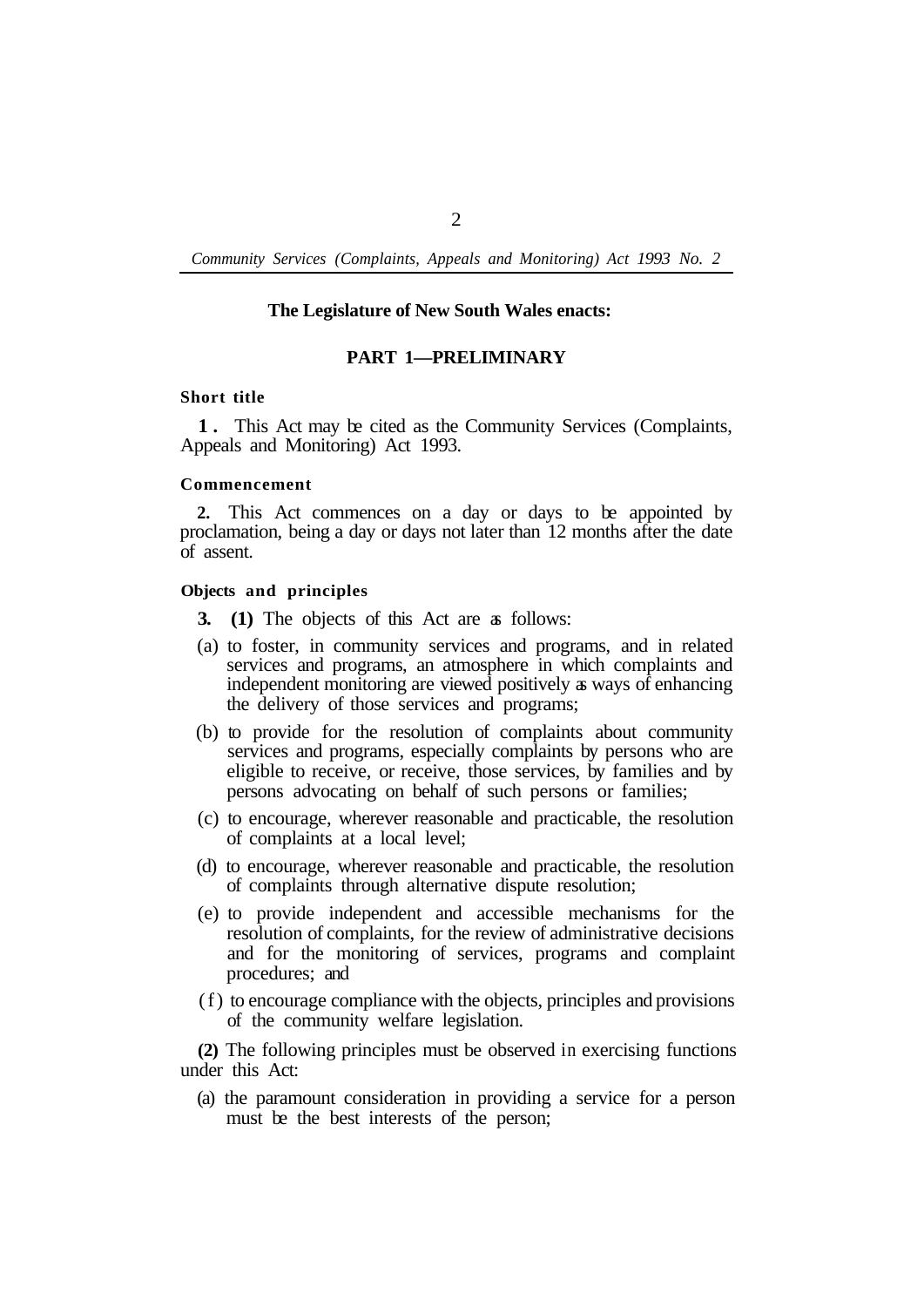- (b) a person who is eligible to receive, or receives, a community sewice. is also to receive an adequate explanation of the service, is to be heard in relation to the service and may question decisions or actions that affect the person in relation to the service;
- (c) a service provider is to promote and respect the legal and human rights of a person who receives a community service and must respect any need for privacy. or confidentiality;
- (d) a service provider is, to the best of his or her ability, to provide such information about the service as may enable an appropriate decision to be made by the person for whom the service is, or is to be, provided;
- (e) a service provider is to enable a complaint about the service to be dealt with fairly, informally and quickly and at a place convenient to the complainant;
- (f) a complaint about the provision of a sewice is to be dealt with even if it is made by another person or behalf of the person eligible to receive, or receiving, the service.

### **Definitions**

**4.** In this Act:

**"Commission"** means the corporation constituted by section 77;

**"Commissioner"** means the Commissioner for Community Services holding office under section 78;

- **"community service"** means:
	- (a) a service rendered under the community welfare legislation; or
	- (b) a service rendered by an organisation that is covered by an arrangement referred to in paragraph (d) of the definition of "service provider" in this section;

**"community welfare legislation"** means:

- (a) this Act and any other Act administered by the Minister within the Department; and
- (b) the Home Care Service Act 1988; and
- (c) any instrument in force under those Acts;
- **"Department"** means the Department of Community Services;

**"Deputy President"** means the Deputy President of the Tribunal;

**"Director-General"** means the Director-General of the Department of Community Services;

**"exercise"** of a function includes, where the function is a duty, the performance of the duty;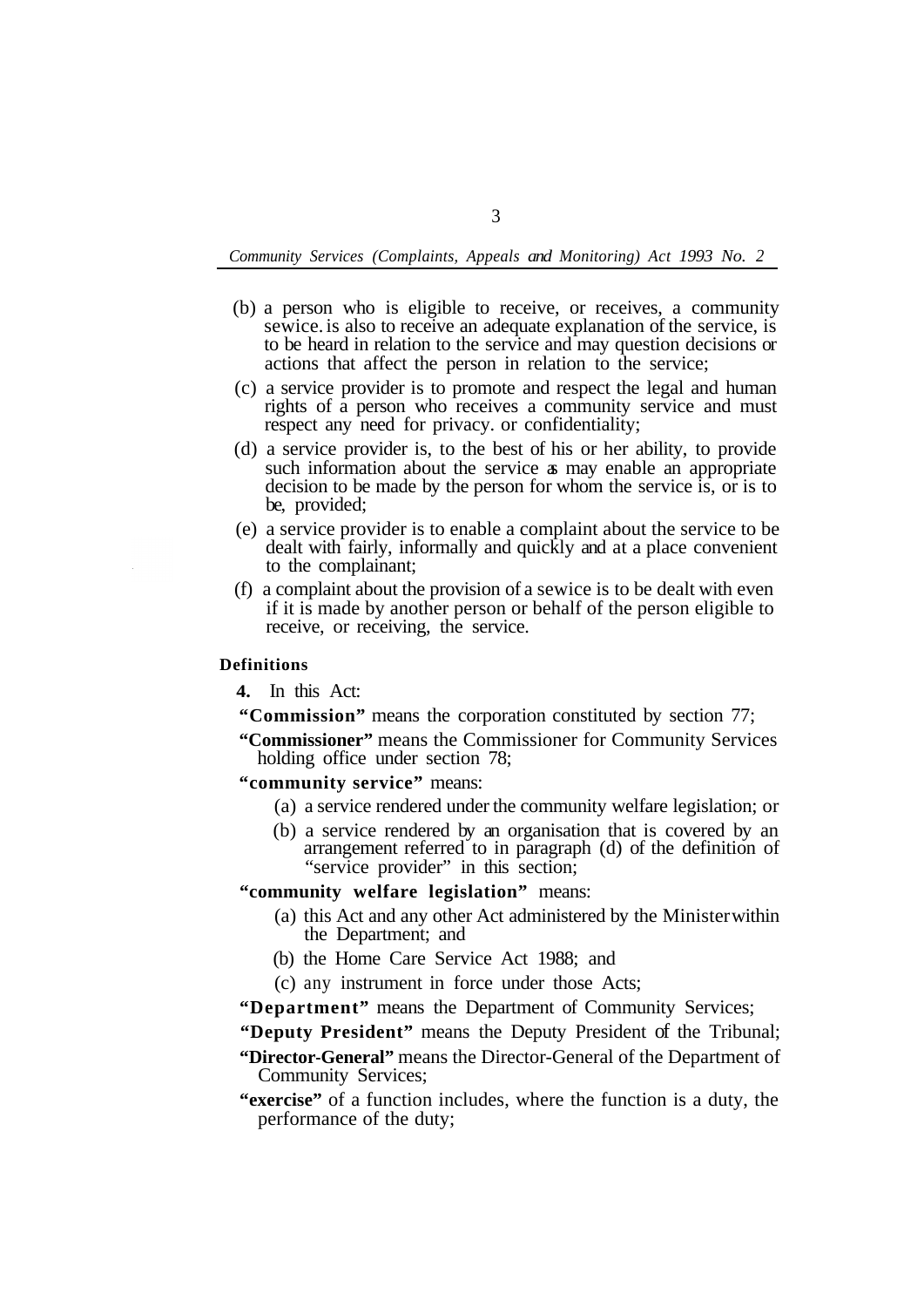**"function"** includes a power, authority and duty;

**"Investigation Division"** means the Investigation Division of the Commission constituted by section 80;

- **"member"** means a member of the Tribunal;
- **"person eligible for a service"** includes a person claiming to be eligible for a service;
- **"President"** means the President of the Tribunal;
- **"public authority"** means a government department, administrative office or declared authority specified in Schedule 1, 2 or 3 to the Public Sector Management Act 1988, and includes an authority prescribed as a public authority by the regulations;
- **"Review Council"** means the Community Services Review Council constituted by section 107;

**"service provider"** means:

- (a) the Department or a person or organisation funded by the Minister to provide a service; or
- (b) a person or organisation authorised by the Minister to provide a service; or
- (c) the Home Care Service of New South Wales or a person or organisation funded by the Home Care Service to provide a service; or
- (d) a person or organisation that is covered by an arrangement (made after the commencement of this section) between the Minister and a State or Commonwealth Minister and whereby that State or Commonwealth Minister agrees to the person or organisation being a service provider for the purposes of this Act;
- **"Solution Facilitation Division"** means the Solution Facilitation Division of the Commission constituted by section 80;
- **"Tribunal"** means the Community Services Appeals Tribunal constituted by section 92.

### **Administration of community welfare legislation**

**5.** The determination of an issue under this Act, decisions and recommendations on matters arising from the operation of this Act must not be made or taken in a way that is (or that requires the taking of other action that is):

(a) beyond the resources appropriated by Parliament for the delivery of community services; or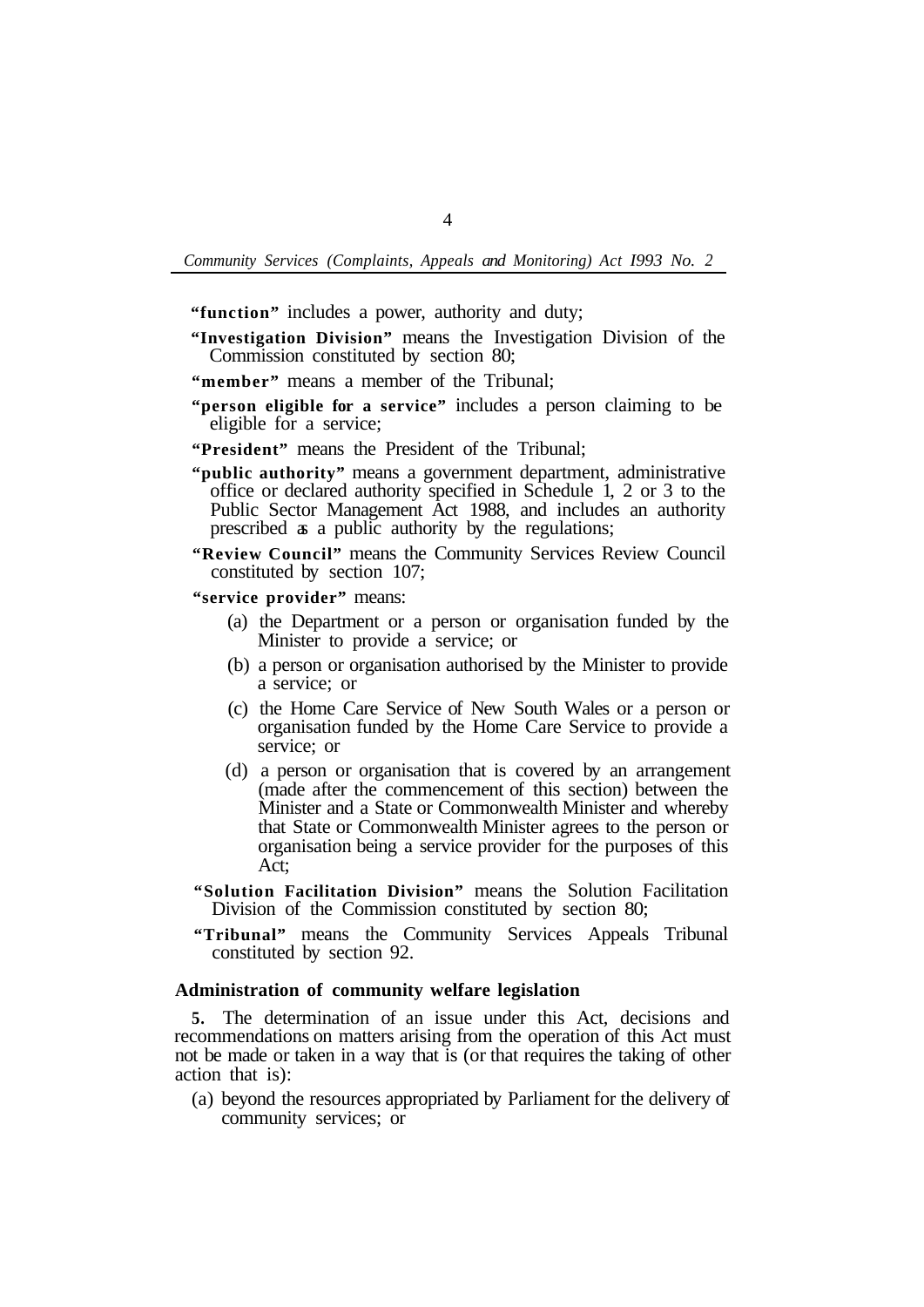- (b) inconsistent. with the way in which those resources have been allocated by the Minister and the Director-General in accordance with Government policy; or
- (c) inconsistent with Government policy, as certified in writing by the Minister and notified to the Tribunal, Commission or other person or body making the determination.

#### **Act binds the Crown**

**6.** This Act binds the Crown in right of New South Wales and, in so far as the legislative power of Parliament permits, the Crown in all its other capacities.

# **PART 2—COMMUNITY VISITORS**

# **Appointment of Community Visitors**

**7. (1)** The Minister may, after consultation with the Review Council, appoint an eligible person to be a Community Visitor for the purposes of this Act.

- **(2)** An eligible person is one who, in the opinion of the Minister:
- (a) has appropriate knowledge and expertise in the matters relating to community services in which the person would be most involved as a Community Visitor, and
- (b) has a commitment to the objectives of the community welfare legislation; and
- (c) has skills in the solving of problems about access to, and the use of, community services; and
- (d) is not employed in the Department as an officer or temporary employee within the meaning of the Public Sector Management Act 1988.

**(3)** A Community Visitor holds office for such period not exceeding 2 years as is specified in his or her instrument of appointment but, if qualified, is eligible for appointment for consecutive terms of office totalling not more than 4 years.

**(4)** Part 2 of the Public Sector Management Act 1988 does not apply to or in respect of the Community Visitors and a Community Visitor is not subject to that Part.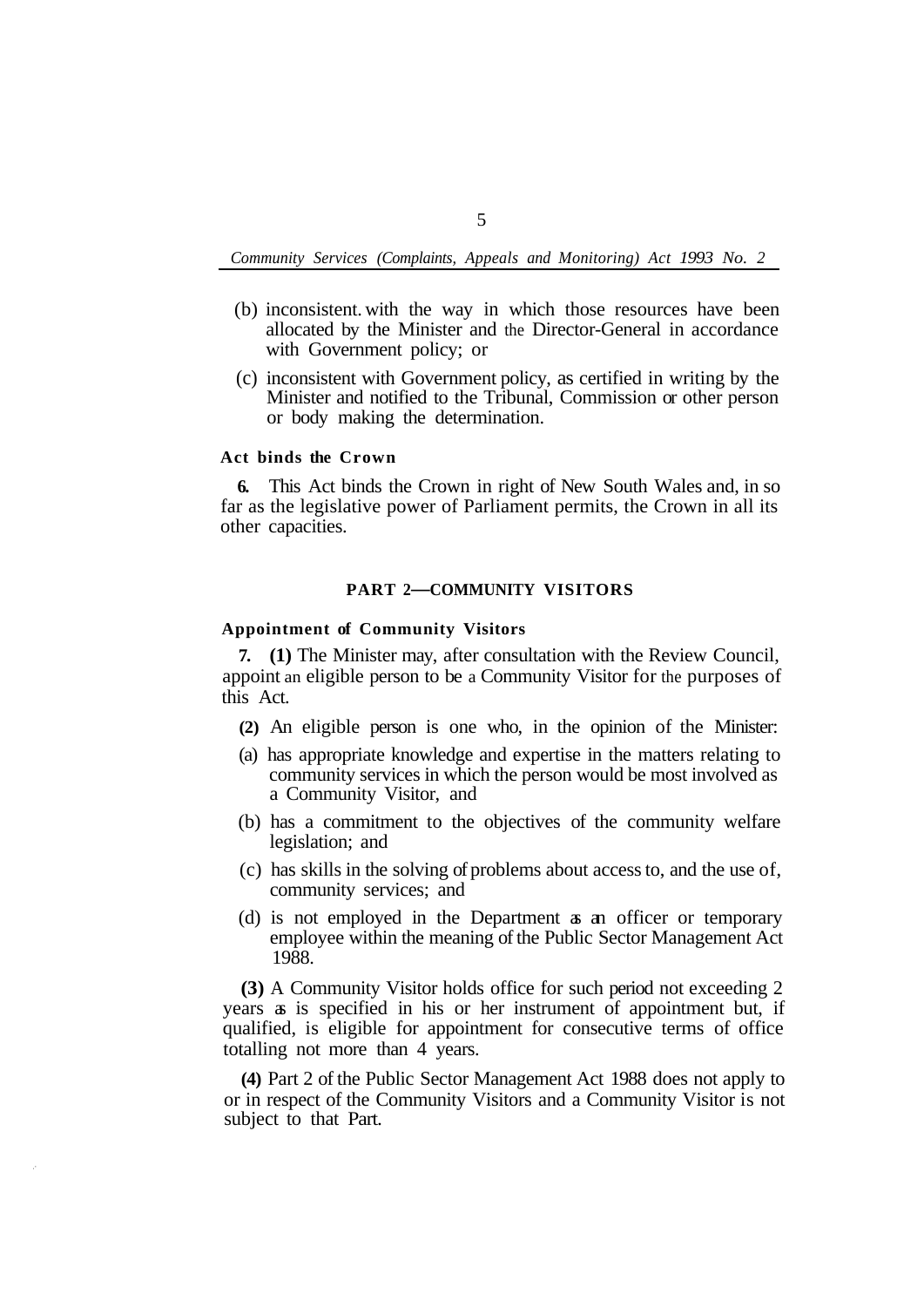#### **Functions of Community Visitors**

**8. (1)** A Community Visitor may:

- (a) at any reasonable time, enter and inspect a place at which a visitable service is provided; and
- (b) confer alone with any person who is resident or employed at such a place; and
- (c) inspect any document held at such place which relates to the operation of a visitable service; and
- (d) provide the Minister and the Commission with advice or reports on any matters relating to the conduct of such a place; and
- (e) exercise such other functions as may be prescribed by the regulations for the purposes of this section.

**(2)** Before inspecting a document as referred to in subsection (l), the Community Visitor must take all reasonable steps to ascertain, and must have regard to (but is not bound by), the wishes of any person to whom the document relates and for whom a service is provided at that place.

**(3)** A Community Visitor must, in exercising a function under this section, act in such a manner as preserves, as far as possible, the privacy of each person resident at that visitable service.

- **(4)** In this section "visitable service" means:
- (a) an accommodation service provided by the Department or by a funded agency where a person using the service is in the full-time care of the service provider; or
- (b) a service prescribed by the regulations as a visitable service.

#### **Co-ordination of Community Visitors**

**9. (1)** The Commission has a general oversight and co-ordination role in relation to Community Visitors and may determine priorities for the services to be provided by Community Visitors.

**(2)** The Commission may convene such meetings of Community Visitors, and take such other action, as may be necessary for the exercise of its functions under this section.

**(3)** At least one such meeting is to be held in each calendar year.

#### **Annual report**

**10. (1)** During each year, as soon as practicable after 30 June but on or before 31 December, the Commission is to prepare and forward to the Minister a report of the work and activities of the Community Visitors for the period of 12 months ending on 30 June in that year.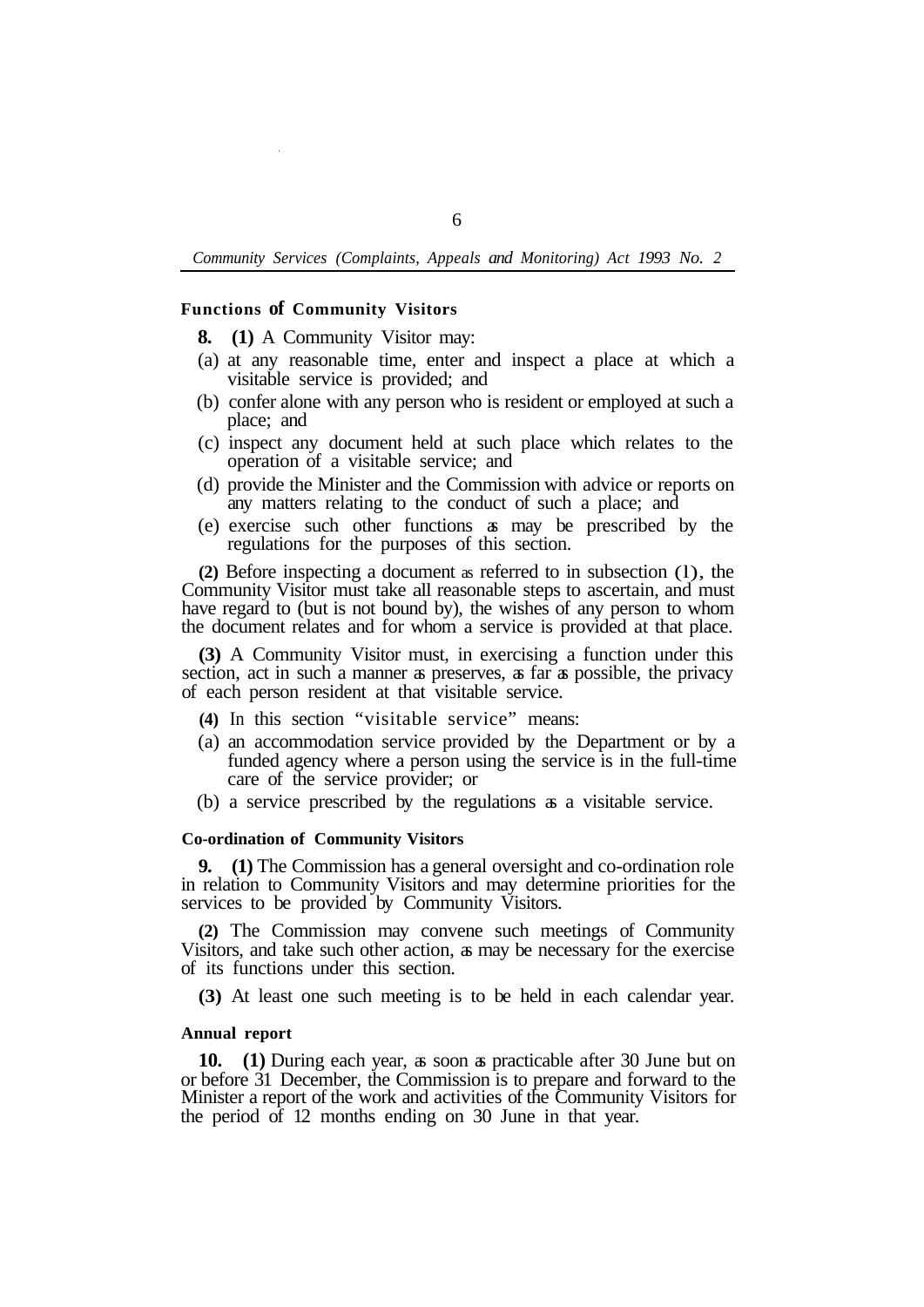**(2)** The Minister is to lay the report, or cause it to be laid, before both Houses of Parliament as soon as practicable after receiving the report.

#### **PART 3—PERSONS IN CARE**

#### **Review of situation of person in care**

If. **(1)** The Commission may, on application or on its own initiative, review the situation of a child in care or a person in care.

**(2)** In carrying out a review, the Commission is to look at such aspects of the welfare, status, progress and circumstances of the child in care or person in care as are referred to in the application or as it thinks fit,

**(3)** On completion of a review, the Commission is to make a written report that:

- (a) informs the Minister of the results of the review; and
- (b) advises the Minister as to whether any change (and, if so, what change) in the circumstances or status of the child in care or person in care whose situation was reviewed would, in the opinion of the Commission, promote the welfare and interests of the child or person.

**(4)** In the exercise of its functions under this section in relation to a child in care or person in care, the Commission may:

- (a) inspect files, records and papers in respect of the child or person that are kept in the offices of the Department or an applicable service provider; and
- (b) hear or receive submissions from any person, including the child in care or the person in care.

**(5)** A child in care or a person in care is not eligible for a review under this section unless the child or person has been-in care for a period of more than 3 months, or an aggregate period of 6 months, in the period of 12 months preceding the application for review or the decision to review.

**(6)** In this section:

**"applicable service provider"** means a service provider, or a service provider of a class, prescribed by the regulations as an applicable service provider for the purposes of this section;

**"child in care"** means:

- (a) a child who is in the custody of the Director-General pursuant to a temporary care arrangement; or
- (b) a child residing in a residential child care centre, otherwise than as a member of the household of any other person who resides there; or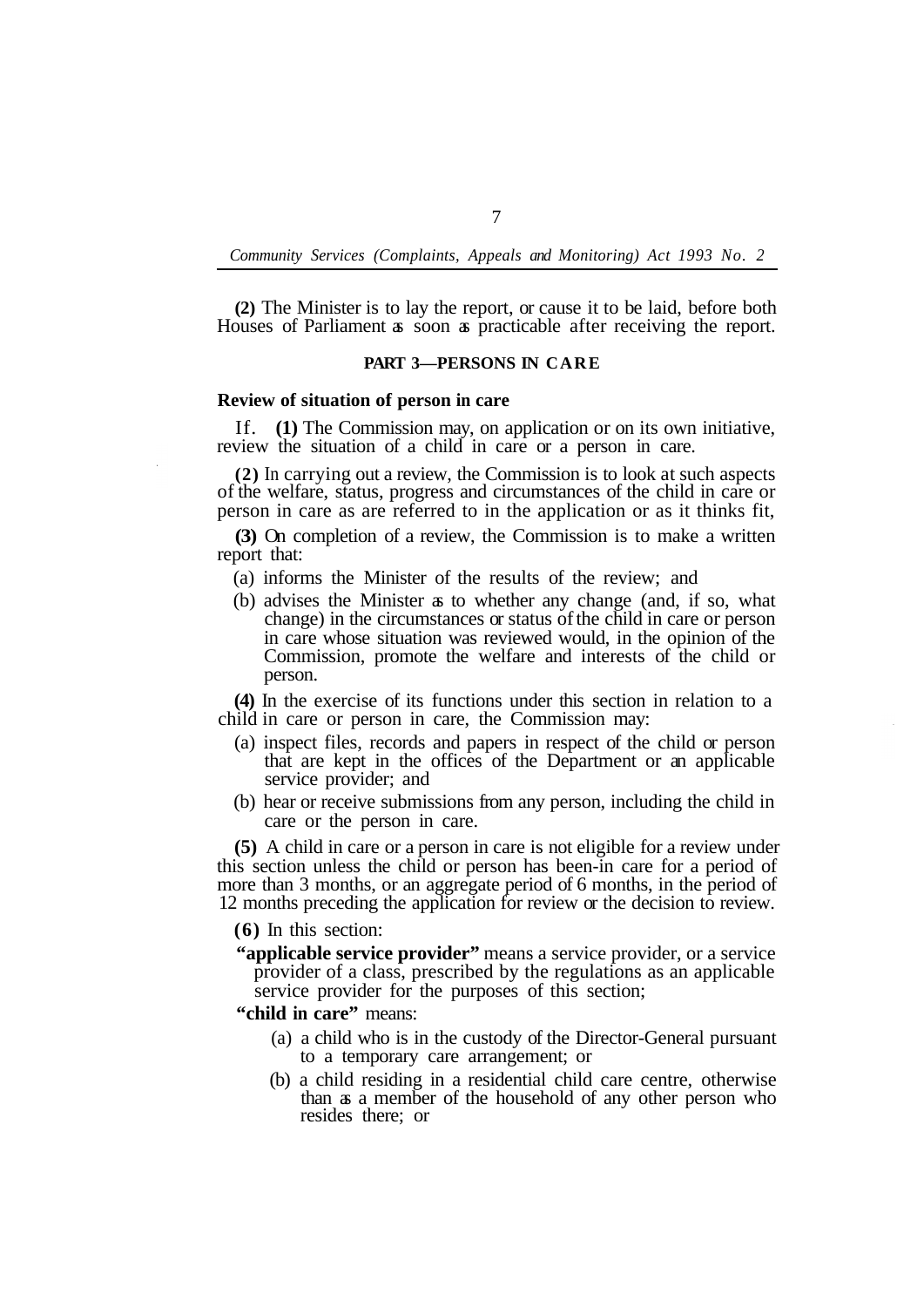- (c) a child who is being fostered by a person into whose care the child has been placed:
	- (i) by an authorised private fostering agency; or
	- (ii) by or with the written approval of the Minister or the Director-General; or
- (d) a child who is in the custody of a person pursuant to. an order in force under section 72 (1) (c) (ii) of the Children (Care and Protection) Act 1987; or
- (e) a child who is a ward or protected person;
- Director-General or an applicable service provider. **"person in care''** means a person who is in the care of the

# **PART 4—COMPLAINTS**

#### **Division 1—Making of complaints**

#### **Complaint of unreasonable conduct by service provider**

provider has acted unreasonably: **12.** A person may make a complaint to the Commission that a service

- (a) by not providing a community service to a particular person; or
- (b) by providing a community service to a particular person; or
- (c) in the way in which a community service was provided to a particular person; or
- (d) by withdrawing or varying a community service to a particular person; or
- (e) in the administration of a community service in relation to a particular person.

#### **Who may make a complaint?**

**13. (1)** A complaint may be made by any person who demonstrates to the satisfaction of the Commission that he or she has a genuine concern in the subject-matter of the complaint.

**(2)** Without limiting the generality of subsection (l), a complaint may be made by any person who is responsible for, or is a next friend of, the person to whom the relevant service was provided.

**(3)** A person found by the Commission to be unjustifiably interfering in a matter is not entitled to make a complaint in relation to the matter.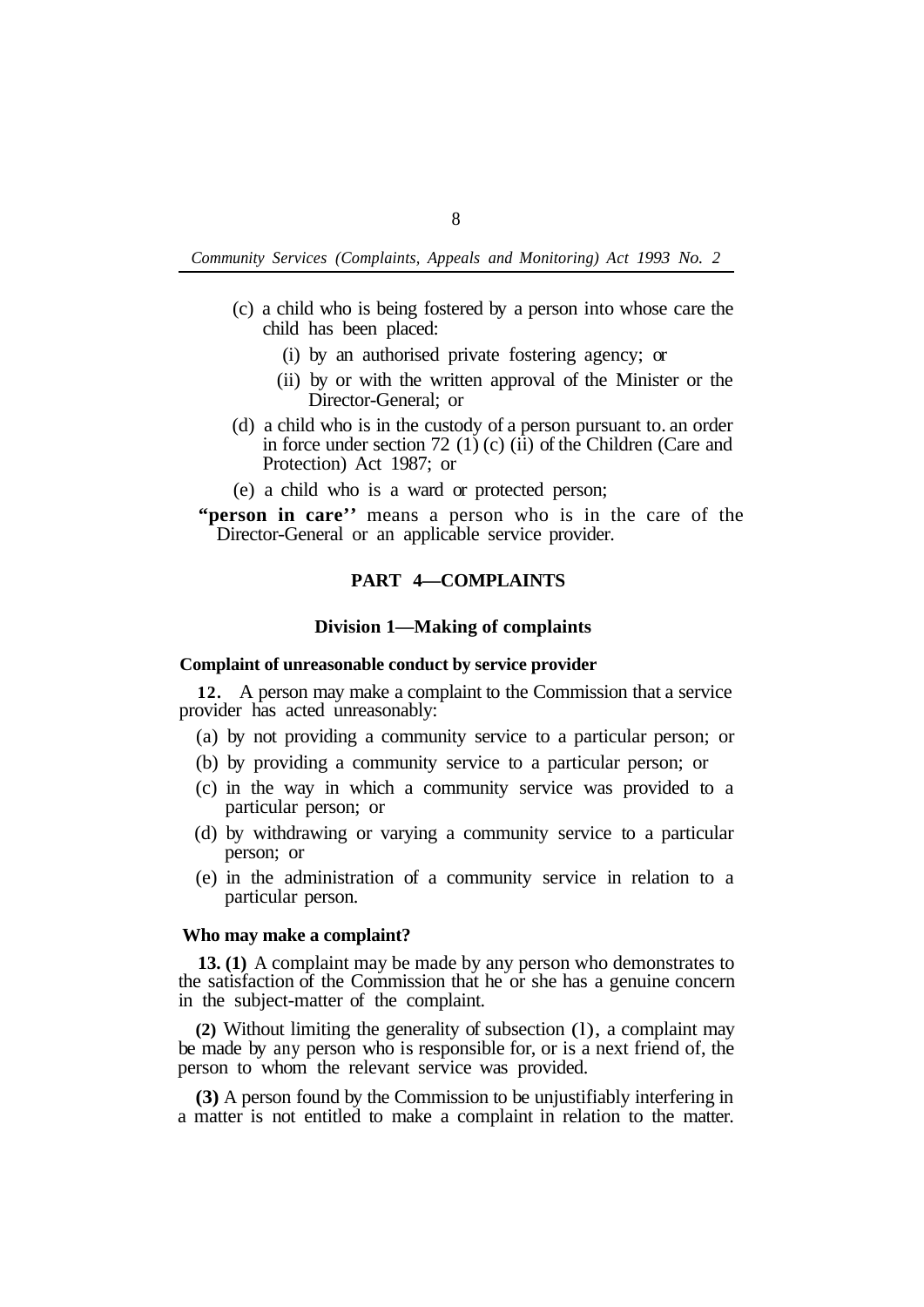**(4)** In determiming whether a person is unjustifiably interfering in a matter, the Commission is to take into account, to the extent that it is practicable to do so, the wishes and interests of any other persons who have an interest in the matter.

# **Persons to be notified of complaint**

**14. (1)** On receiving a complaint, the Commission must give written notice of the making of the complaint, the nature of the complaint and the identity of the complainant to the person against whom the complaint is made.

**(2)** This section does not require the Commission to give notice if the giving of the notice will or is likely to:

- (a) prejudice the investigation of the complaint; or
- (b) place the health or safety of a person to whom a service is provided at risk; or
- (c) place the complainant at risk of intimidation or harassment.
- **(3)** Regulations may be made for or with respect to:
- (a) the recording of complaints made to the Commission and complaints shown on returns made by service providers; and
- (b) the maintenance of a central register of those complaints; and
- (c) the publication of information about those complaints.

### **Can a complaint be withdrawn?**

**15. (1)** A complainant may withdraw the complaint at any time by notice in writing to the Commission.

**(2)** On the withdrawal of a complaint, the Commission may cease to deal with it or may continue to deal with the matter the subject of the complaint if it appears to the Commission that:

- (a) the matter raises a significant issue of public safety or public interest; or
- (b) the matter raises a significant question as to the appropriate care or treatment of a client by a service provider.

## **Division 2—The preliminary inquiry stage**

## **Reference to the Investigation Division**

the Investigation Division for assessment. **16.** On its receipt by the Commission, a complaint is to be referred to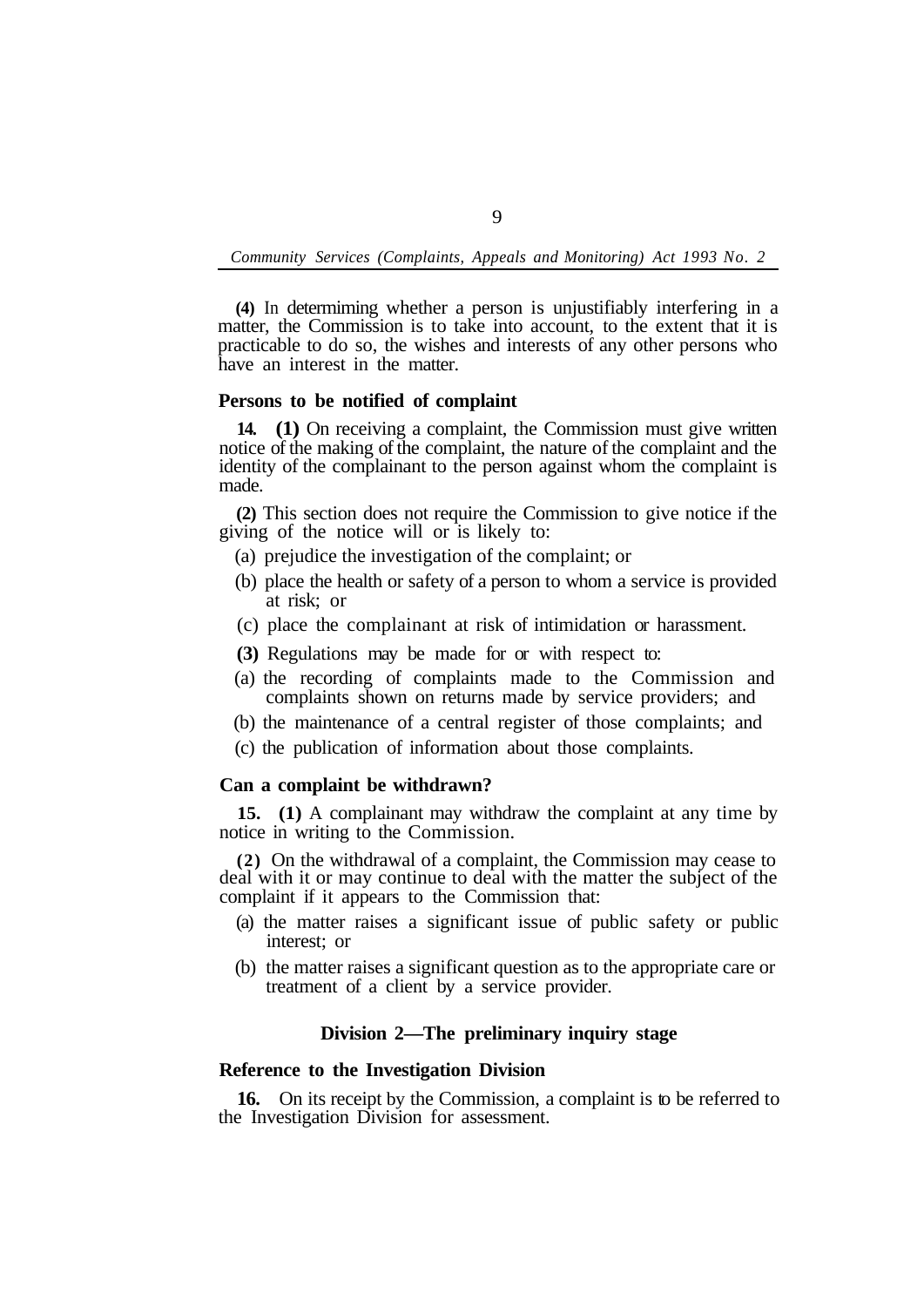#### **The purpose of assessment**

is for the purpose of deciding whether: **17.** The assessment of a complaint within the Investigation Division

- (a) the complaint should be referred to the service provider for resolution, if possible; or
- (b) the complaint should be the subject of alternative dispute resolution, investigated or referred to another person or body for investigation; or
- (c) the Commission should decline to entertain the complaint.

## **Commission may require further information**

**18.** For the purposes of the assessment, the Commission may require the complainant to provide further particulars of the complaint within the time specified by the Commission.

## **Time for completion of assessment**

complaint: **19.** The Commission is required to carry out its assessment of a

- (a) as soon as possible but no later than 28 days after receiving the complaint; or
- (b) if the Commission has required the complainant to provide further particulars of the complaint, within 28 days after the date on which the Commission required those particulars to be provided.

#### **Reference of complaint to another person or body for investigation**

**20. (1)** Following the assessment, the Commission may refer a complaint (or any part of a complaint) to another person or body if, during the assessment, it appears that the complaint raises issues which require investigation by the other person or body.

**(2)** Despite the referral of a complaint (or part), the Commission may, if it considers there are appropriate reasons to do so, continue to deal with the complaint.

#### **In what circumstances can the Commission decline to entertain a complaint?**

**21. (1)** Following the assessment, the Commission may decline to entertain a complaint (or any part of a complaint) for any one or more of the following reasons:

(a) in the opinion of the Commission, the complaint is able to be resolved at a local level;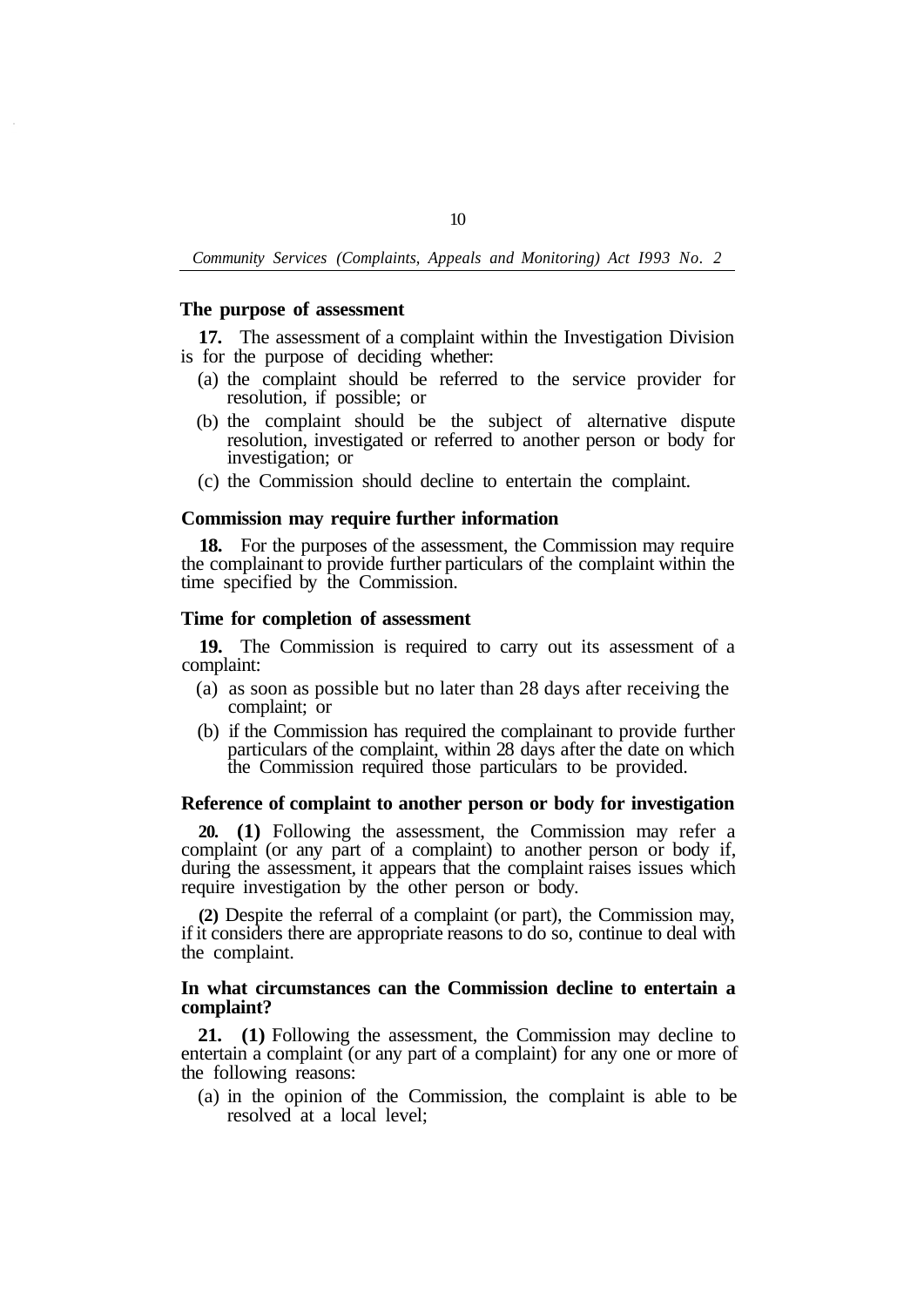- (b) the complaint (or part) is frivolous, vexatious or not made in good faith;
- (c) the subject-matter of the complaint (or part) is trivial or does not warrant either alternative dispute resolution or investigation;
- (d) the complaint does not have sufficient relevance to the best interests of the person receiving the service;
- (e) the subject-matter of the complaint (or part) has been or is under investigation by some other competent person or body or has been or is the subject of legal proceedings;
- (f) the complaint (or part) raises issues which require investigation by another person or body;
- (g) there is or was, in relation to the matter complained of, an alternative means of dealing with the matter which is satisfactory to the complainant;
- (h) the complaint (or part) relates to a matter which occurred more than 2 years before the complaint was made and the complainant does not-have a sufficient reason for having delayed the making of the complaint;
- (i) the complainant has failed to provide further particulars of the complaint (or part) within the time specified by the Commission and does not have sufficient reason for doing so;
- (j) the complaint (or part) concerns a matter that falls within the responsibility of the Commonwealth.

**(2)** This section does not exhaust the circumstances in which the Commission may decline to entertain a complaint (or part).

## **Reference of complaint for alternative dispute resolution**

**22. (1)** Following the assessment:

- (a) if it appears to the Commission that the complainant has taken all reasonable steps to resolve the matter the subject of the complaint with the person against whom the complaint is made; and
- (b) the parties to the complaint consent to the complaint being referred for alternative dispute resolution,

the Commission may refer the complaint for alternative dispute resolution in accordance with Division 3.

**(2)** This section has effect subject to sections 23 and 24.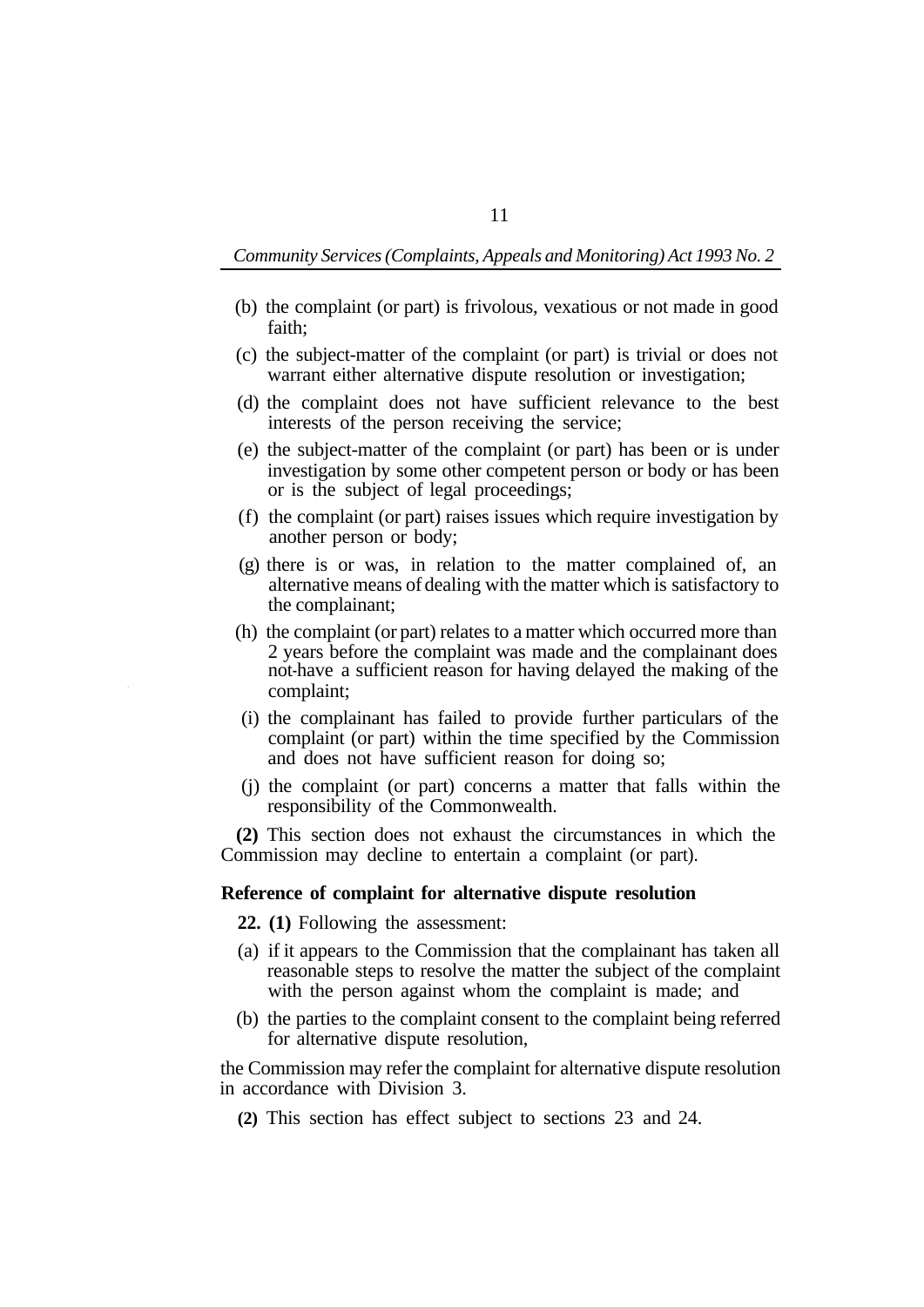# **Reference of complaint for investigation**

- **23.** Following the assessment, if it appears to the Commission that:
- (a) the complaint raises a significant issue of public safety or public interest; or
- (b) the complaintraises a significant question asto the appropriate care or treatment of a client by a service provider; or
- (c) the complaint raises a question as to whether a service provider has acted unreasonably as referred to in section 12,

the Commission may refer the complaint to the Investigation Division for investigation in accordance with Division 4.

# **Effect of agreement between parties to complaint**

**24. (1)** The Commission must not refer a complaint for alternative dispute resolution if the parties .to the complaint have reached agreement concerning the matter the subject of the complaint.

**(2)** However, the Commission may, despite any such agreement (whenever made), refer the complaint for investigation if it appears to the Commission that:

- (a) the complaint raises a significant issue of public safety or public interest; or
- (b) the complaint raises a significant question as to the appropriate care or treatment of a client by a service provider.

# **Notice of action taken or decision made following assessment**

**25. (1)** The Commission must give the parties to the complaint notice in writing of the action taken or decision made under this Division by the Commission concerning the complaint.

**(2)** This section does not require the Commission to give notice of action taken or a decision made to refer a complaint to the Investigation Division if the giving of the notice would:

- (a) prejudice the investigation of the complaint; or
- (b) place the health or safety of a client at risk; or
- (c) place the complainant at risk of intimidation or harassment.

**(3)** If the Commission declines to entertain the complaint (or part of the complaint) the Commission must include in the notice to the complainant the reasons for its decision.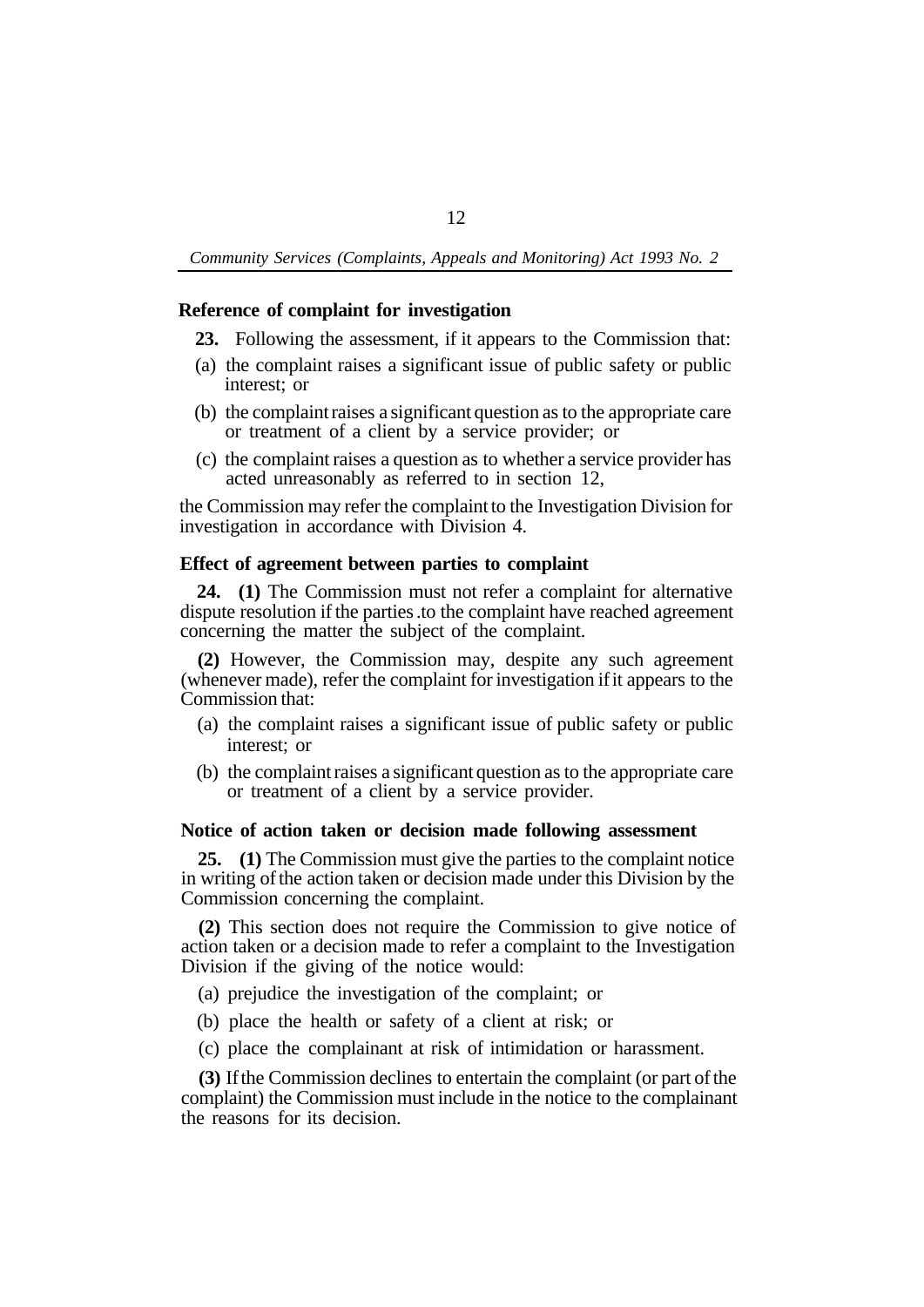**(4)** The Commission must notify a complainant whose complaint is one that can properly be made under this Act that, if the complaint is not resolved to the complainant's satisfaction, the complainant may ask the Commission to further consider the complaint. The Commission may further consider the complaint accordingly.

# **Division 3—Alternative dispute resolution**

## **Solution facilitators**

**26. (1)** Persons may be employed under Part 2 of the Public Sector Management Act 1988 to be solution facilitators for the purposes of this Act.

**(2)** The Commission may approve persons to be solution facilitators for the purposes of this Act.

**(3)** A solution facilitator has the functions conferred or imposed on a solution facilitator by or under this or any other Act.

#### **Resolution of complaint**

**27.** On the referral of a complaint to the Solution Facilitation Division by the Commission, the Commission must nominate a solution facilitator to deal with the complaint.

# **Notification of arrangements for resolution of a complaint**

**28.** Within 14 clays after the referral of a complaint by the Commission to the Solution Facilitation Division, the Commission must give written notice to the parties to the complaint of:

- (a) the referral of the complaint; and
- (b) the details of the arrangements made concerning the process for alternative dispute resolution.

# **Solution facilitation to be voluntary**

the parties to a complaint is voluntary. **29.** Participation in the process for alternative dispute resolution by

# **What is the role of a solution facilitator?**

**30.** The function of a solution facilitator is to deal with a complaint:

(a) by bringing the parties to the complaint together for the purpose of promoting the discussion, negotiation and settlement of the complaint; and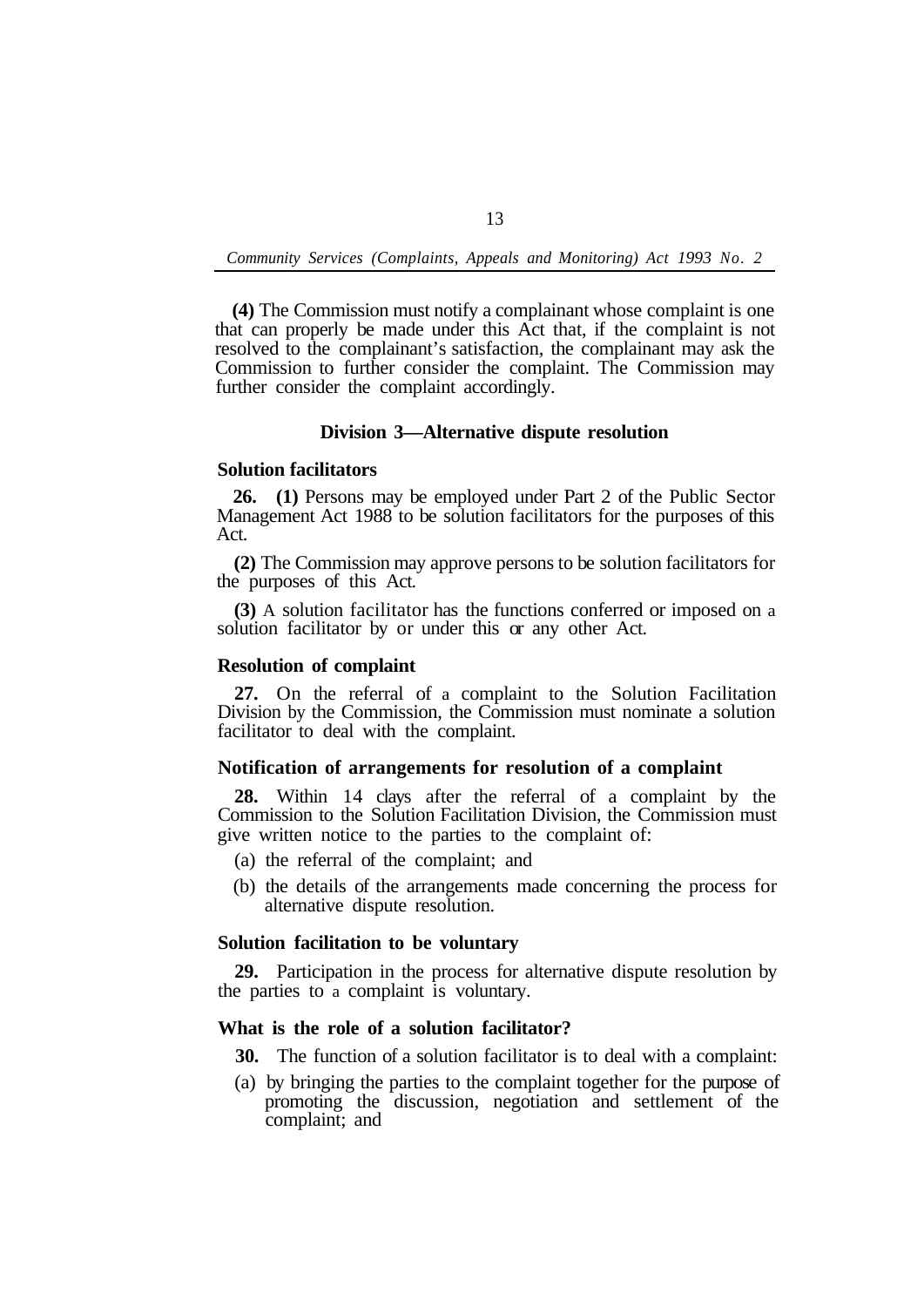- (b) by undertaking any activity for the purpose of promoting that discussion, negotiation and settlement; and
- (c) if possible, by assisting the parties to the complaint to reach agreement.

## **Are the parties entitled to be represented?**

**31. (1)** A party to a complaint is not entitled to be legally represented in proceedings before a solution facilitator or, except as provided by this section, represented by an agent.

**(2)** The Commission may permit a party to a complaint to be represented by an agent if it appears to the Commission that:

- (a) an agent should be permitted to facilitate resolution of the complaint; and
- (b) the agent proposed has sufficient knowledge of the matter the subject of the complaint to enable the agent to represent the party effectively.

**(3)** The Commission's permission may be given subject to conditions. The entitlement of an agent to represent a party is subject to compliance by the agent with any such conditions.

**(4)** This section does not prevent an officer of a corporation which is a party to a complaint from representing the corporation.

**(5)** Contravention of this section does not invalidate any proceedings before a solution facilitator.

### **Confidentiality of proceedings before a solution facilitator**

**32. (1)** Evidence of anything said or admitted during proceedings before a solution facilitator, and any document prepared for the purposes of the proceedings:

- (a) are not admissible and cannot be used in a proceeding in a court or before a person or body (other than a court) authorised by law, or by consent of parties, to hear and receive evidence; and
- (b) cannot be used by the Commission as a ground for exercising a power of investigation.

**(2)** A solution facilitator or a party to proceedings before a solution facilitator must not disclose information obtained during the proceedings, except for the purposes of section 34.

Maximum penalty: 10 penalty units.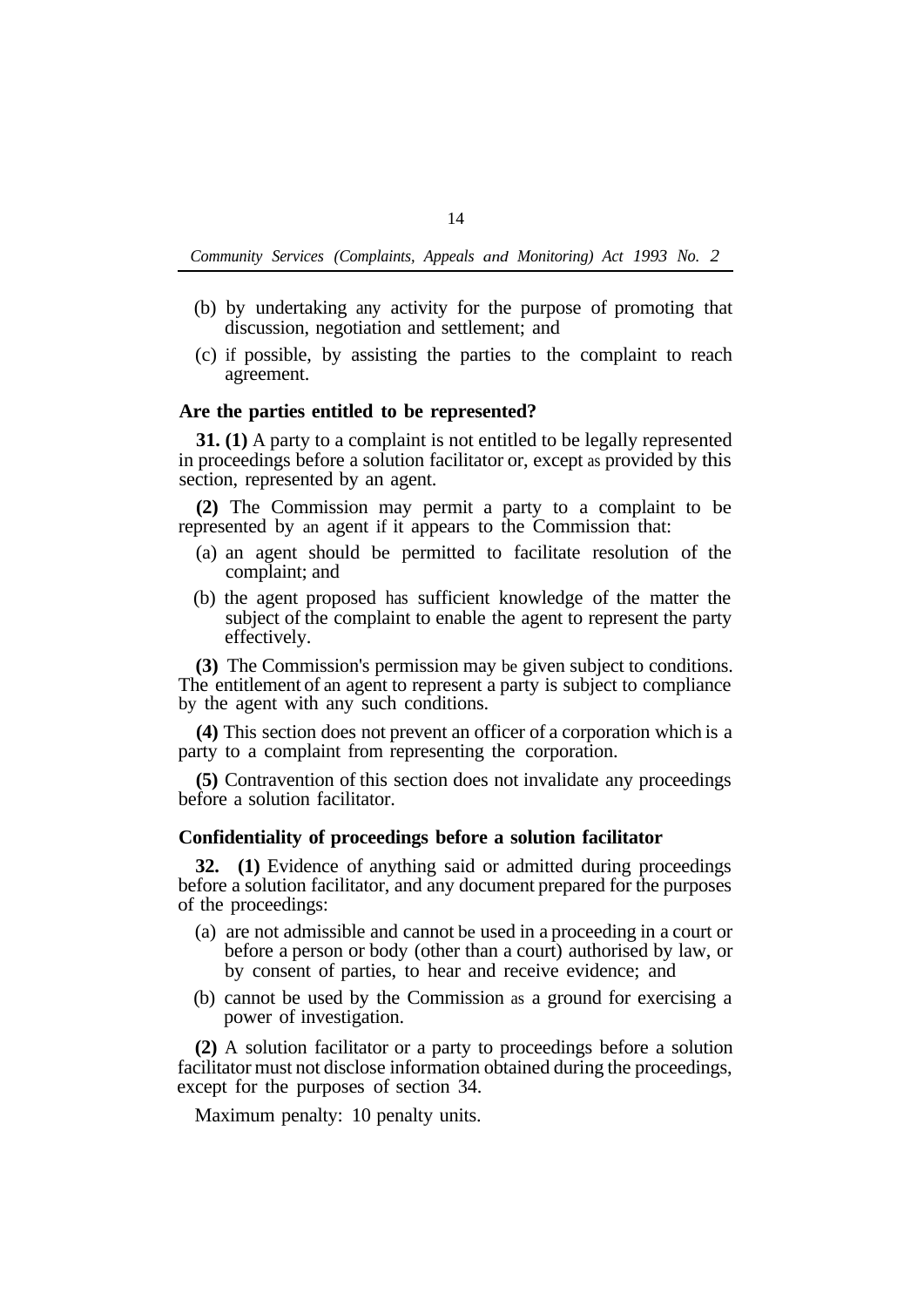**(3)** Subsection (2) does not prevent a solution facilitator from disclosing to the Commission any matter which, in the opinion of the solution facilitator, involves a serious issue of public safety or relates to the commission of a serious offence within the meaning of section 311 of the Crimes Act 1900. However, the solution facilitator is to make the disclosure only if he or she considers that no action will be taken on the matter unless the disclosure is made.

## **Conclusion of proceedings before a solution facilitator**

- **33. (1)** Proceedings before a solution facilitator are concluded:
- (a) if either party terminates the proceedings at any time; or
- (b) if the parties reach agreement concerning the matter the subject of the proceedings.

**(2)** The person who begins proceedings before a solution facilitator must notify the Commission without delay if the parties reach agreement otherwise than during the proceedings.

**(3)** Proceedings before a solution facilitator are to cease if they are terminated by the solution facilitator after having formed the view:

- (a) that it is unlikely that the parties will reach agreement; or
- (b) that a significant issue of public safety or public interest has been raised which requires that the proceedings be terminated,

### **Preparation and distribution of report on conclusion of proceedings before a solution facilitator**

**34. (1)** On the conclusion of proceedings before a solution facilitator, the solution facilitator must report the result of the proceedings to the Commission.

**(2)** The report may contain a recommendation that the Commission investigate the complaint on which the proceedings were based.

**(3)** As soon as practicable after receipt of the report, the Commission must give a copy of the report to the parties to the complaint.

# **Can a complaint be referred for investigation after proceedings before a solution facilitator?**

**35. (1)** The Commission may decide to investigate a complaint that has been subject to proceedings before a solution facilitator.

- **(2)** A complaint may be investigated under this section only if:
- **(a)** the report of the solution facilitator contains a recommendation that the Commission investigate the complaint; or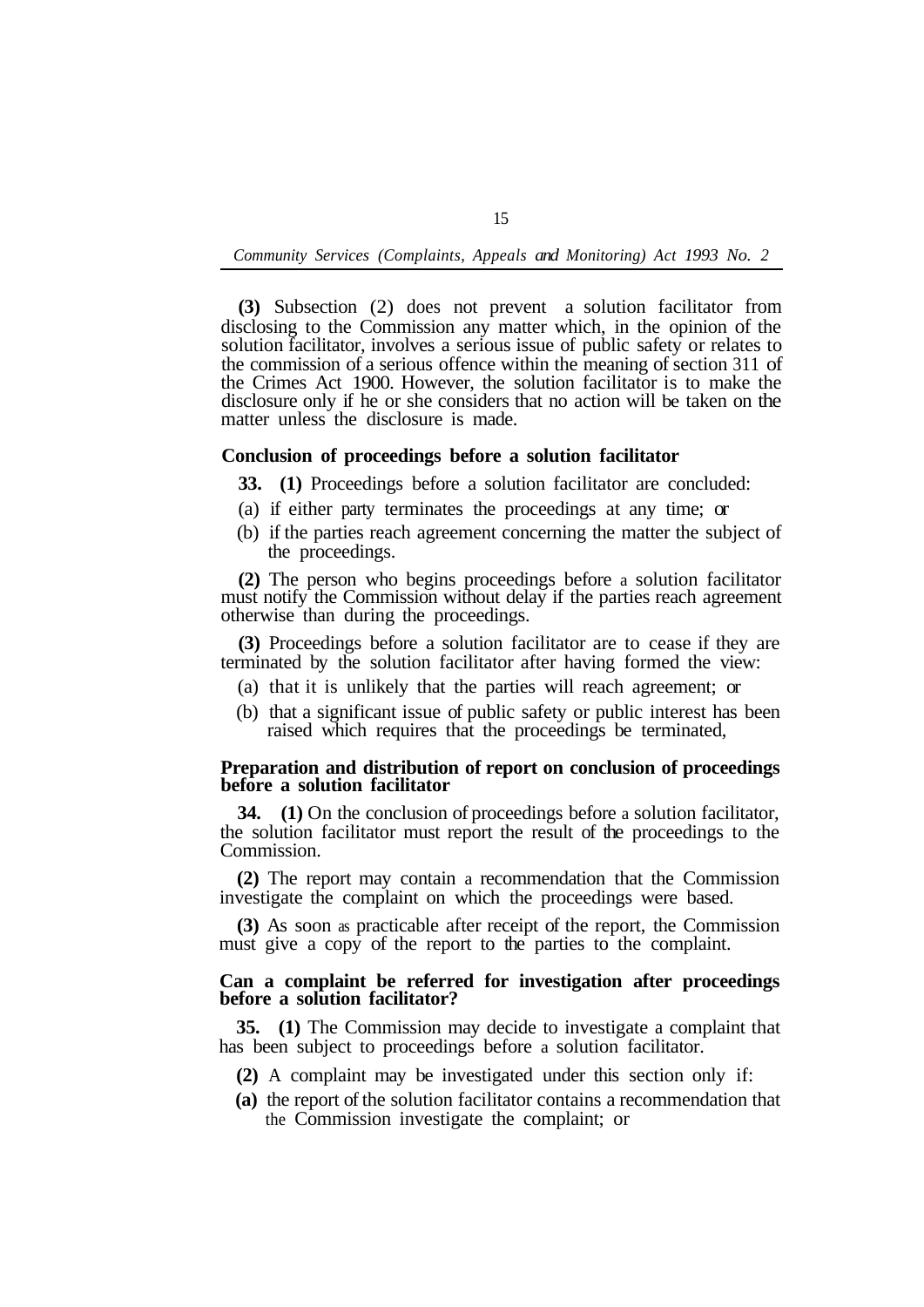(b) new material concerning the matter the subject of the complaint becomes available and that material raises a matter which would cause the Commission to refer the complaint for investigation in accordance with section 23.

# **Division 4—Investigation of complaints**

## **The purpose of investigation**

**36. (1)** The investigation of a complaint within the Investigation Division is for the purpose of obtaining information concerning the matter complained of and to determine what action should be taken in respect of the complaint.

**(2)** The investigation of a complaint is to be conducted as expeditiously as the proper investigation of the complaint permits.

# **Persons investigated to be given opportunity to be heard in certain circumstances**

**37. (1)** If, following the investigation of a complaint against a service provider the Commission considers there are grounds for adverse comment in respect of the service provider, the Commission must, before making the adverse comment, inform the service provider of the substance of those grounds and give the service provider an opportunity to make submissions.

**(2)** Any such submission must be made in writing within 28 days after the service provider is so informed or within such further period as the Commission may allow.

**(3)** This section does not apply if the Commission is satisfied that it is in the public interest to take immediate action without first informing the service provider.

# **Report on completion of action**

Commission: **38. (1)** On completion of an investigation of a complaint, the

- (a) is to report the result of the investigation, and any action recommended by the Commission, to the complainant and to the service provider the subject of the complaint; and
- (b) may provide a copy of the report to the Minister and inform the Minister of any action taken under subsection (2).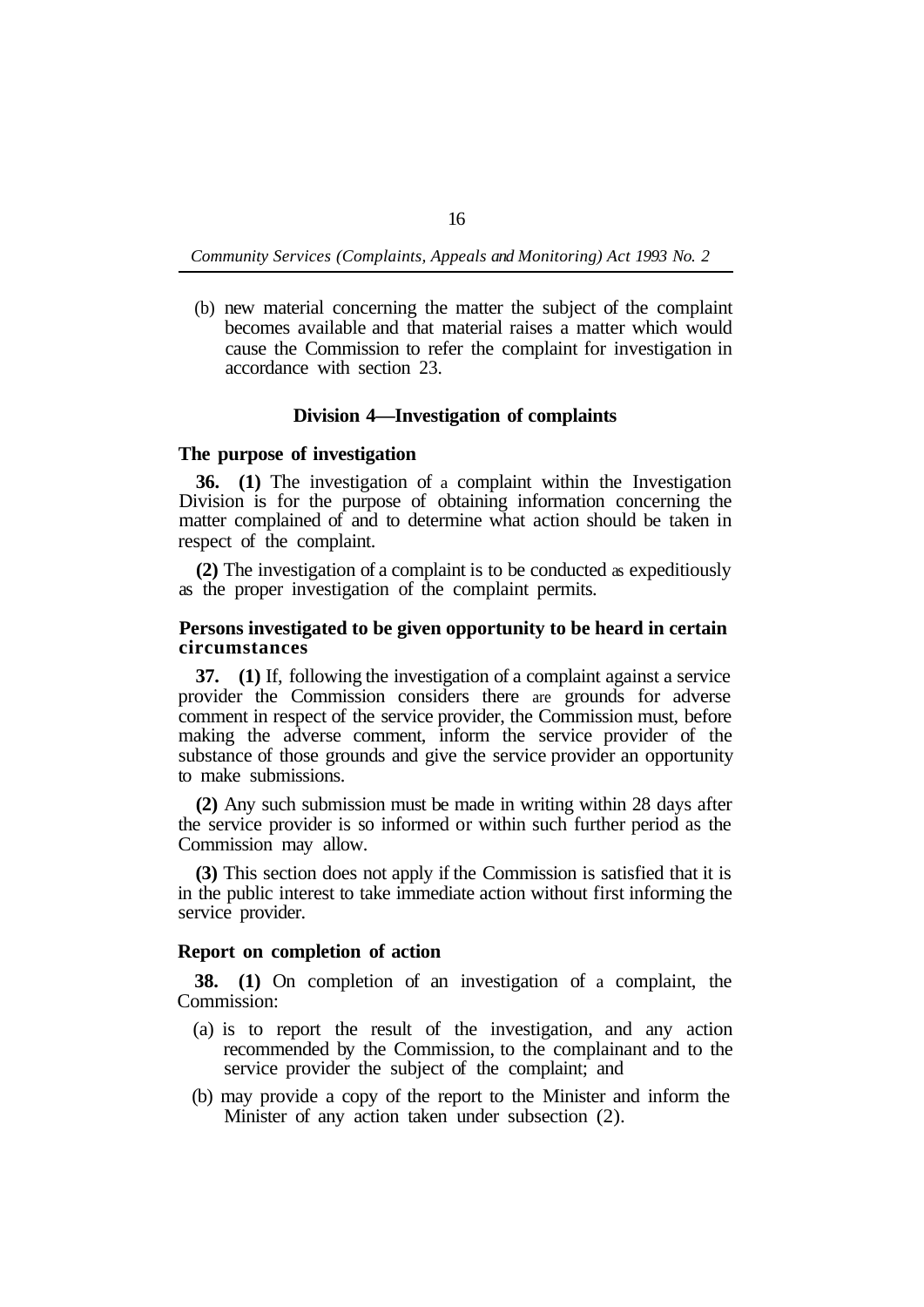- **(2)** The Commission may:
- (a) request a service provider to report to the Commission on action taken by the provider in response to a recommendation of the Commission resulting from the action taken in relation to a complaint; or
- (b) refer information or evidence from the action taken to another authority having power to investigate the information or evidence; or
- (c) recommend that the Minister send a copy of the report to another Minister, if. the other Minister is responsible for a service provider the subject of the complaint; or
- (d) if no action is taken within a reasonable time on a recommendation of the Commission, recommend that the Minister lay before Parliament a special report prepared by the Commission in relation to the recommendation.

# **Dismissal or termination of matter**

**39. (1)** The Commission may:

- (a) dismiss a complaint by notice to the complainant if the complaint is found to be one that the Commission could have declined to entertain; or
- (b) terminate the matter by sending a letter of explanation or clarification to the complainant.

**(2)** In any such case, the Commission is not required to make a report under section 38.

# **PART 5—APPEALS**

## **Division 1—Appeals to the Tribunal**

# **Appeals to the Tribunal**

**40. (1)** A person may make an appeal to the Tribunal:

- (a) on any ground expressly provided for by the community welfare legislation; and
- (b) on the ground that an investigation of a complaint being conducted by the Commission is beyond its powers; and
- (c) on the ground that a decision of the Commission was beyond its powers; and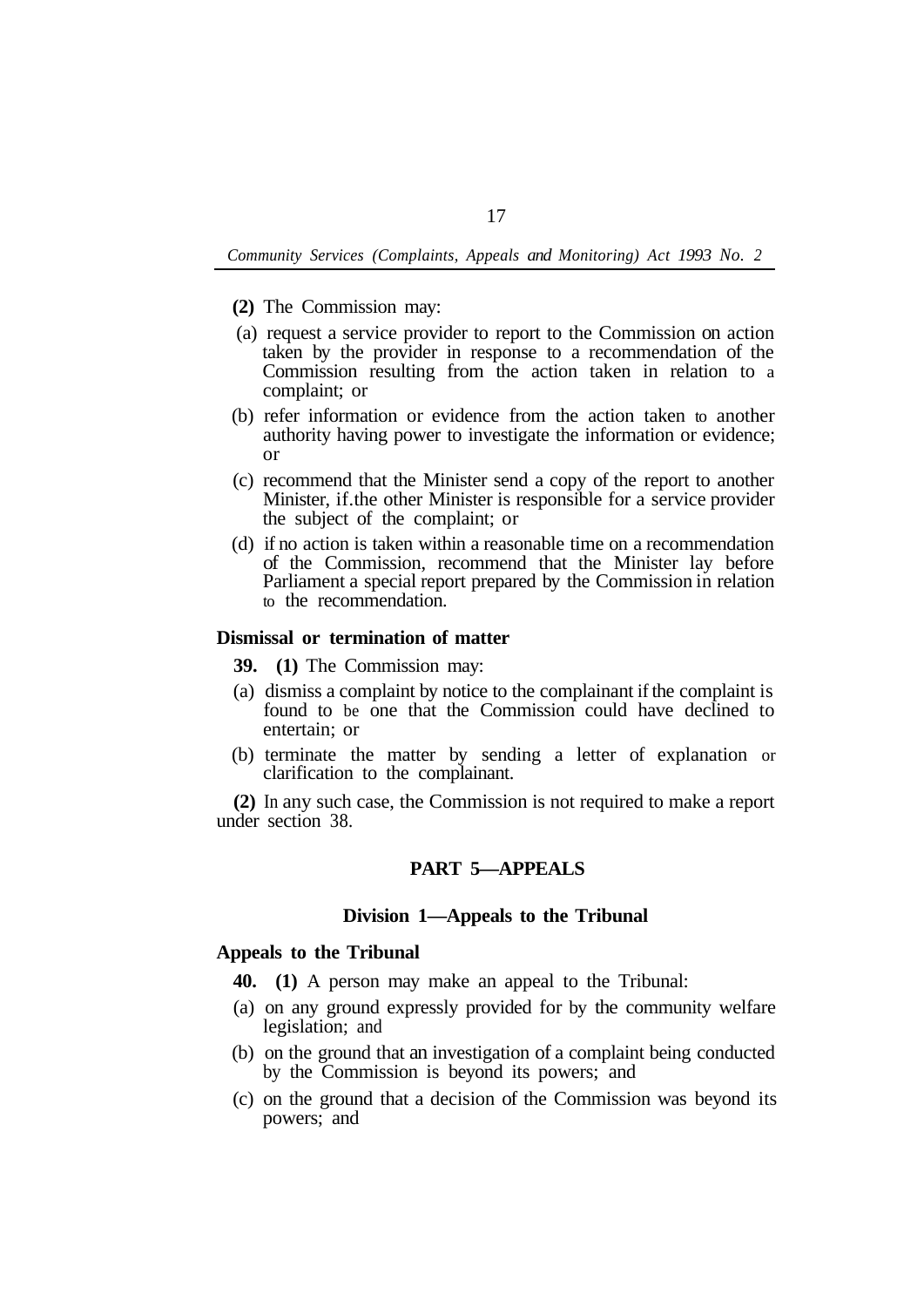- (d) against a decision that was made by the Minister, the Director-General or a service provider and is of a class prescribed by the regulations for the purposes of this section; and
- (e) against a decision made by any other State Minister, any Commonwealth Minister or any public authority, if it is within a class of decisions that, with the consent of that Minister or public authority, is prescribed by the regulations for the purposes of this section.

**(2)** If there is a failure within a reasonable time to make a decision that, if made, could be the subject of an appeal to the Tribunal under subsection (1) (b) or (c), the Tribunal may:

- (a) treat the decision as having been made in a manner unfavourable to the applicant for the decision; and
- (b) permit the applicant to appeal to the Tribunal as ifthe unfavourable decision had in fact been made.

**(3)** In this Part, a reference to a decision, in relation to the Commission, includes a reference to action taken by the Commission and to a recommendation made by the Commission.

## **Who may appeal?**

**41. (1)** An appeal to the Tribunal may be made by any person who demonstrates to the satisfaction of the Tribunal that he or she has a genuine concern in the subject-matter of the decision appealed against.

**(2)** Without limiting the generality of subsection (l), an appeal may be made by any person who is responsible for, is a next friend of or is appointed by the Tribunal to represent the person to whom the appeal relates.

**(3)** The Tribunal may, on application, grant leave to appeal against a decision to any person who was entitled to, but did not, appeal against the decision within the time allowed for an appeal.

**(4)** A person found by the Tribunal to be unjustifiably interfering in a matter is not entitled to an appeal in relation to the matter.

**(5)** In determining whether a person is unjustifiably interfering in a matter, the Tribunal is to take into account, to the extent that it is practicable to do so, the wishes and interests of any other persons who have an interest in the matter.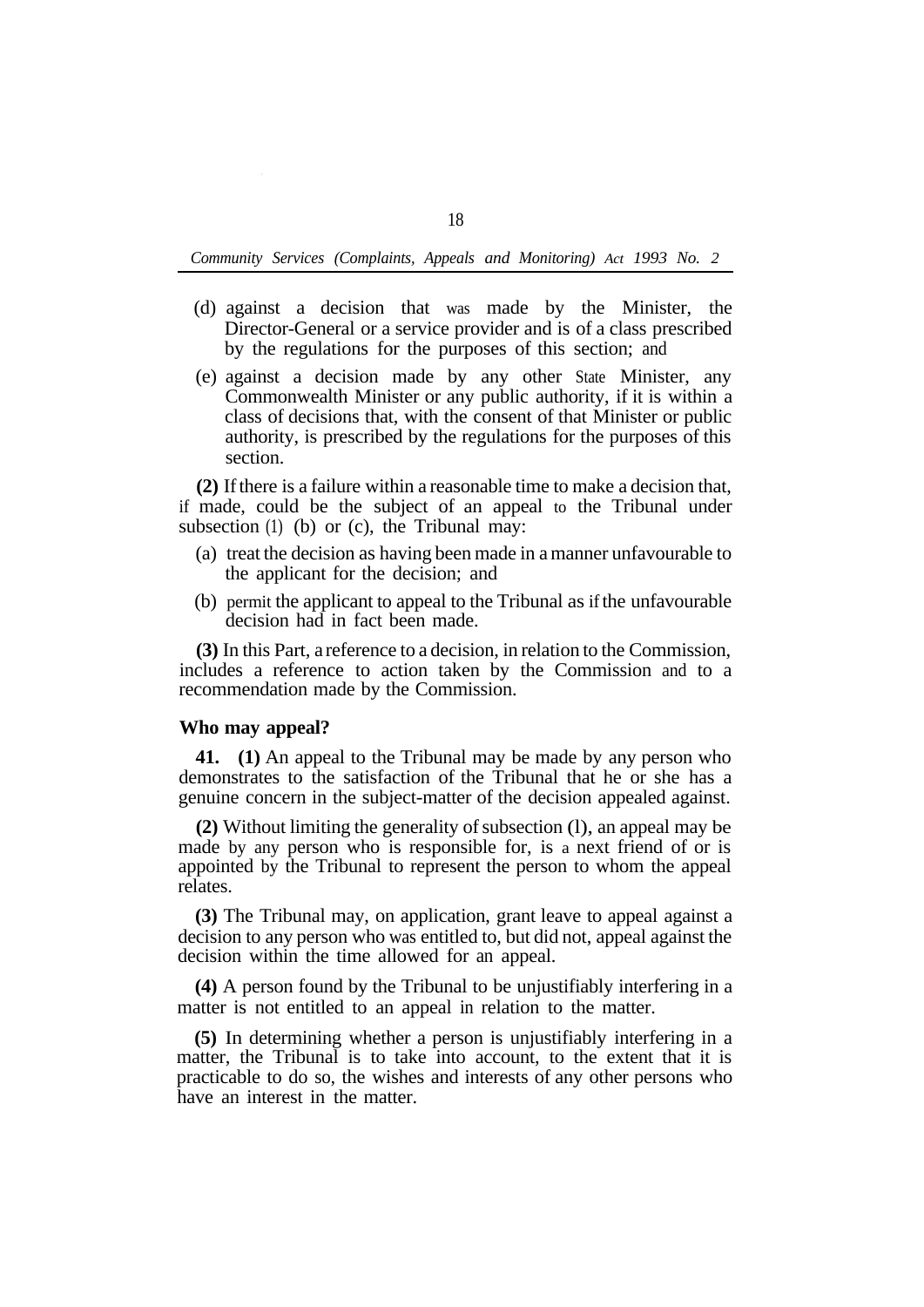#### **Parties to appeal**

**42. (1)** The parties to an appeal are:

- (a) the appellant; and
- (b) the person whose decision is appealed against; and
- (c) a person who, under section 41, is granted leave to appeal; and
- (d) any person who, if the decision were reversed or varied, would be entitled to appeal against the decision as reversed or varied.

**(2)** If required to do so by the Tribunal before or during the hearing of an appeal, the appellant must give notice of the appeal to any person nominated by the Tribunal as being entitled to the notice.

**(3)** The Tribunal may, before or during the hearing of an appeal, join a person as a party to the appeal and require the appellant to give the person notice of the joinder.

**(4)** If 2 or more appeals are considered by the Tribunal to arise from the same circumstances, it may deal with all of the appeals at the same hearing.

## **Representative appeals**

**43. (1)** The Tribunal may, on application, give leave for an appeal to be dealt with as a representative appeal if it is satisfied that:

- (a) 3 or more persons are entitled to an appeal arising from the same, similar or related circumstances as those to which the application relates but their joinder as appellants is impracticable; and
- (b) the applicant is one of those persons and the others consent to a representative appeal; and
- (c) the application is made in good faith; and
- (d) the applicant is capable of adequately advocating the interests of the persons entitled to appeal; and
- (e) a representative appeal would be to the advantage of the persons entitled to appeal; and
- (f) a representative appeal would be an efficient and effective means of dealing with the claims of the persons entitled to appeal.

**(2)** The Tribunal may make orders about the making, notification, conduct and determination of a representative appeal.

**(3)** The decision of the Tribunal on a representative appeal is binding on the persons referred to in subsection (1) (a).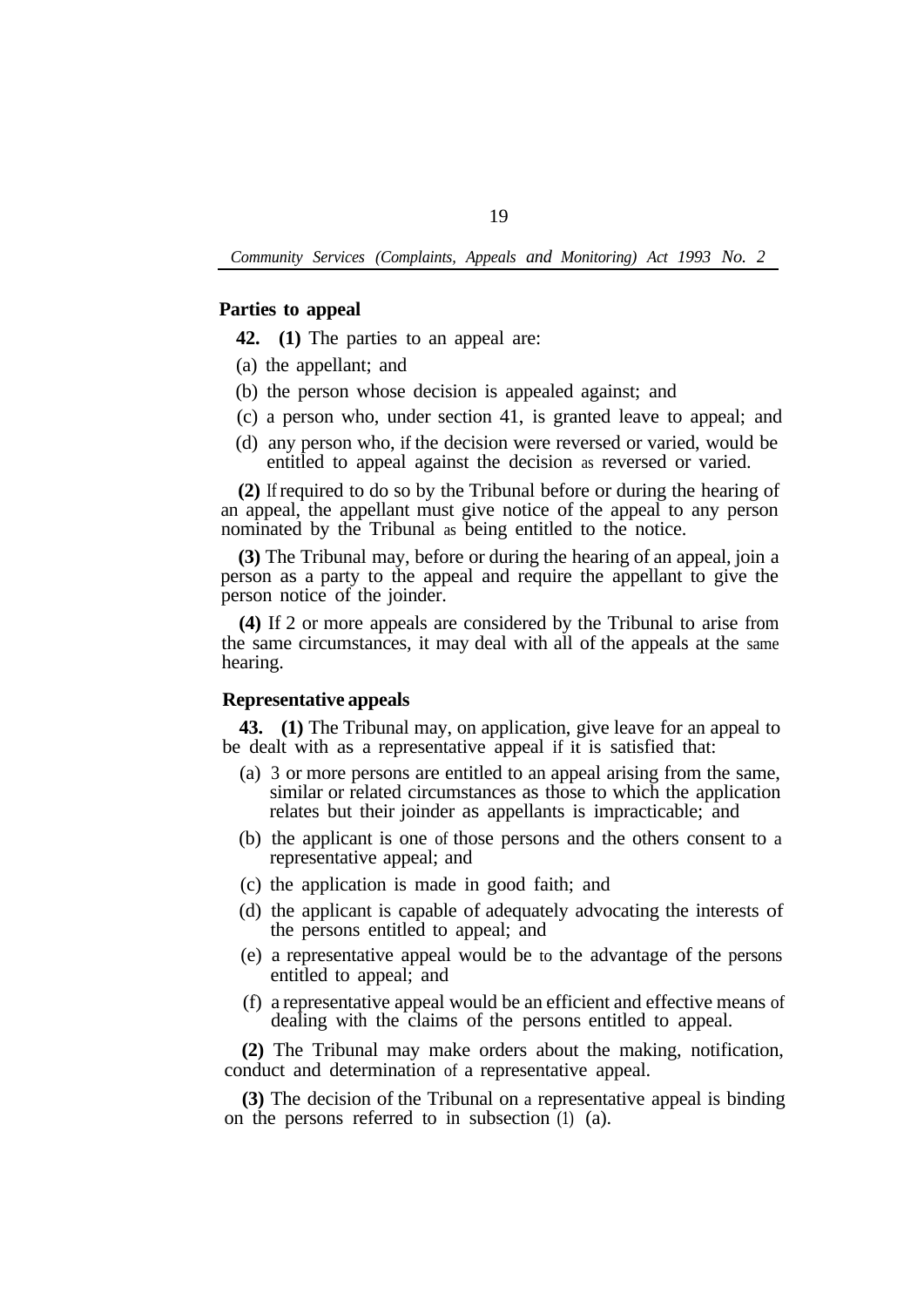#### **Time for appeals**

**44.** An appeal must be made within 28 days of receipt of notice of the decision appealed against or within such further period as the Tribunal allows.

# **Appeal to be by way of rehearing**

**45.** Proceedings on an appeal to the Tribunal are to be by way of a new hearing.

#### **Alternatives to Tribunal determining the matter**

**46. (1)** The Tribunal must take such steps as to it seems reasonable to encourage the parties to an appeal to effect an amicable agreement.

**(2)** The Tribunal may, before it hears an appeal, or before it determines a matter the subject of an appeal, refer the appeal or matter:

- (a) to the service provider for resolution at a local level; or
- (b) to the Commission for alternative dispute resolution or investigation under this Act; or
- (c) for investigation by any other appropriate investigative authority.

# **Powers of Tribunal in relation to appeals**

**47. (1)** The Tribunal may, before determining an appeal, make an interim order having effect pending determination of the appeal.

**(2)** In making an interim order and in determining an appeal, the Tribunal has, with respect to, the subject-matter of the appeal, the functions of the person who made the decision the subject of the appeal.

**(3)** Instead of determining an appeal, the Tribunal may remit the case to be heard and decided again by the person who, or body which, made the decision the subject of the appeal (either with or without the hearing of further evidence) in accordance with the directions of the Tribunal.

**(4)** The Tribunal may decline to hear or determine an appeal if, in the opinion of the Tribunal:

- (a) the appellant has available an alternative and satisfactory means of redress; or
- (b) the appellant has not made appropriate attempts to have the matter to which the appeal relates resolved otherwise; or
- (c) the ground for the appeal is unacceptable having regard to the frequency of appeals previously made by or on behalf of the appellant in respect of the same subject-matter.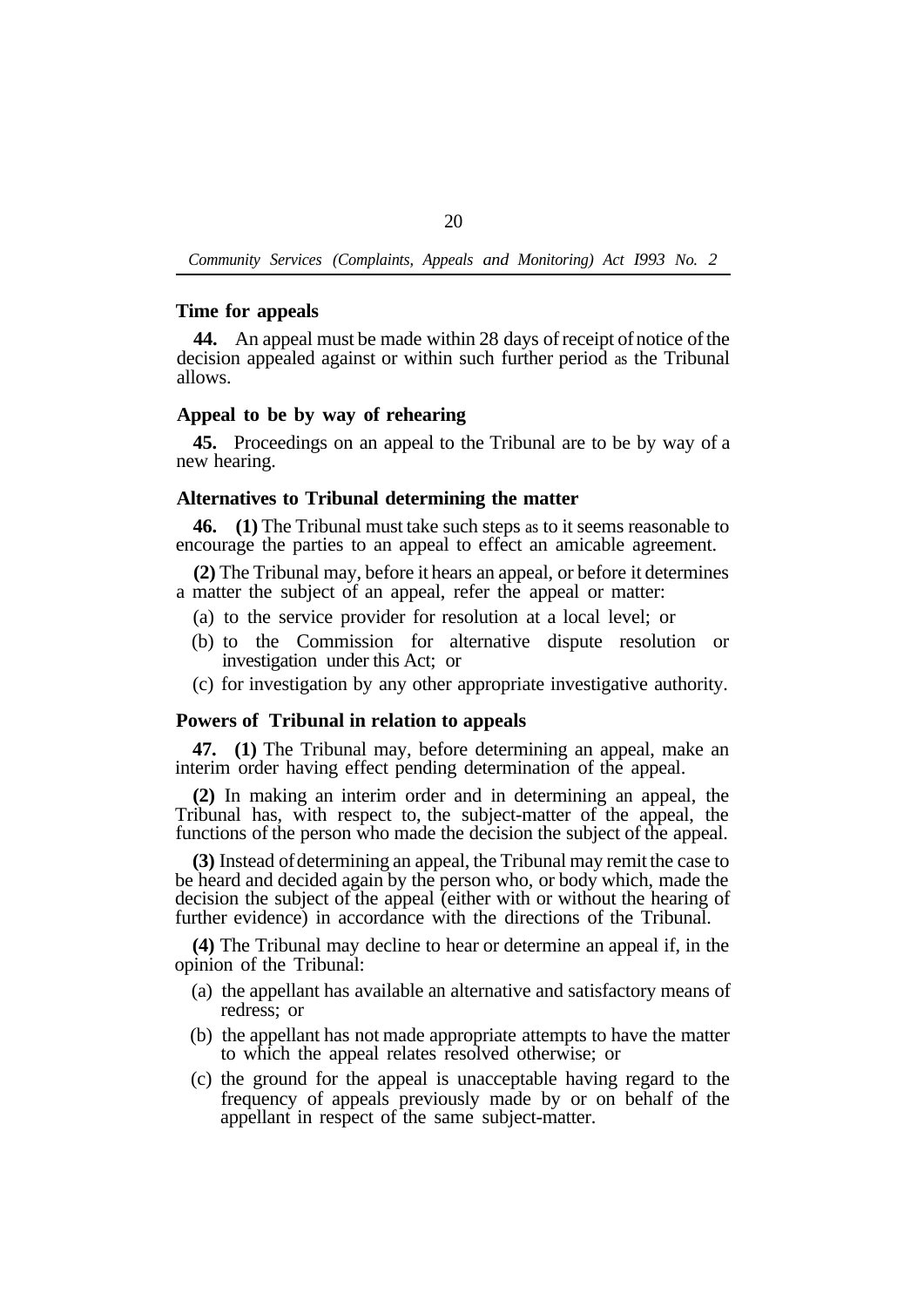**(5)** In giving its decision on an appeal, the Tribunal may make recommendations for consideration by the Minister and, if any recommendations are made, the parties affected by the decision are entitled to be informed:

- (a) of any action taken in relation to the recommendations; or
- (b) that it is not proposed to take any such action.

## **Operation and implementation of decisions pending appeal**

**48. (1)** Subject to this section and section 47, an appeal does not affect the operation of the decision appealed against or prevent the taking of action to implement that decision.

**(2)** The Tribunal or the President may, on request being made by a party to an appeal and if the Tribunal or President considers that it is desirable to do so after taking into account:

- (a) the interests of any persons who may be affected by the determination of the appeal; and
- (b) any submission made by or on behalf of the person who made the decision to which the appeal relates; and
- (c) the public interest,

make such order or orders staying or otherwise affecting the operation or implementation of the decision to which the appeal relates, or a part of that decision, as the Tribunal or President considers appropriate for the purpose of securing the effectiveness of the hearing and determination of the appeal.

**(3)** While an order is in force under this section (including an order that has previously been varied on one or more occasions under this subsection), the Tribunal or President may, on application by a party to the appeal, vary or revoke the order by another order.

#### **Restrictions on ordering stay of proceedings**

- **49. (1)** Neither the Tribunal nor the President may:
- (a) make an order under section 48 unless the person who made the decision to which such an order would relate has been given a reasonable opportunity to make submissions in relation to the matter; or
- (b) make an order varying or revoking an order in force under section 48 (including an order as varied) unless:
	- (i) the person who made the decision to which such an order would relate; and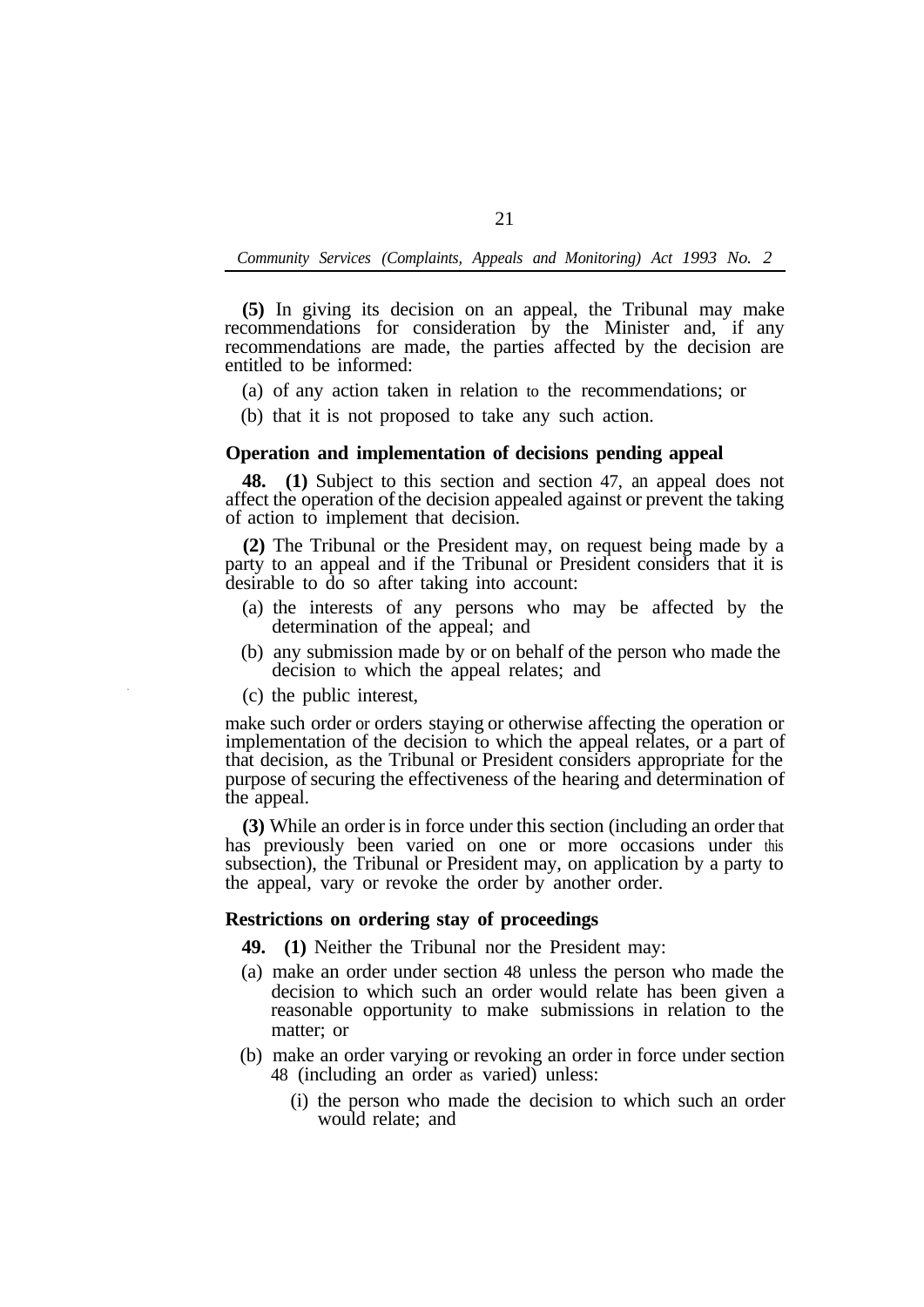- (ii) the person who requested the making of the order; and
- (iii) if the order has previously been varied by an order or orders the person who requested the making of the order; and<br>if the order has previously been varied by an order or orders<br>under section 48—the person or persons who requested the<br>making of the only or the later or later such ord making of the only, or the later or latest, such order,

have been given a reasonable opportunity to make submissions in relation to the matter.

**(2)** This section does not prevent the Tribunal or the President from making an order under section 48 without giving to any person referred to in that section a reasonable opportunity to make submissions in relation to a matter if the Tribunal or President is satisfied that, because of the urgency of the case or otherwise, it is not practicable to give the person such an opportunity.

**(3)** If an order under this section is made without giving such an opportunity to the person who made the decision to which the appeal relates, the order does not take effect until a notice setting out the terms of the order is served on the person.

#### **Conditions of order**

**50.** An order in force under section 48 (including an order that has previously been varied on one or more occasions) is subject to such conditions as are specified in the order and the order has effect:

- (a) if a period for the operation of the order is specified in the order-until the expiration of that period or, if the appeal is decided by the Tribunal before the expiration of that period, until the decision of the Tribunal on the appeal takes effect; or
- (b) if no period is so specified-until the decision of the Tribunal on the appeal takes effect.

### **Finality of decisions of Tribunal**

**51. (1)** No appeal, other than an appeal to the Supreme Court under Division 3, lies against a decision of the Tribunal with respect to proceedings before it.

**(2)** A decision of the Tribunal is to be given effect as if it had been made by the person in respect of whose decision the appeal was made, but this subsection does not operate to permit a further appeal just because the decision of the Tribunal is taken to have been a decision of that person.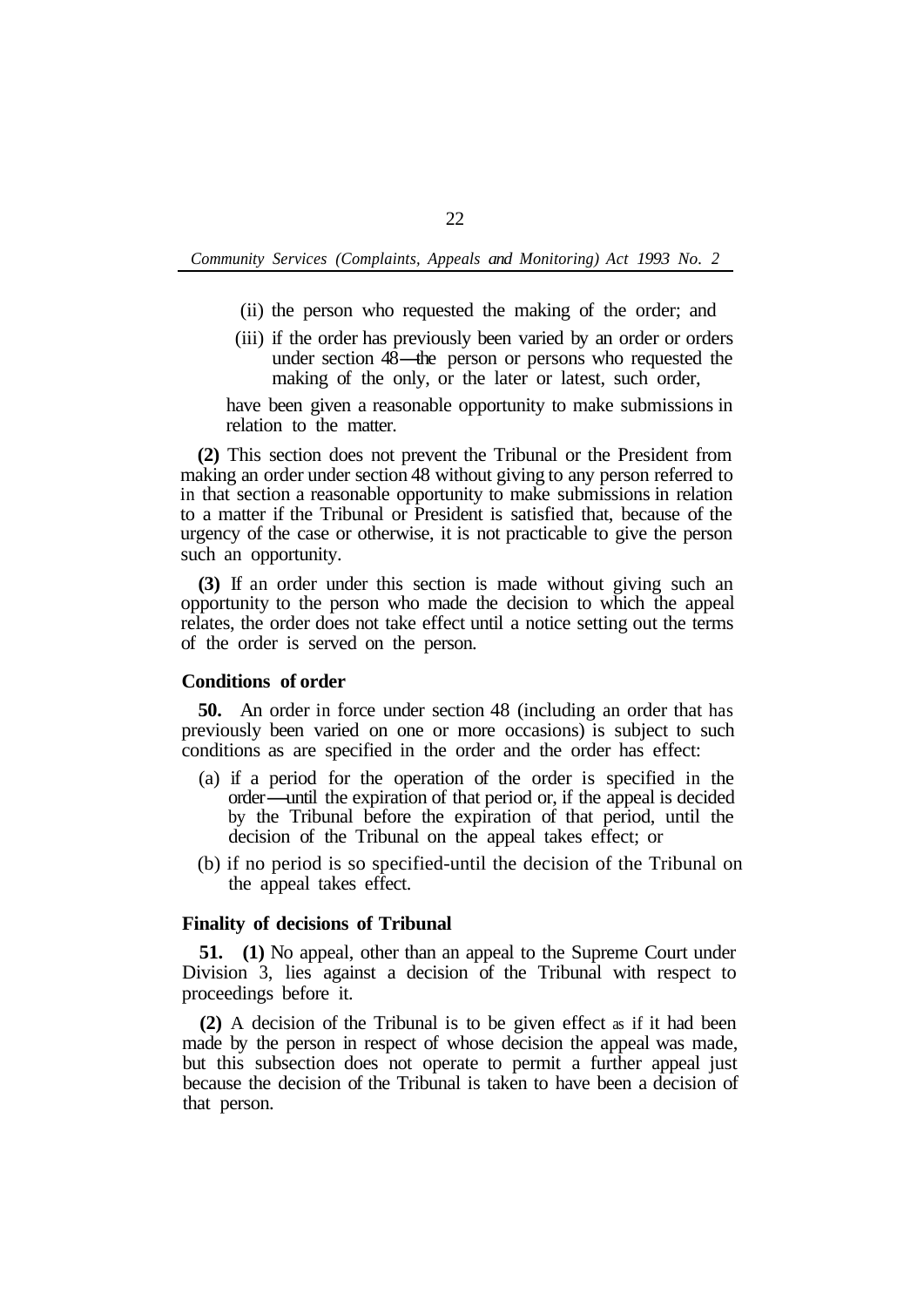# **Division 2—Proceedings before the Tribunal**

## **Proceedings generally**

**52. (1)** The Tribunal is not bound by the rules of evidence and may inform itself on any matter in such manner as it thinks fit subject to the rules of procedural fairness.

**(2)** Proceedings before the Tribunal are to be conducted with as little formality and legal technicality and form as the circumstances of the case permit.

**(3)** The Tribunal is to take such measures as are reasonably practicable:

- (a) to ensure that the parties to the proceedings before it understand the nature of the assertions made in the proceedings and the legal implications of those assertions; and
- (b) if requested to do so—to explain to the parties any aspect of the procedure of the Tribunal, or any decision or ruling made by the Tribunal, that relates to the proceedings; and
- (c) to ensure that the parties have the fullest opportunity practicable to be heard in the proceedings.

# **Examination of witnesses**

**53.** In any proceedings before the Tribunal, a member of the Tribunal may examine or cross-examine a witness to such extent as the member thinks proper in order to elicit information relevant to the exercise of the functions of the Tribunal. in the proceedings.

#### **Preliminary conferences**

**54. (1)** The Tribunal may, before formally commencing to hear an appeal, confer informally with, or arrange for a member of the Tribunal to confer informally with, the parties to the proceedings and make any determination with respect to the proceedings that is agreed to by the parties.

**(2)** If proceedings are referred under this section to a member of the Tribunal and the parties agree to the determination of the member, the determination has effect as a decision of the Tribunal.

**(3)** A determination is not to be made under this section unless the Tribunal, or the member making the determination, is satisfied that the determination is in the best interests of the person whose interests are considered by the Tribunal or member to be paramount.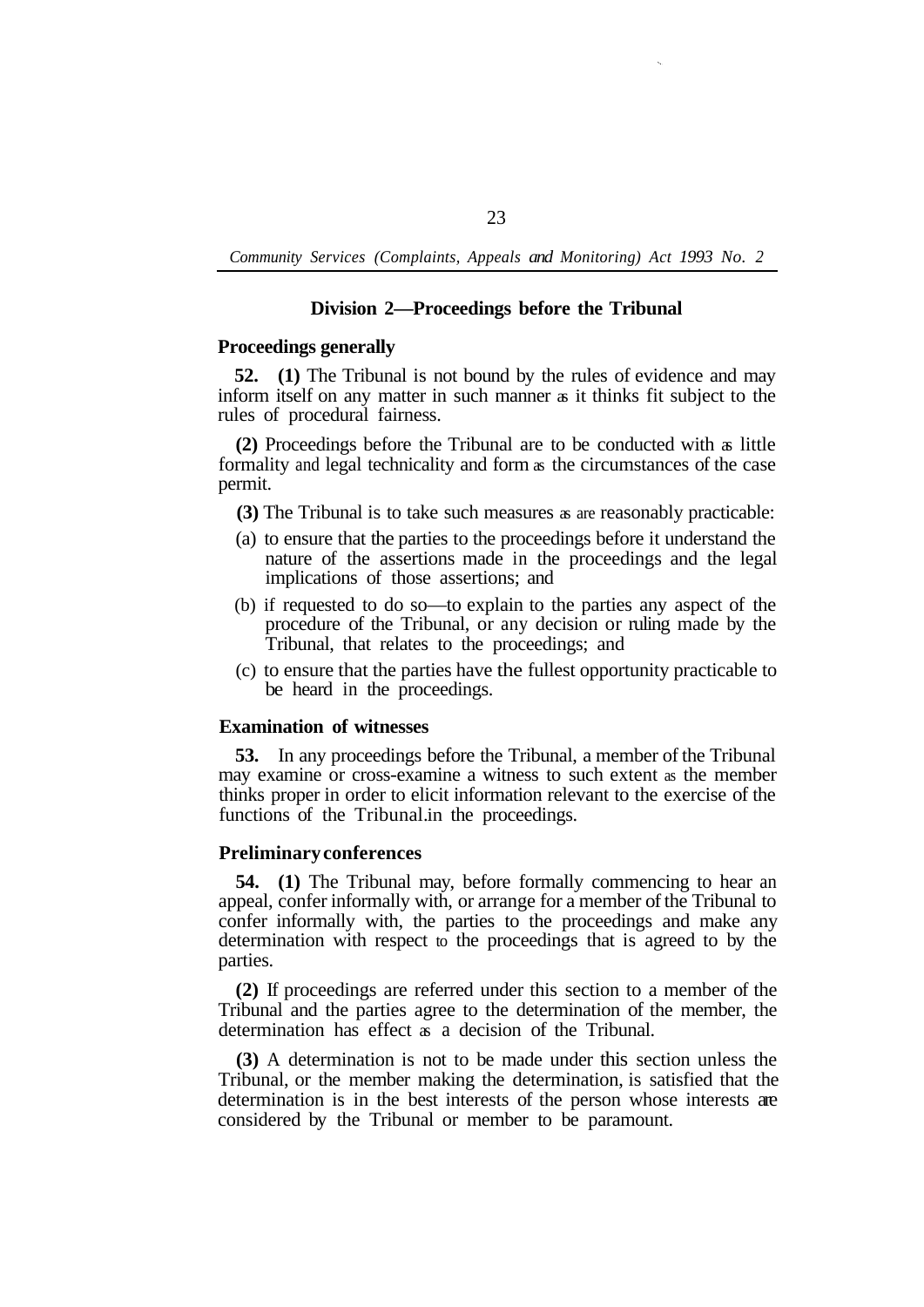### **Lodging of material documents with the Tribunal**

**55. (1)** The respondent to an appeal to the Tribunal must, within 28 days after receiving notice of the appeal, lodge with the Tribunal such number of copies as the Tribunal directs of every document or part of a document that is in the possession, or under the control, of the respondent and is considered by the Tribunal to be relevant to the determination of the appeal.

**(2)** If the Tribunal considers that a party to an appeal would or might suffer hardship if the period of 28 days provided by subsection (1) is not shortened or extended, the Tribunal may, at the request of the party, make an order directing that the copies referred to in that subsection be lodged with the Tribunal within such shorter or extended period as is specified in the order.

**(3)** If the Tribunal considers that other particular documents, or that other documents included in a particular class of documents, may be relevant to the determination of the appeal, it may cause to be served on the respondent a notice in writing:

- (a) stating that the Tribunal is of that opinion; and
- (b) directing the respondent to lodge with the Tribunal, before a date specified in the notice, such number of copies as it may specify of each of those other documents that is in the possession, or under the control, of the respondent.

**(4)** A person must not fail to comply with a direction given to the person under this section unless. the person has a reasonable excuse for the failure.

Maximum penalty: 5 penalty units.

# **Proceedings to be open to the public**

**56.** Proceedings before the Tribunal are to be open to the public unless the Tribunal, in any particular case, determines that the proceedings are to be conducted wholly or partly in the absence of the public.

#### **Publication of names etc.**

**57. (1)** A person must not, except with the consent of the Tribunal, publish or broadcast the name of any person:

(a) who appears as a witness before the Tribunal in any proceedings;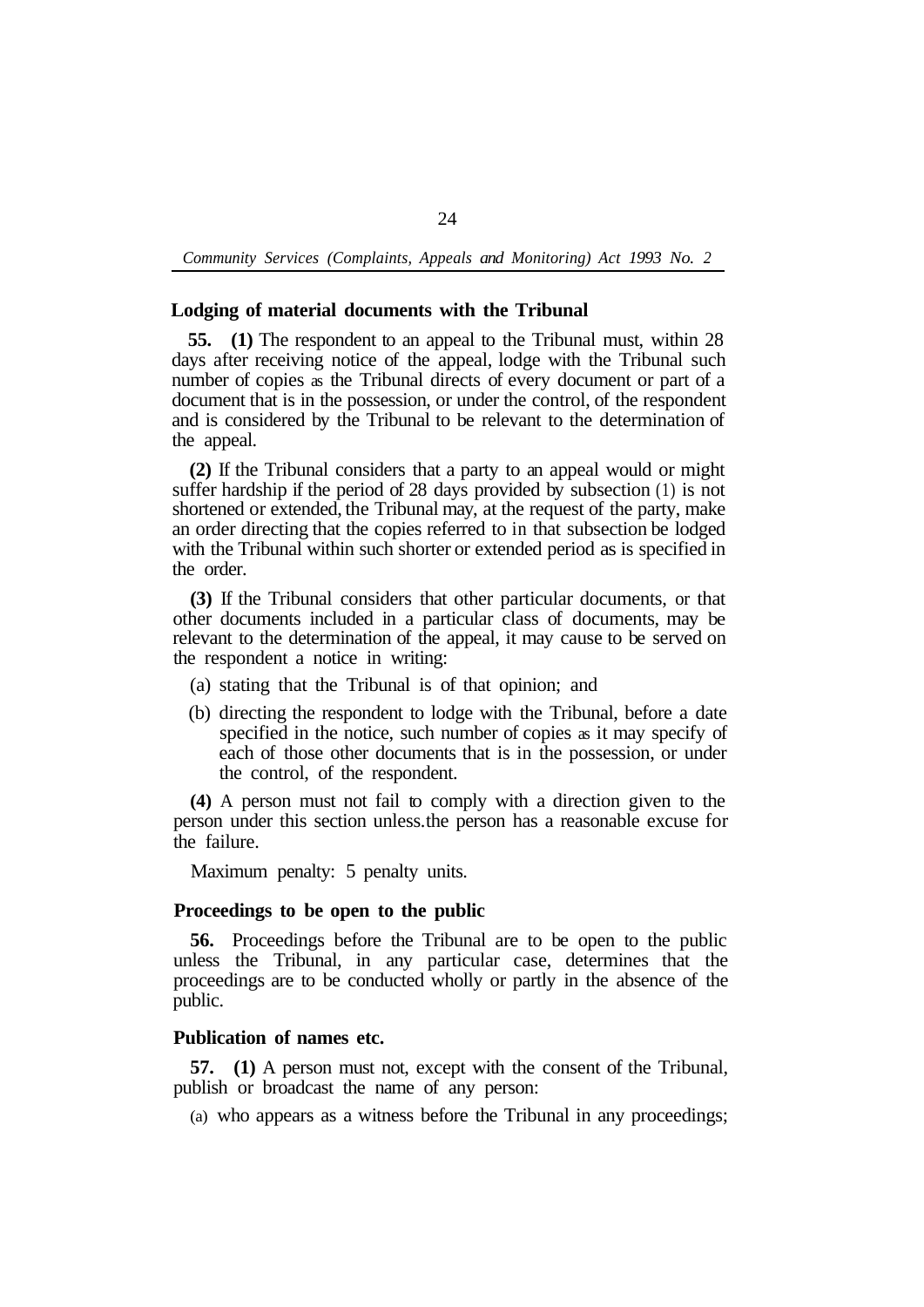- (b) to whom any proceedings before the Tribunal relate; or
- (c) who is mentioned or otherwise involved in any proceedingsbefore the Tribunal,

whether before or after the proceedings are disposed of.

both. Maximum penalty: 10 penalty units or imprisonment for 12 months, or

**(2)** This section does not prohibit the publication or broadcasting of an official report of the proceedings of the Tribunal that includes the name of any person the publication or broadcasting of which would otherwise be prohibited by this section.

**(3)** For the purposes of this section, a reference to the name of a person includes a reference to any information, picture or other material that identifies the person or is likely to lead to the identification of the person.

# **Right of appearance**

**58. (1)** In any proceedings before the Tribunal, the parties to the proceedings may appear in person or, by leave of the Tribunal, may be represented by a barrister or solicitor or by an agent,

**(2)** The Commissioner has a right to appear in proceedings before the Tribunal in order to assist the Tribunal otherwise than as a party, unless the proceedings are an appeal against a decision of the Commission.

**(3)** In proceedings before it in relation to a prescribed person, the Tribunal may appoint a person to act as guardian ad litem for the person.

**(4)** In proceedings before it in relation to a prescribed person, the Tribunal may, if it considers that the person should be separately represented:

- (a) order that the person be separately represented; and
- (b) make such other orders as it thinks necessary for the purpose of securing separate representation for the person.

**(5)** A person is not entitled to legal aid under the Legal Aid Commission Act 1979 merely because the Tribunal has made an order under subsection (4).

**(6)** In this section:

"prescribed person" means a child or a person of a class prescribed for the purposes of this section by the regulations.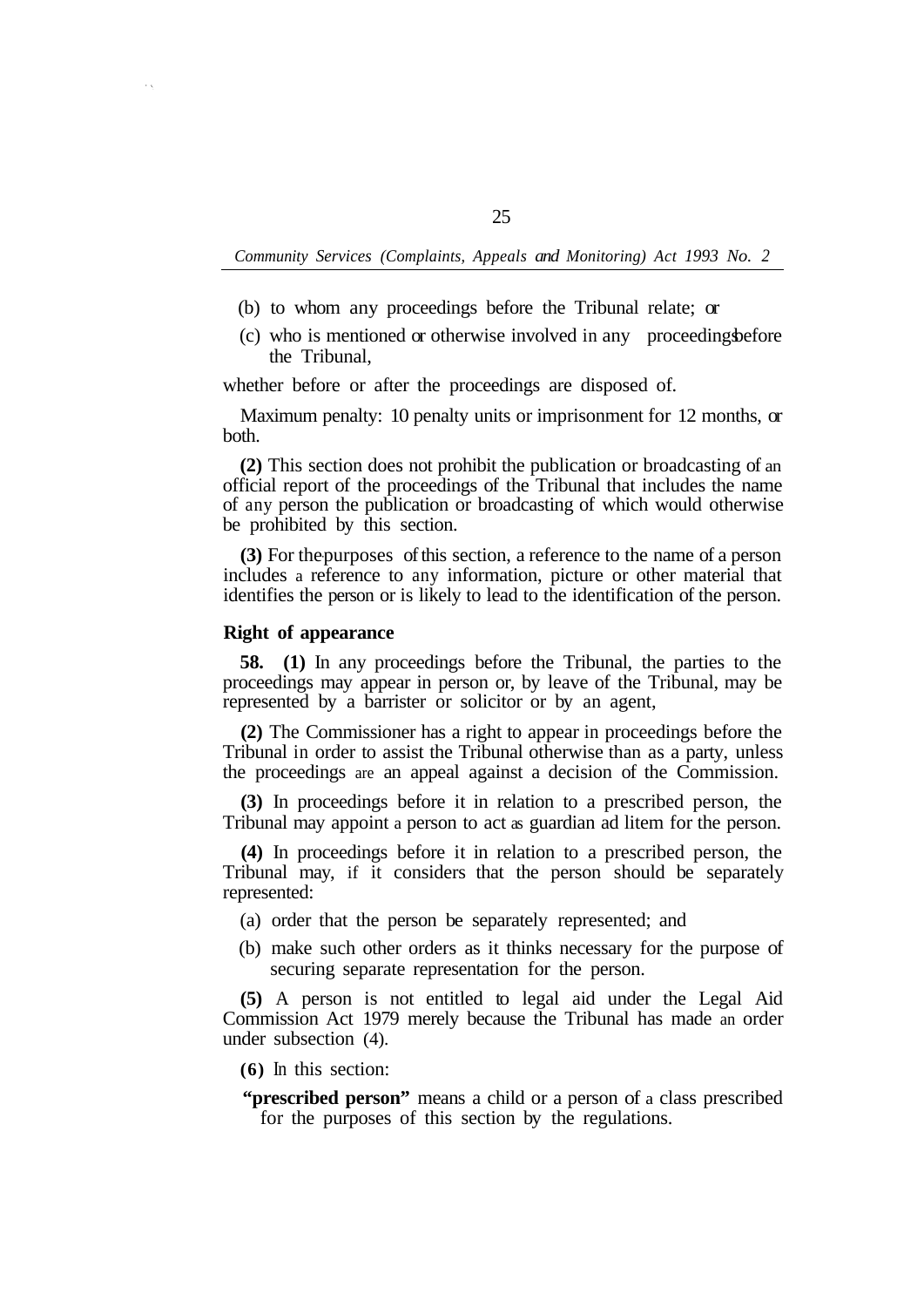### **Presentation of cases**

**59.** A party to proceedings before the Tribunal may do any of the following:

- (a) call and examine any witness;
- (b) cross-examine any witness called by another party;
- (c) by leave of the Tribunal, examine any copy of a document or part of a document lodged with the Tribunal in relation to the proceedings;
- (d) give evidence on oath;
- (e) produce documents and exhibits to the Tribunal;
- (f) otherwise adduce, orally or in writing, to the Tribunal such matters, and address the Tribunal on such matters, as are relevant to the proceedings.

## **Presiding member may compel attendance of witnesses etc.**

**60. (1)** The member presiding at a sitting of the Tribunal may, by a written document, require any person on whom the document is served:

- (a) to appear before the Tribunal for the purpose of giving evidence; or
- (b) to produce to the Tribunal any document that is relevant to the proceedings before the Tribunal,

at a time, date and place specified in the document.

- **(2)** The member presiding at a sitting of the Tribunal may:
- (a) require a person who appears before the Tribunal to give evidence on oath; and
- (b) administer the oath.

**(3)** The Tribunal may, for such period as it considers necessary for the purpose of hearing proceedings before it, take possession of a document produced to the Tribunal for the purpose of the proceedings.

# **Witnesses to answer questions**

**61. (1)** A member of the Tribunal may require a person who appears before the Tribunal to answer a question that is reasonably related to the proceedings before the Tribunal.

**(2)** A person is excused from answering such a question on the ground that the answer might tend to incriminate the person.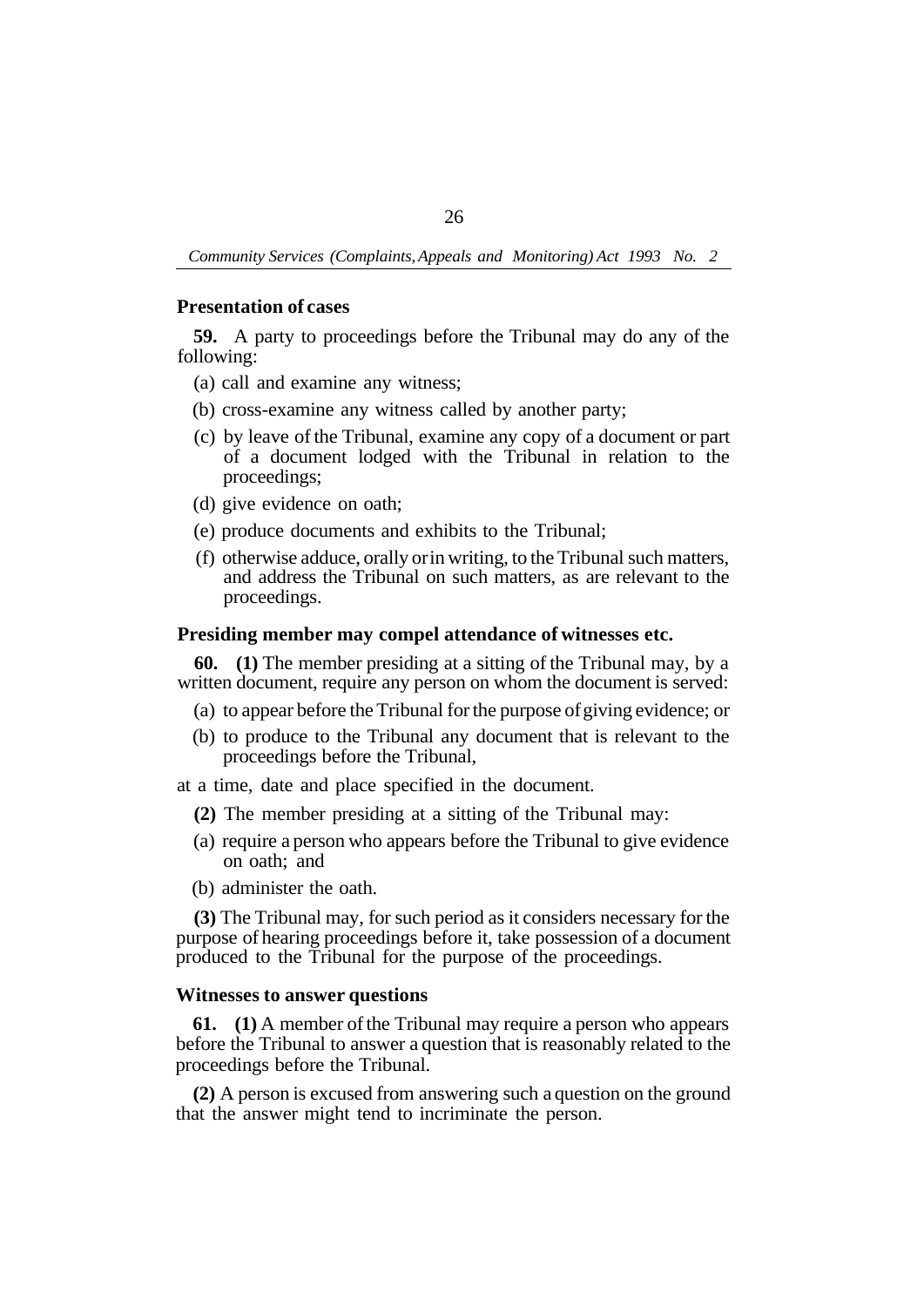#### **Refusal to attend or to answer questions etc.**

- **62.** A person must not:
- (a) fail to comply with a requirement made of the person under section 60 or 61 to the extent to which the person is lawfully able to comply with the requirement; or
- (b) not having been sworn, make a statement that the person knows to be false or misleading in a material particular when the person is appearing before the Tribunal.

Maximum penalty: 5 penalty units.

#### **Expenses of witness**

**63. (1)** A person who is required to appear or to give evidence before the Tribunal is entitled to be paid such allowances and expenses as the Minister may determine in respect of the person.

**(2)** This section does not apply to a person who is an officer or employee within the meaning of the Public Sector Management Act 1988.

### **Adjournment of Tribunal or absence of member**

**64.** (1) The Tribunal may from time to time adjournits proceedings to such times, dates and places, and for such reasons, as it thinks fit.

**(2)** In the absence from a sitting of the Tribunal of one or more, but not all, of the members nominated to constitute the Tribunal at that sitting, the remaining member or members may exercise the powers of the Tribunal under this section.

# **Decisions of the Tribunal to set out reasons etc.**

**65. (1)** A decision of the Tribunal with respect to proceedings before it is, as soon as practicable after the decision is given, to be published in writing that includes the reasons for the decision and is signed by the member who presided at the sitting of the Tribunal at which the decision was made.

**(2)** A decision of the Tribunal is not vitiated merely because of any informality or want of form,

## **Costs**

**66. (1)** The Tribunal may, if in the particular circumstances of the case it is of the opinion that it is appropriate to do so, make orders with respect to the payment of costs of proceedings before it.

**(2)** Any such costs may be recovered as a debt.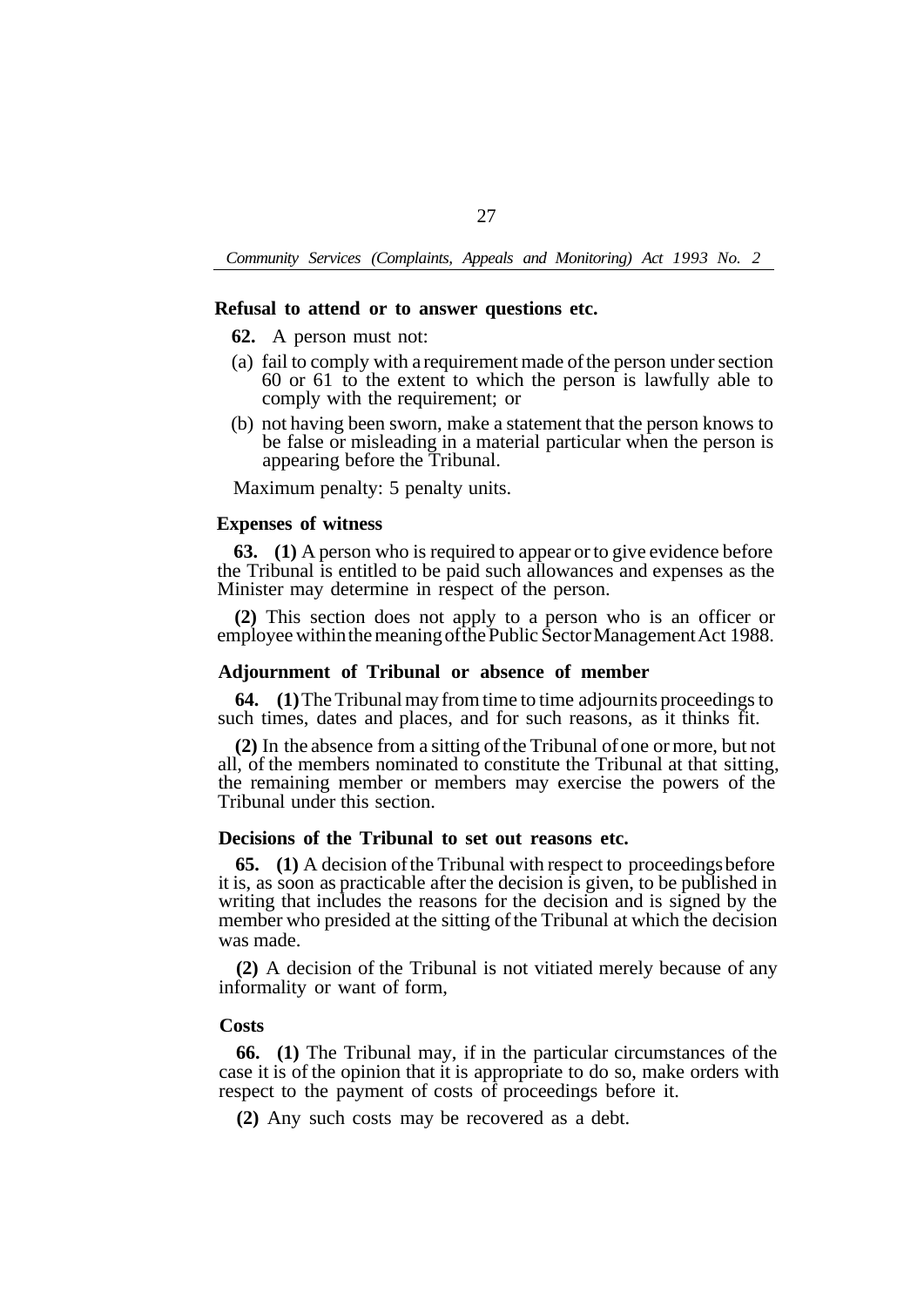**(3)** A certificate purporting to be signed by the President, the Deputy President or the Registrar and containing a statement as to any matters relating to the award of costs under this section is admissible as evidence of those matters.

## **Division 3—Appeals to the Supreme Court**

#### **Rights of appeal to the Supreme Court**

**67. (1)** A party to proceedings before the Tribunal may appeal to the Supreme Court, on a question of law, against any decision of the Tribunal in the proceedings.

- **(2)** If a person:
- (a) has appealed to. the Tribunal against a decision and the Tribunal has decided that the person was not entitled to appeal; or
- (b) has applied to be made a party to proceedings before the Tribunal and the Tribunal has refused the application,

the person may appeal to the Supreme Court against the decision of the Tribunal.

- **(3)** An appeal by a person under this section must be made:
- (a) within 28 days after the Tribunal gives the person a written document setting out the terms of the decision the subject of the appeal; or
- (b) within such further time as the Supreme Court may allow.

### **Orders on appeal to the Supreme Court**

**68. (1)** The Supreme Court is to hear and determine the appeal and may make such orders as it thinks appropriate in the light of its decision.

**(2)** The orders that may be made by the Supreme Court on an appeal include, but are not limited to:

- (a) an order affirming or setting aside the decision of the Tribunal; and
- (b) an order remitting the case to be heard and decided again by the Tribunal (either with or without the hearing of further evidence) in accordance with the directions of the Supreme Court.

#### **Appeal does not stay decision**

**69.** Subject to any interlocutory order made by the Supreme Court, an appeal under this Division does not affect the operation of the decision appealed against or prevent the taking of action to implement the decision.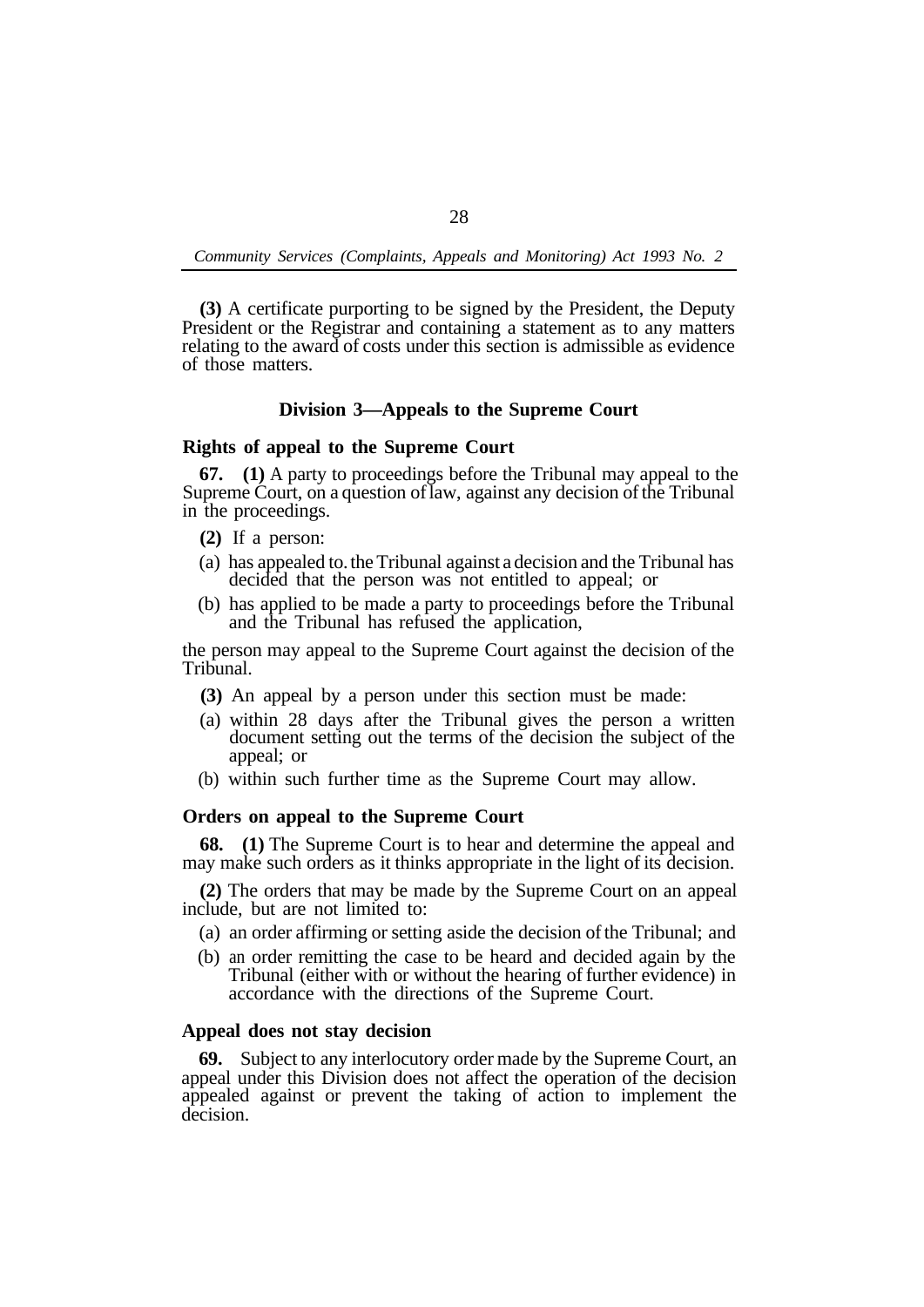### **Division 4—Miscellaneous**

### **Misconduct in proceedings before the Tribunal**

- **70. (1)** A person must not, in proceedings before the Tribunal:
- (a) wilfully insult the Tribunal; or
- (b) wilfully misbehave during proceedings before the Tribunal; or
- (c) wilfully and without lawful excuse interrupt proceedings before the Tribunal; or
- (d) without lawful excuse disobey a direction of the Tribunal during proceedings before the Tribunal.

Maximum penalty: 5 penalty units.

**(2)** The Tribunal may, in proceedings before it, direct a person who does anything referred to in subsection (1) to leave the place where the proceedings are being conducted.

**(3)** A person to whom such a direction is given must comply with the direction.

Maximum penalty: 5 penalty units.

#### **Record of proceedings**

**71. (1)** The member presiding at a sitting of the Tribunal is to cause a record to be kept of any decision made at the sitting and of the reasons for the decision.

**(2)** The regulations may make further provision with respect to the keeping of records of proceedings before the Tribunal.

## **Authentication of documents etc.**

**72. (1)** Any document requiring authentication by the Tribunal is sufficiently authenticated if it is signed by the President, the Deputy President or the Registrar.

**(2)** Judicial notice is to be taken of the signature of the President, the Deputy President or the Registrar when appearing on a document issued by the Tribunal.

## **Immunity of judicial officer who is a member of the Tribunal**

**73.** Any member of the Tribunal who is a judicial officer within the meaning of the Judicial Officers Act 1986 has, in the execution of his or her functions as a member of the Tribunal, the same protection and immunity as he or she has as such an officer.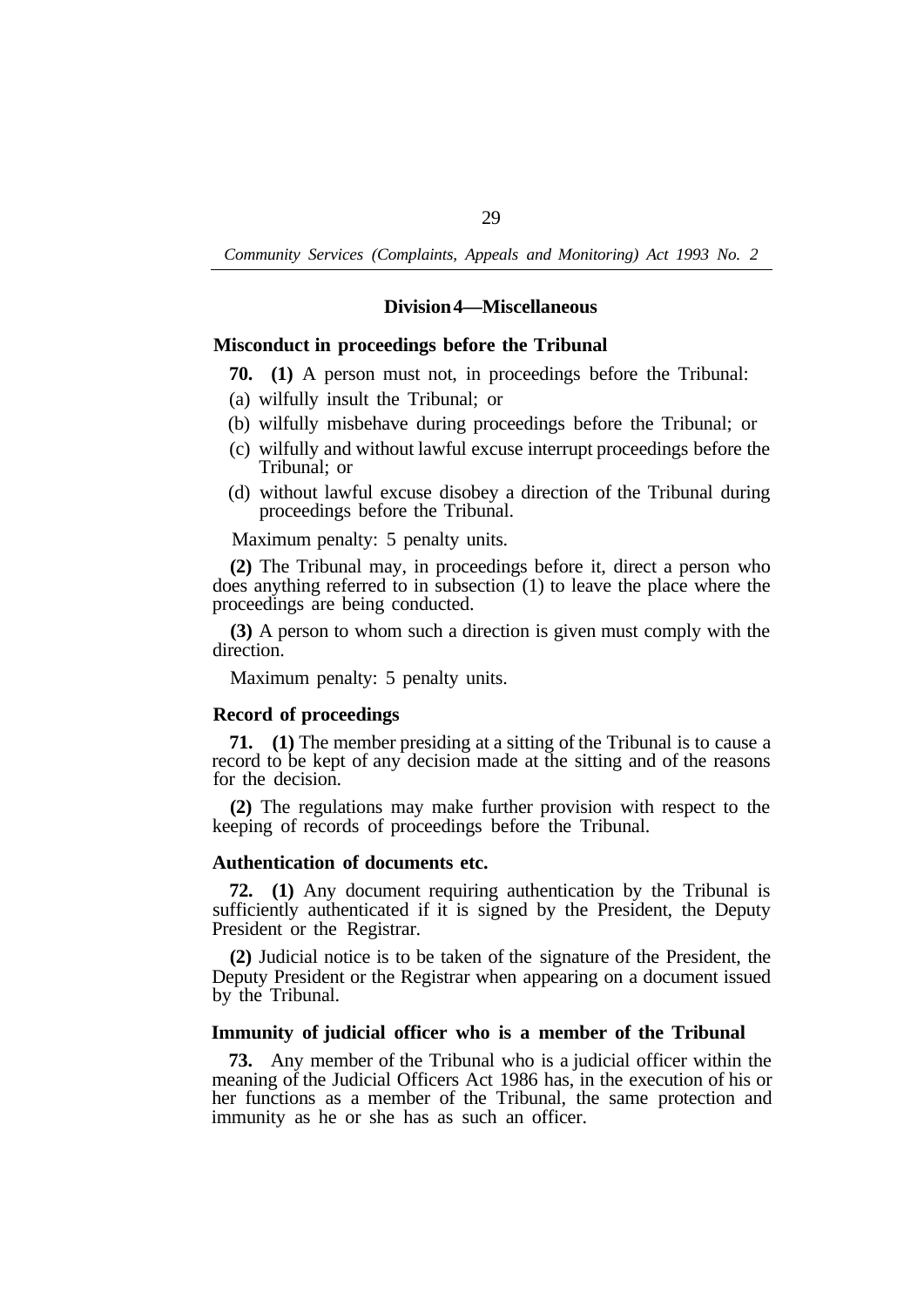### **Rules**

**74. (1)** The President and 2 other members of the Tribunal may together make rules, not inconsistent with this Act or the regulations, for or with respect to the practice and procedure of the Tribunal.

**(2)** Part 6 of the Interpretation Act 1987 applies to a rule made under this section in the same way as it applies to a statutory rule within the meaning of that Act.

#### **Reports**

**75. (1)**The President is to submit to the Minister, at such times and in respect of such periods as the Minister directs, reports on the work and activities of the Tribunal.

**(2)** A report is to deal with such matters as the Minister directs and with such other matters as the President considers appropriate to include in the report.

### **Service of documents etc. by the Tribunal**

**76. (1)** Any document or other instrument authorised or required by this Act to be served by the Tribunal on a person is sufficiently served if the document or other instrument is:

- (a) delivered personally to the person; or
- (b) left with a person who is apparently of or above the age of 16 years at, or sent by post to, the address last known to the Tribunal of the person on whom the document or other instrument is to be served; or
- (c) where no address of the person is known to the Tribunal, published or otherwise dealt with as may be prescribed by the regulations.

**(2)** If such a document or instrument is published or otherwise dealt with as referred to in subsection (1) (c), it is taken to have been served at such time as may be prescribed by the regulations.

# **PART 6—THE COMMUNITY SERVICES COMMISSION**

# **Division 1—Establishment of the Commission**

# **Constitution of the Commission**

**77. (1)** There is constituted by this section a corporation with the corporate name of the Community Services Commission.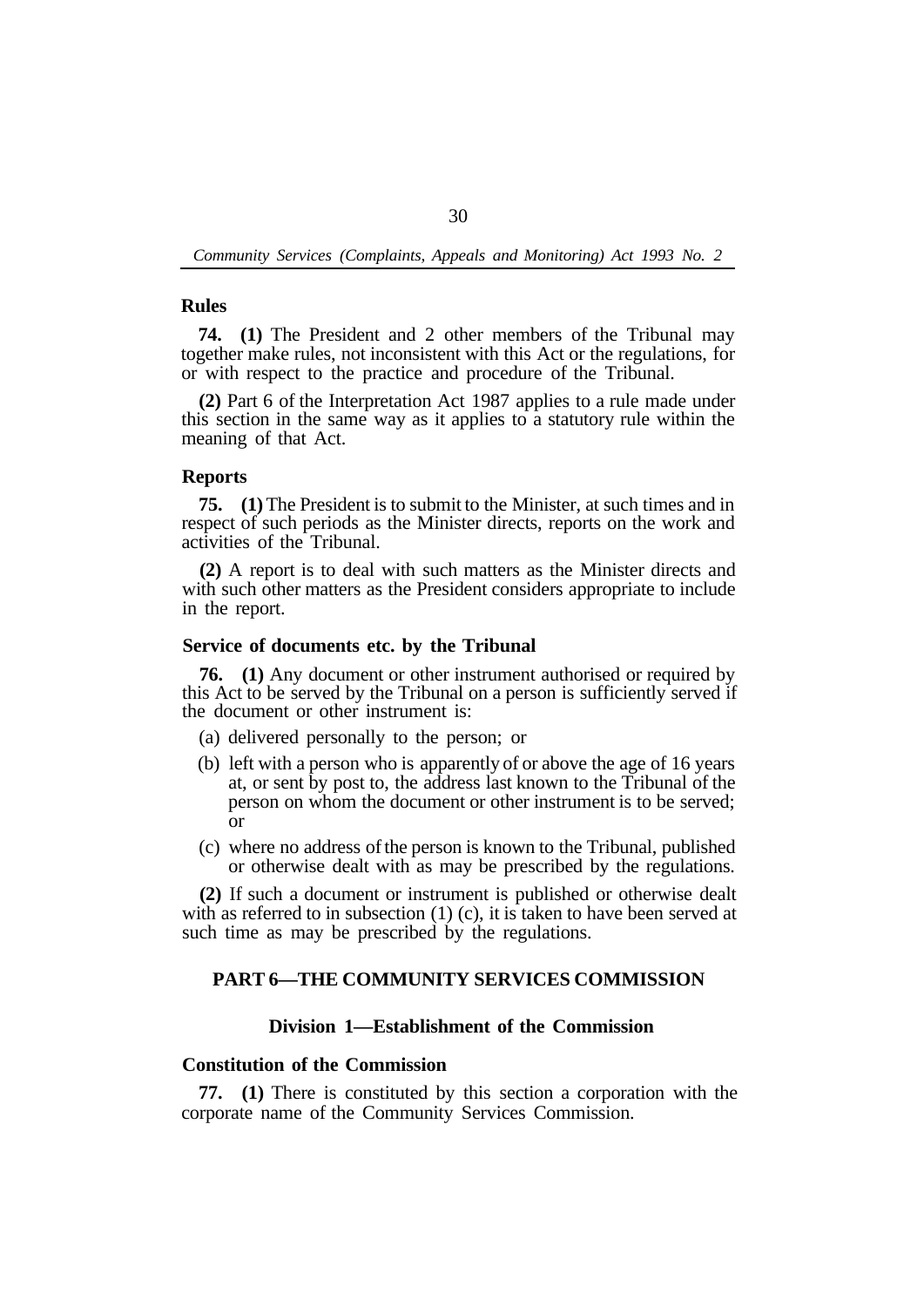**(2)** The affairs of the Commission are to be managed by the Commissioner for Community Services.

**(3)** Any act, matter or thing done in the name of, or on behalf of, the Commission by the Commissioner, or with the authority of the Commissioner, is taken to have been done by the Commission.

**(4)** The Commission is a statutory body representing the Crown.

#### **Commissioner for Community Services**

**78. (1)** There is to be a Commissioner for Community Services appointed by the 'Governor on the recommendation of the Minister after consultation with the Review Council.

**(2)** The person appointed to be Commissioner is to be a person who, in the opinion of the Minister:

- (a) has a commitment to the objectives of the community welfare legislation; and
- (b) has skills in the solving of problems about access to, and the use of, community services.

**(3)** The employment of the Commissioner is subject to Part 2A of the Public Sector Management Act 1988, but is not subject to Part 2 of that Act.

**(4)** The Governor may remove the Commissioner from office only for incapacity, incompetence or misbehaviour.

## **Acting Commissioner**

**79. (1)** The Minister may, from time to time, appoint a person to act in the office of the Commissioner during the illness or absence of the Commissioner (or during a vacancy in the office of Commissioner) and the person, while so acting, has all the functions of the Commissioner.

**(2)** The Minister may, at any time, remove a person from the office of acting Commissioner.

**(3)** An acting Commissioner is entitled to be paid such remuneration (including travelling and subsistence allowances) as the Minister may from time to time determine.

## **Investigation Division and Solution Facilitation Division**

**80.** The Commission is to include within its organisation an Investigation Division and a Solution Facilitation Division.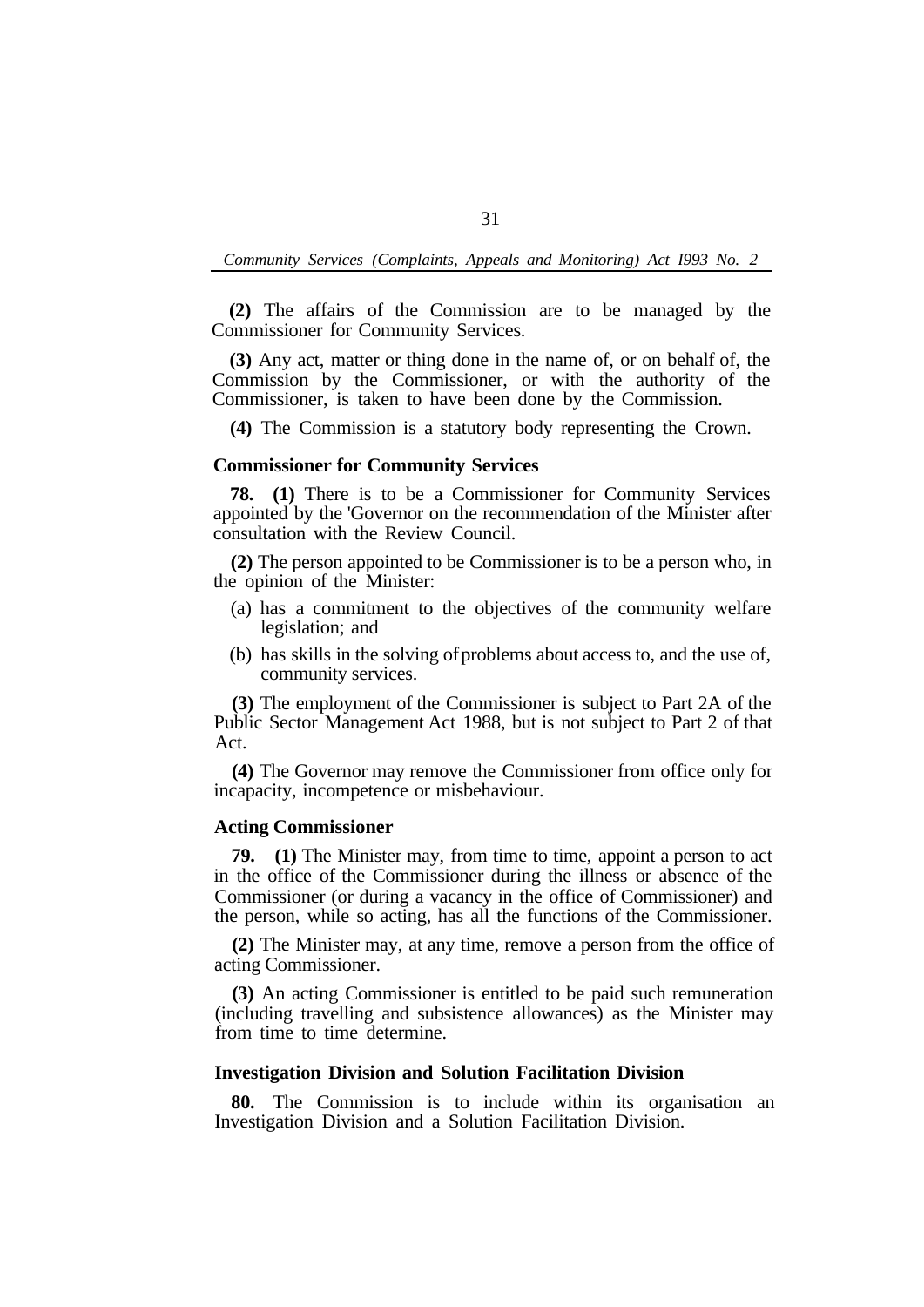### **Seal of the Commission**

**81.** The seal of the Commission is to be kept by the Commissioner and is to be affixed to a document only:

- (a) in the presence of the Commissioner or a member of the staff of the Commission authorised for the purpose by the Commissioner; and
- (b) with an attestation by the Commissioner or authorised person of the fact of the affixing of the seal.

# **Staff of the Commission**

**82. (1)** Such staff' as may be necessary to enable the Commission to exercise its functions are to be employed under Part 2 of the Public Sector Management Act 1988.

**(2)** The Commission may arrange for the use of the services of any staff or facilities of a Government department or administrative office.

# **Division 2—Functions of the Commission**

## **Functions of the Commission**

**83. (1)** The Commission has the following functions:

- (a) to promote and assist the development of standards for the delivery of community services;
- (b) to educate service providers, clients, carers and the community generally about those standards;
- (c) to monitor and review the delivery of community services;
- (d) to inquire, on its own initiative or at the request of the Minister, into matters affecting service providers and persons receiving, or eligible to receive, community services;
- (e) to receive, assess, resolve or investigate complaints under section 12 (which relates to unreasonable conduct by a service provider);
- (f) to assist service providers in improving their complaints procedures;
- (g) to assist in the making of complaints by persons receiving, or eligible to receive, community services;
- (h) to promote, liaise with and assist advocacy services and organisations for persons receiving, or eligible to receive, community services;
- (i) to support the development of advocacy programs;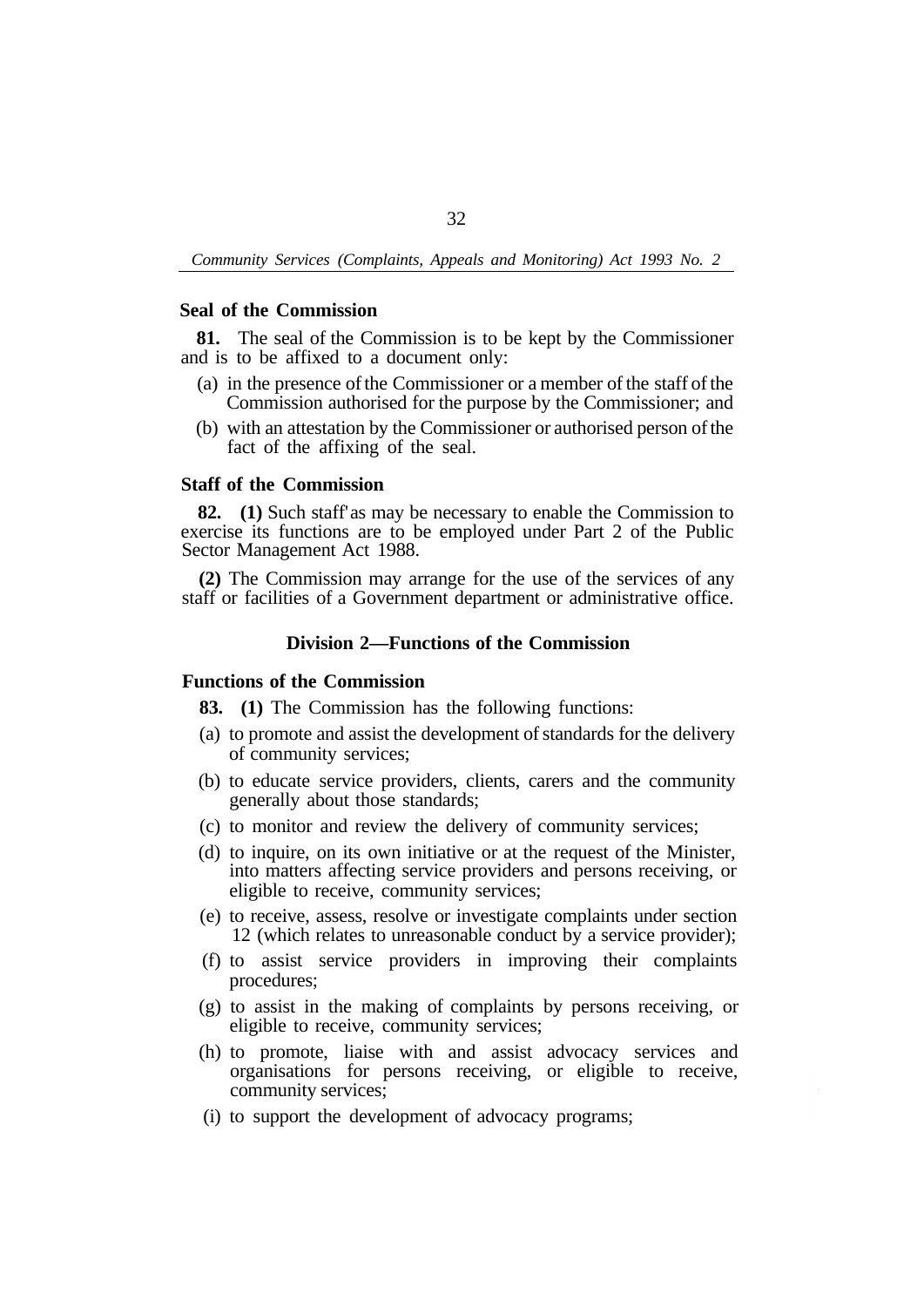- (j) to provide information, education and training, and to encourage others to do so, relating to the making, handling and resolution of complaints about the delivery of community services;
- (k) to review the causes and patterns of complaints and identify ways in which those causes could be removed or minimised;
- (l) to exercise and perform the other functions conferred and imposed on the Commission by or under this or any other Act.

**(2)** In the exercise of its functions, the Commission must, whenever possible:

- (a) consult and co-operate with other relevant investigative agencies and those concerned with the determination of the rights and interests of persons receiving, or eligible to receive, community services; and
- (b) consult persons and groups with an interest in the provision of community services, particularly organisations of persons receiving, or eligible to receive, community services and those advocating their interests; and
- (c) have regard to the needs of those persons (such as children) who are receiving, or are eligible to receive, community services and are least likely or able to complain.

**(3)** Following an inquiry, review or investigation under this Act, the Commission may make to the Minister, the Director-General, a service provider or other appropriate person recommendations for improvement of the delivery of community services.

**(4)** The Commission may request the Minister to consider tabling in Parliament any recommendations made under this section if the Commission considers that they raise a significant issue of public safety or public interest.

**(5)** The Commission may provide advice and assistance to the Review Council.

# **Division 3—Miscellaneous**

# **Powers of entry by the Commissioner**

**84. (1)** The Commissioner may enter any part of premises on which the functions of a service provider are exercised and may there exercise the, powers conferred by this section, but only if the Commissioner:

(a) is in possession of a certificate of authority issued by the Commission and produces the certificate if required to do so by the person apparently in occupation of the premises; and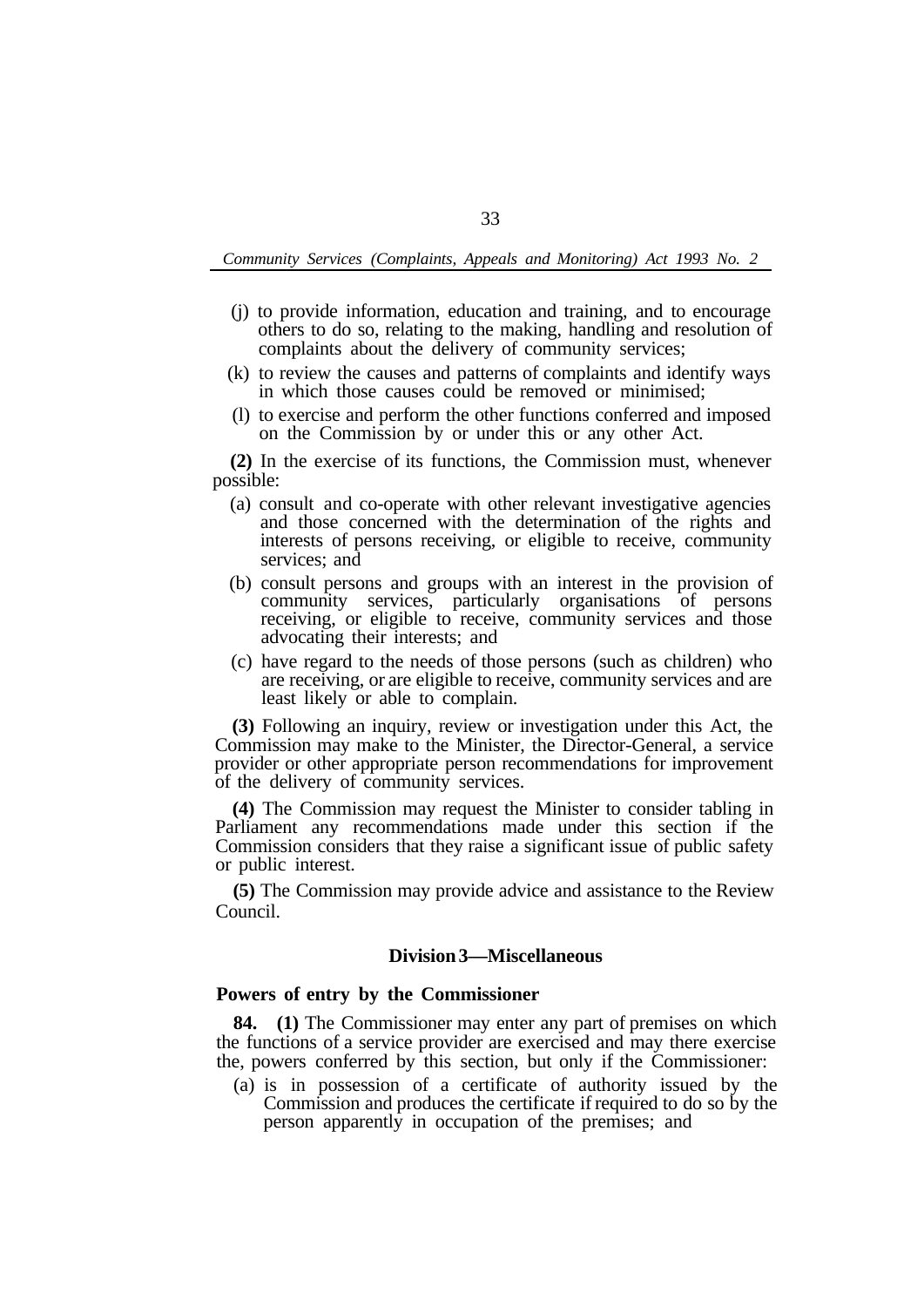- (b) gives reasonable notice to the occupier of the premises of intention to exercise the power, unless the giving of notice would defeat the purpose for which it is intended to exercise the power; and
- (c) exercises the power at a reasonable hour of the day, unless it is being exercised in an emergency; and
- (d) uses no more force than is reasonably necessary.
- **(2)** The Commissioner is not entitled to enter a part of premises used for residential purposes, except:
	- (a) with the consent of the occupier; or
	- (b) under the authority of a search warrant.
	- **(3)** The Commissioner may do any of the following:
	- (a) inspect the premises and make notes in relation to the inspection;
	- (b) examine, seize, retain or remove any equipment that the Commissioner reasonably believes is, has been or may be used in connection with a complaint being investigated;
	- (c) require a person having access to records relating to the conduct of the premises to produce the records for examination;
	- (d) make copies of, or take extracts from, those records;
	- (e) for the purpose of further examination, take possession of, and remove, any of those records;
	- (f) require the owner or occupier of those premises to provide the Commissioner with such assistance and facilities as is or are reasonably necessary to enable the Commissioner to exercise functions under this section.

**(4)** The Commissioner may ask any person on the premises to answer questions, or to produce records, relating to the delivery of services at or from the premises.

**(5)** If damage is caused by the exercise of the powers conferred by this section, the Minister is to pay reasonable compensation for the damage unless the exercise of the powers was obstructed by the occupier of the premises.

**(6)** A Magistrate may, on the application of the Commissioner, issue a summons requiring a person:

- (a) to produce to a Local Court constituted by a Magistrate sitting alone any records that the person summoned has failed to produce in accordance with a requirement made under this section; or
- (b) to appear before such a Local Court and give evidence in relation to a matter in respect of which the person has failed to answer a question in accordance with such a requirement.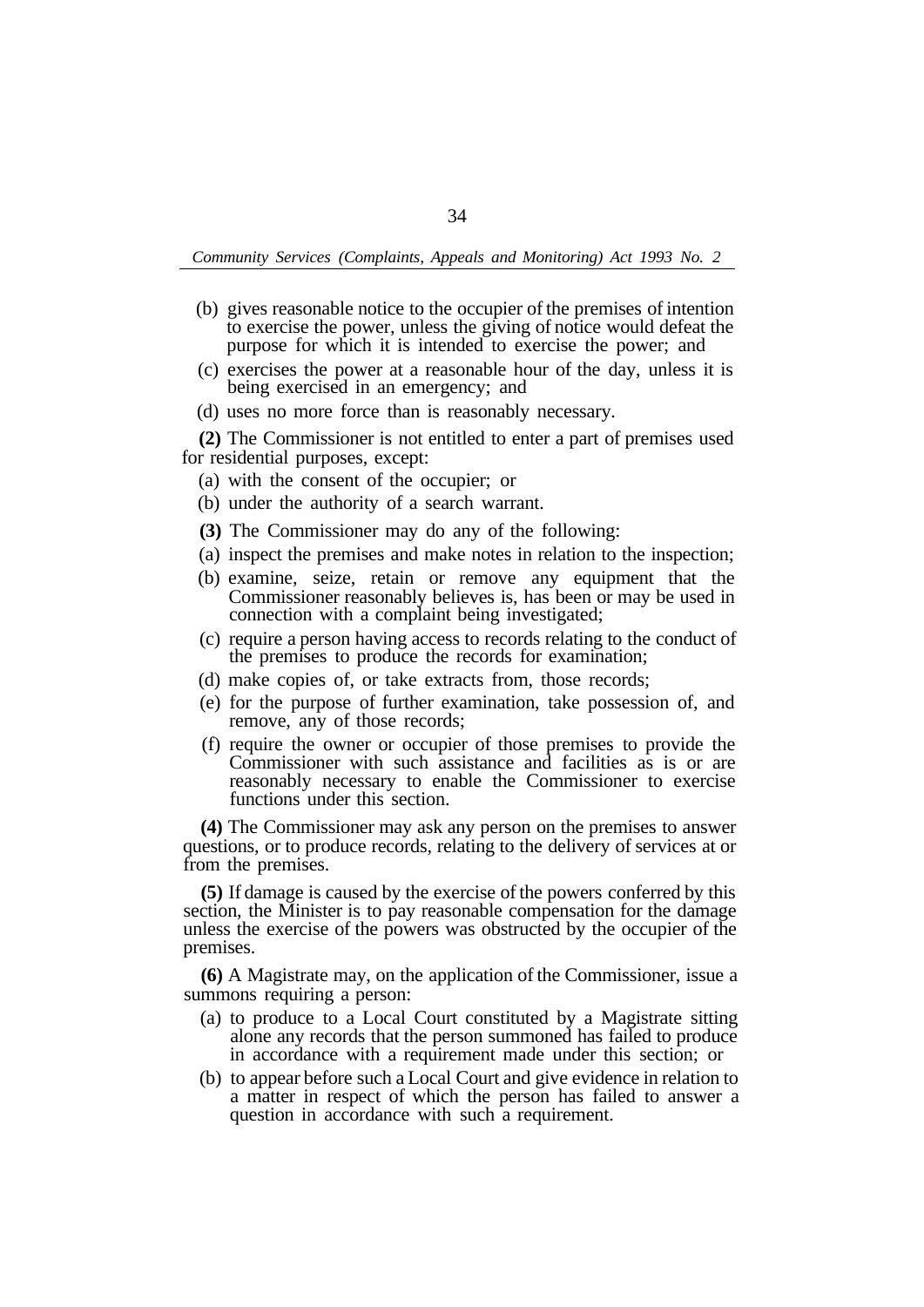- (7) Documents produced in response to a summons under this section:
- (a) are, at the request of the Commissioner, to be made available to enable the Commissioner to make copies of, or take extracts from, the records; and
- (b) are to be returned to the person summoned no later than 7 days after their production to the Local Court.

**(8)** A person who, having been served with a summons under this section, fails to comply with the summons is guilty of an offence.

Maximum penalty: 20 penalty units.

#### **Search warrants**

**85. (1)** The Commissioner may apply to an authorised justice for a search warrant if the Commissioner has reasonable grounds for believing that, on specified premises, this Act is being contravened or for the purposes of section 84.

**(2)** An authorised justice to whom an application is made under this section may, if satisfied that there are reasonable grounds for doing so, issue a search warrant to the Commissioner to enter and search the premises.

**(3)** Part 3 of the Search Warrants Act 1985 applies to a search warrant issued under this section.

**(4)** On entering any premises on the authority of a search warrant issued under this section, the Commissioner may search the premises and may seize and carry away anything considered by the Commissioner to be evidence of a contravention of this Act.

**(5)** This section does not authorise the Commissioner to carry away anything for which the Commissioner does not give a receipt.

**(6)** In executing a search Warrant, the Commissioner may be accompanied by a police officer.

**(7)** In this section, "authorised justice" has the same meaning as in the Search Warrants Act 1985.

#### **Offence: obstructing the Commissioner**

**86.** A person who:

- (a) prevents the Commissioner from exercising a function under section 84; or
- (b) hinders or obstructs the Commissioner in the exercise of such a function; or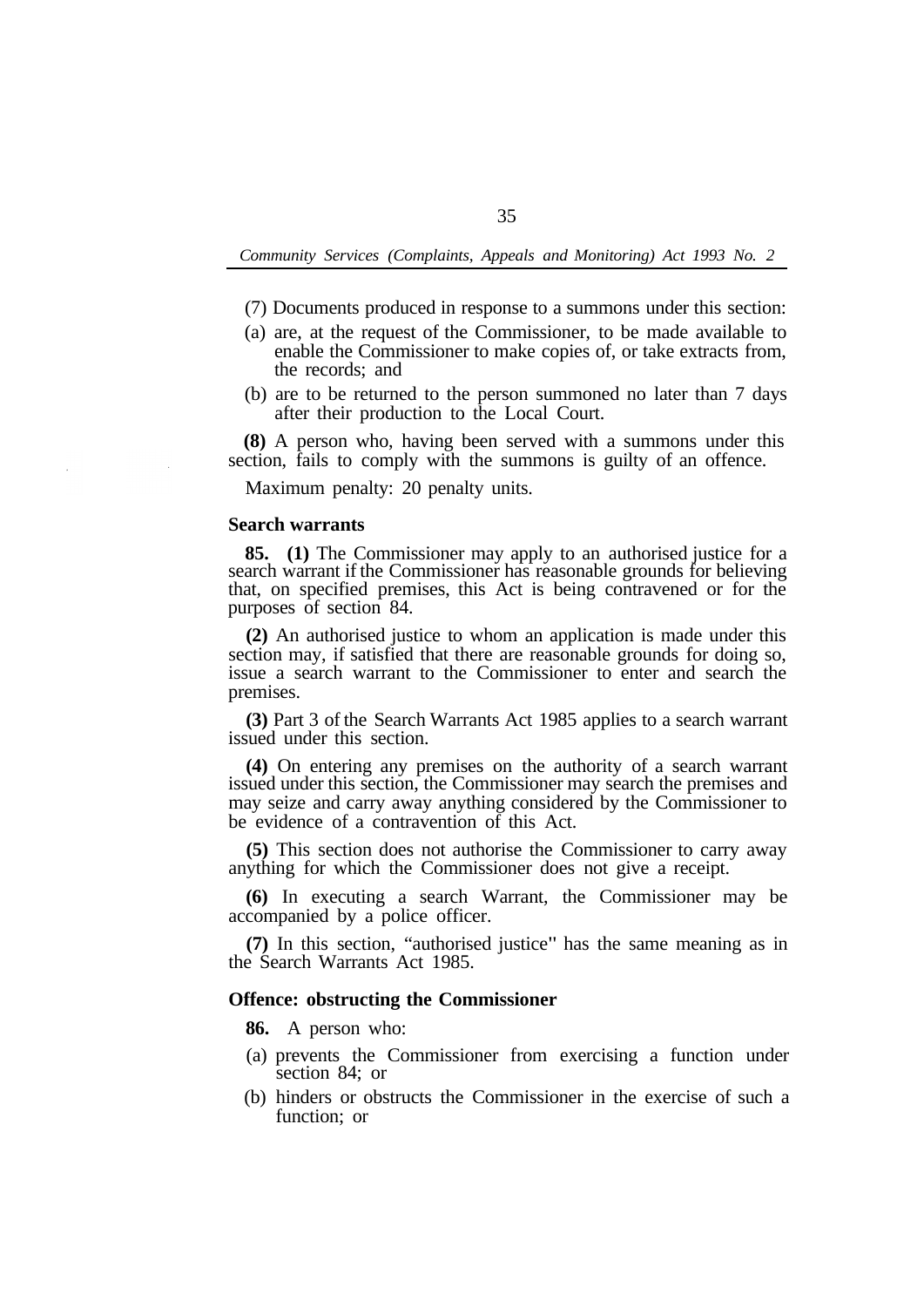- (c) without reasonable excuse, refuses or fails to comply with a requirement made or to answer a question of the Commissioner asked in accordance with section 84; or
- (d) furnishes the Commissioner with information knowing that it is false or misleading in a material particular,

is guilty of an offence.

Maximum penalty: 20 penalty units.

## **Offence: impersonating the Commissioner**

**87.** A person who impersonates or falsely represents that the person is the Commissioner is guilty of an offence.

Maximum penalty: 10 penalty units.

## **Expert assistance**

**88.** In the exercise of any of its functions, the Commission may obtain assistance from a person who, in the opinion of the Commission, is sufficiently qualified or experienced to give expert advice on the matter in question.

## **Delegation**

**89.** The Commission may delegate its functions, and the Commissioner may delegate his or her functions, other than this power of delegation, to any officer of the Commission.

## **Financial year**

June. **90.** The financial year of the Commission is the year ending on 30

## **Annual report**

**91.** (1) During each year, as soon as practicable after 30 June but on or before 31 December, the Commission is to prepare and forward to the Minister a report of its work and activities for the period ending on 30 June in that year.

**(2)** Without affecting the generality of subsection (l), the Commission is to report on the exercise of each of its functions.

**(3)** The Minister is to lay the report, or cause it to be laid, before both Houses of Parliament as soon as practicable after receiving the report.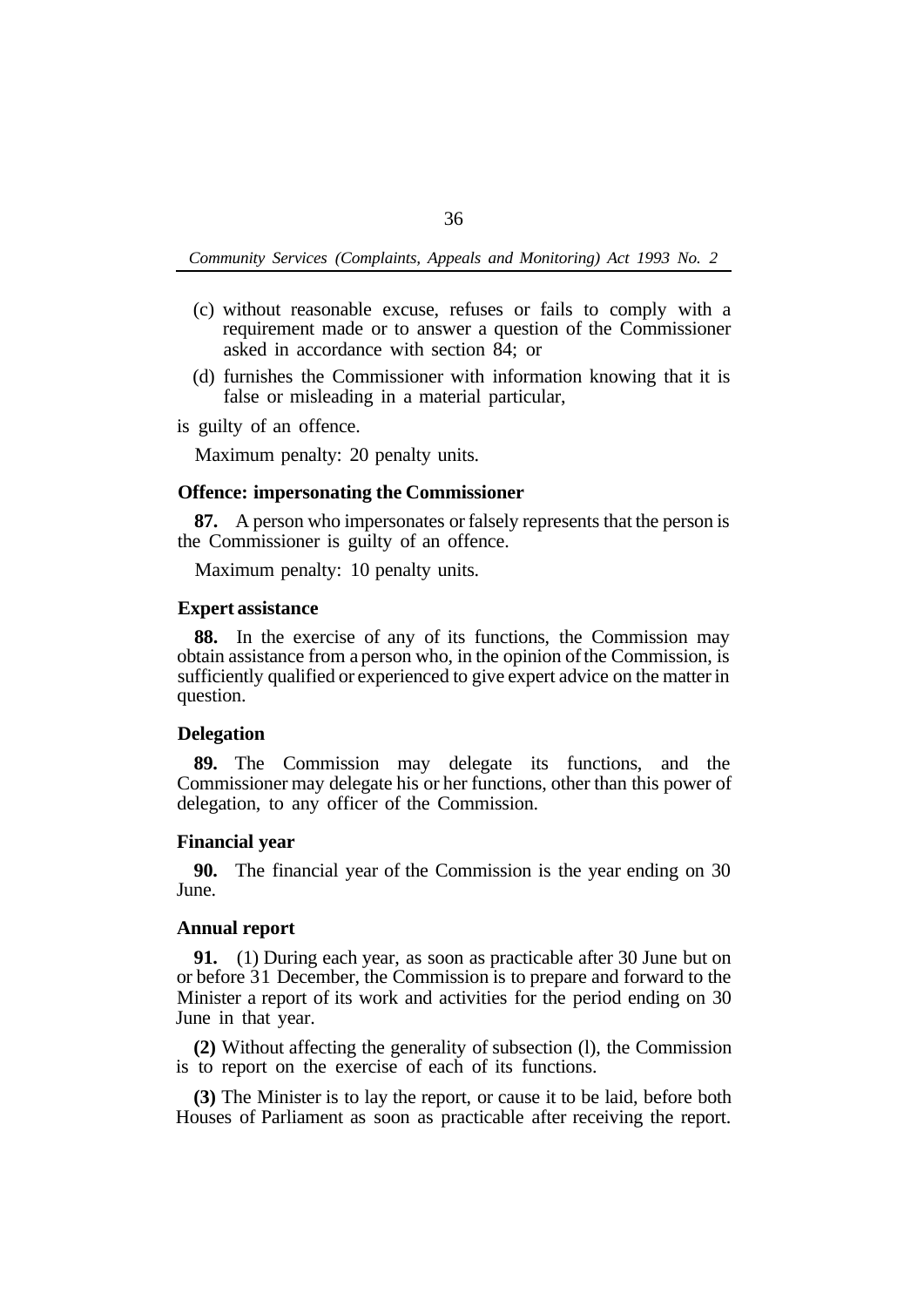# **PART 7—THE COMMUNITY SERVICES APPEALS TRIBUNAL**

## **Division 1—The Tribunal and staff**

#### **Constitution of the Tribunal**

**92. (1)** There is constituted by this section a Community Services Appeals Tribunal.

- **(2)** The Tribunal is to consist of:
- (a) a President appointed by the Governor on the recommendation of the Minister after consultation with the Review Council; and
- (b) at least 4 part-time members appointed by the Minister after consultation with the Review Council.
- **(3)** The members are to be appointed from the following:
- (a) persons who, in the opinion of the Minister, have knowledge of and experience in administration, child care, community services, education, law, medicine, psychology and social work;
- (b) other persons who, in the opinion of the Minister, have suitable qualifications or experience warranting their appointment as members.

**(4)** Of the part-time members, one is (by the instrument of appointment as a part-time member or by a subsequent instrument executed by the Minister) to be appointed as Deputy President of the Tribunal.

- **(5)** At least one member must be a barrister or solicitor.
- **(6)** The Resident may be appointed as a full-time member.

**(7)** The Tribunal has the functions conferred or imposed on it by or under this or any other Act.

# **Jurisdiction of the Tribunal**

**93.** The Tribunal has jurisdiction to hear and determine appeals to the Tribunal under this Act and under other community welfare legislation.

# **Registrar and other staff of the Tribunal**

**94.** A Registrar and such other staff as are necessary for the purpose of enabling the Tribunal to exercise its functions are to be appointed under Part 2 of the Public Sector Management Act 1988.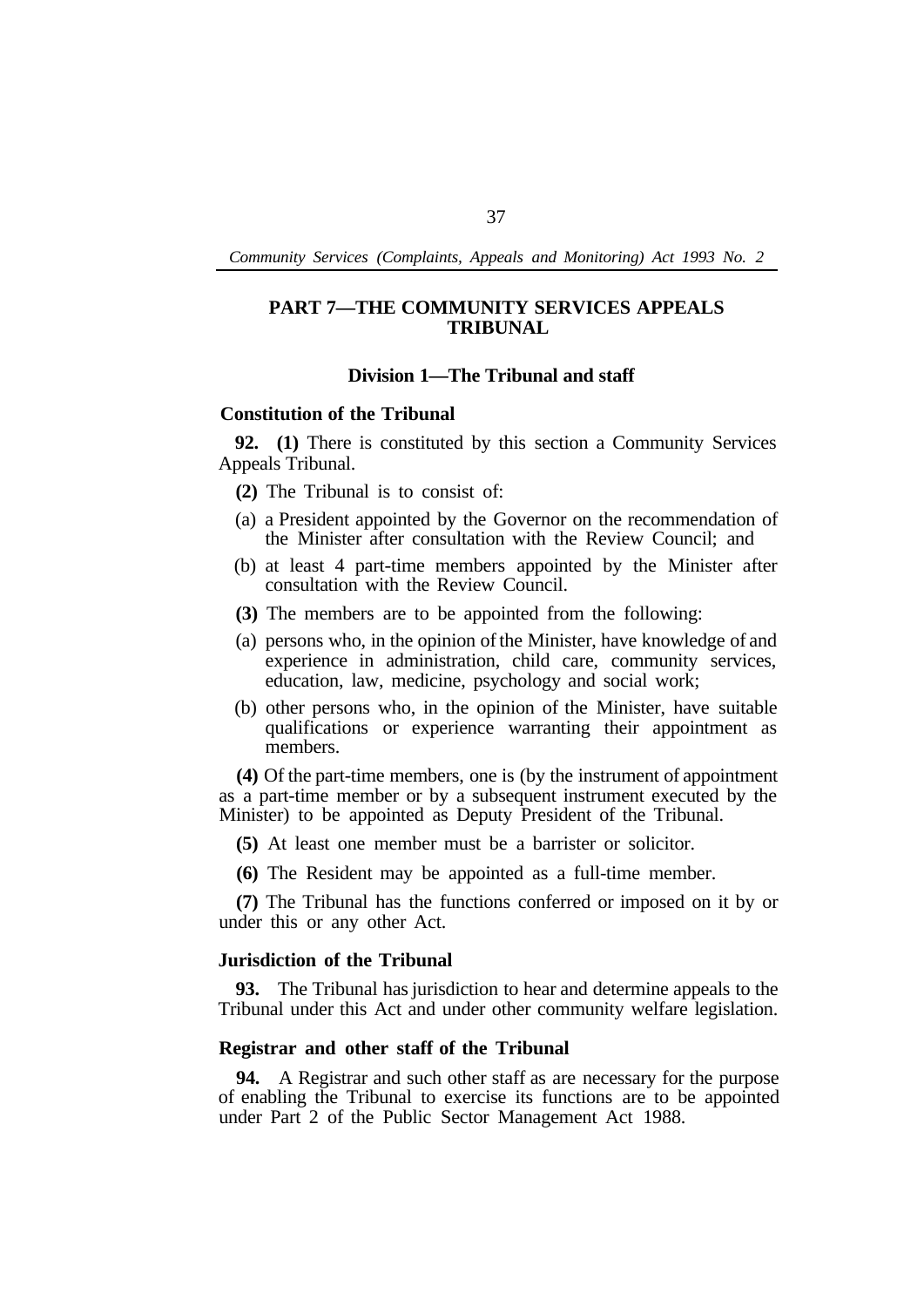### **Composition of the Tribunal**

**95. (1)** The Tribunal is, for the purpose of exercising its functions, to be constituted by no fewer than 3, and by no more than 5, of its members at least one of whom must be a barrister or solicitor.

**(2)** The Tribunal is, as far as is practicable, to be constituted so as to include at least one member who has knowledge or experience directly relevant to the subject-matter of the proceedings before the Tribunal.

**(3)** The President of the Tribunal is to nominate the persons to constitute the Tribunal for the purposes of any particular sitting of the Tribunal.

- **(4)** The presiding member at any sitting of the Tribunal is:
- (a) the President, if the Tribunal as constituted for the sitting includes the President;
- (b) the Deputy President, if the Tribunal as constituted for the sitting does not include the President but as so constituted includes the Deputy President; or
- (c) a member (other than the President or Deputy Resident) nominated by the President, if the Tribunal as constituted for the sitting does not include either the President or the Deputy President.

## **Sittings of the Tribunal**

**96.** If there are 6 or more members of the Tribunal, more than one sitting of the Tribunal may be held at the same time.

#### **Procedure at sittings of the Tribunal**

**97.** The procedure for the arranging of, and for the conduct of business at, a sitting of the Tribunal is, subject to this Act, the regulations and the rules of the Tribunal, to be as determined by the Tribunal.

### **Decisions of the Tribunal**

**98. (1)** A question (other than with respect to a point of law or procedure) arising at a sitting of the Tribunal is to be determined by a majority of the votes of the members present and voting.

**(2)** A question with respect to a point of law or procedure arising at a sitting of the Tribunal is to be decided by a legally qualified member.

**(3)** The member presiding at any sitting of the Tribunal has a deliberative vote and, if there is an equality of votes, a second or casting vote.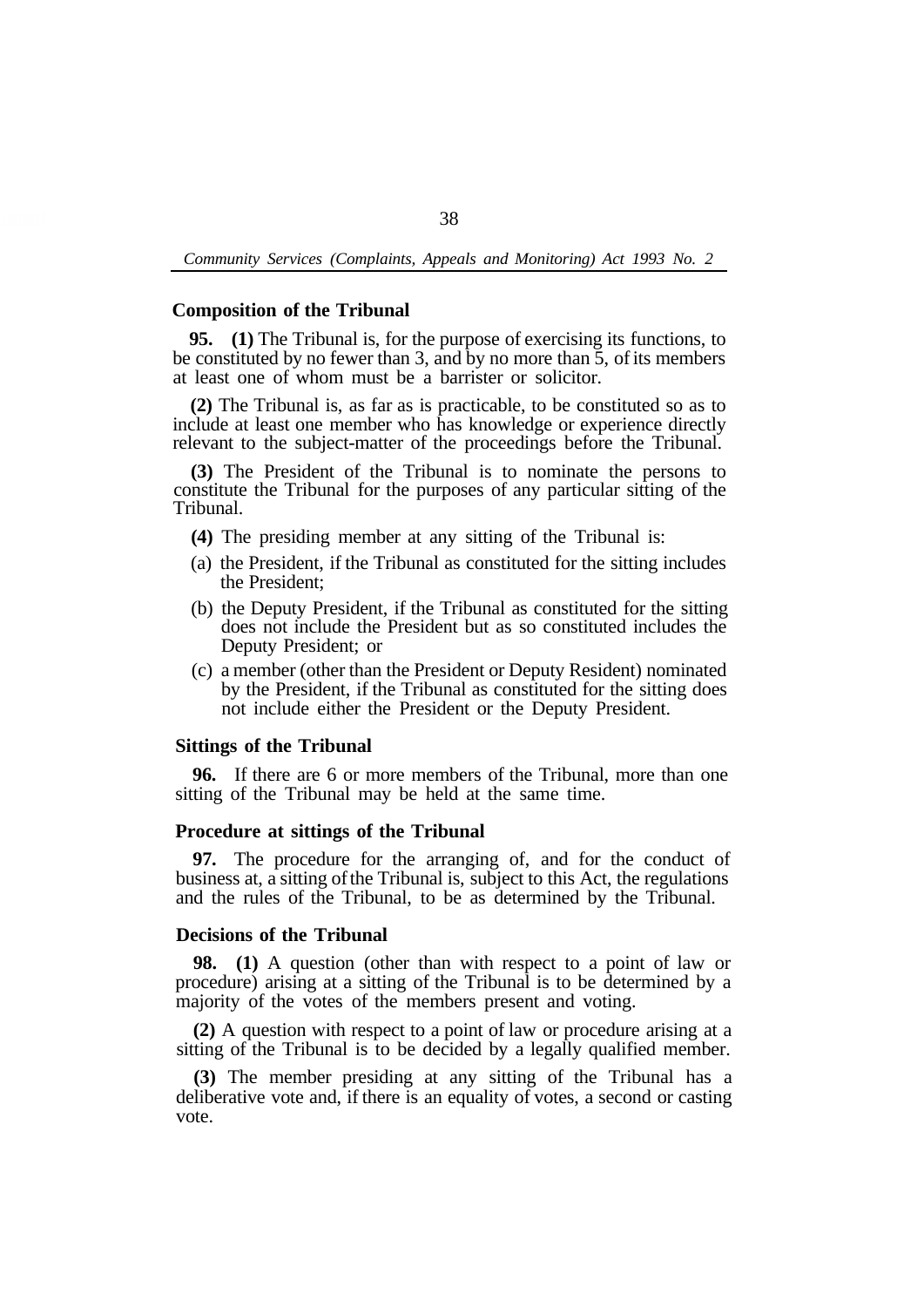### **Annual report**

**99. (1)** During each year, as soon as practicable after 30 June but on or before 31 December, the Tribunal is to prepare and forward to the Minister a report of its work and activities for the period ending on 30 June in that year.

**(2)** The Minister is to lay the report, or cause it to be laid, before both Houses of Parliament as soon as practicable after receiving the report

## **Division 2—Members of the Tribunal**

# **Definitions**

**100.** In this Division:

- **"full-time President"** means the President if appointed as a full-time member;
- **"part-time member"** includes the President if appointed as a part-time member.

# **Terms of office of members**

**101. (1)** Subject to this Division, the President holds office for such period (not exceeding 5 years) as is specified in the President's instrument of appointment, but is eligible (if otherwise qualified) for re-appointment.

**(2)** Subject to this Division, a member holds office for such period (not exceeding 5 years) as is specified in the member's instrument of appointment, but is eligible (if otherwise qualified) for re-appointment.

## **Remuneration**

**102. (l)** A full-time President is entitled to be paid:

- (a) remuneration in accordance with the Statutory and Other Offices Remuneration Act 1975; and
- (b) such travelling and subsistence allowances as the Minister may from time to time determine in respect of the President.

**(2)** A part-time member is entitled to be paid such remuneration (including travelling and subsistence allowances) as the Minister may from time to time determine in respect of the member.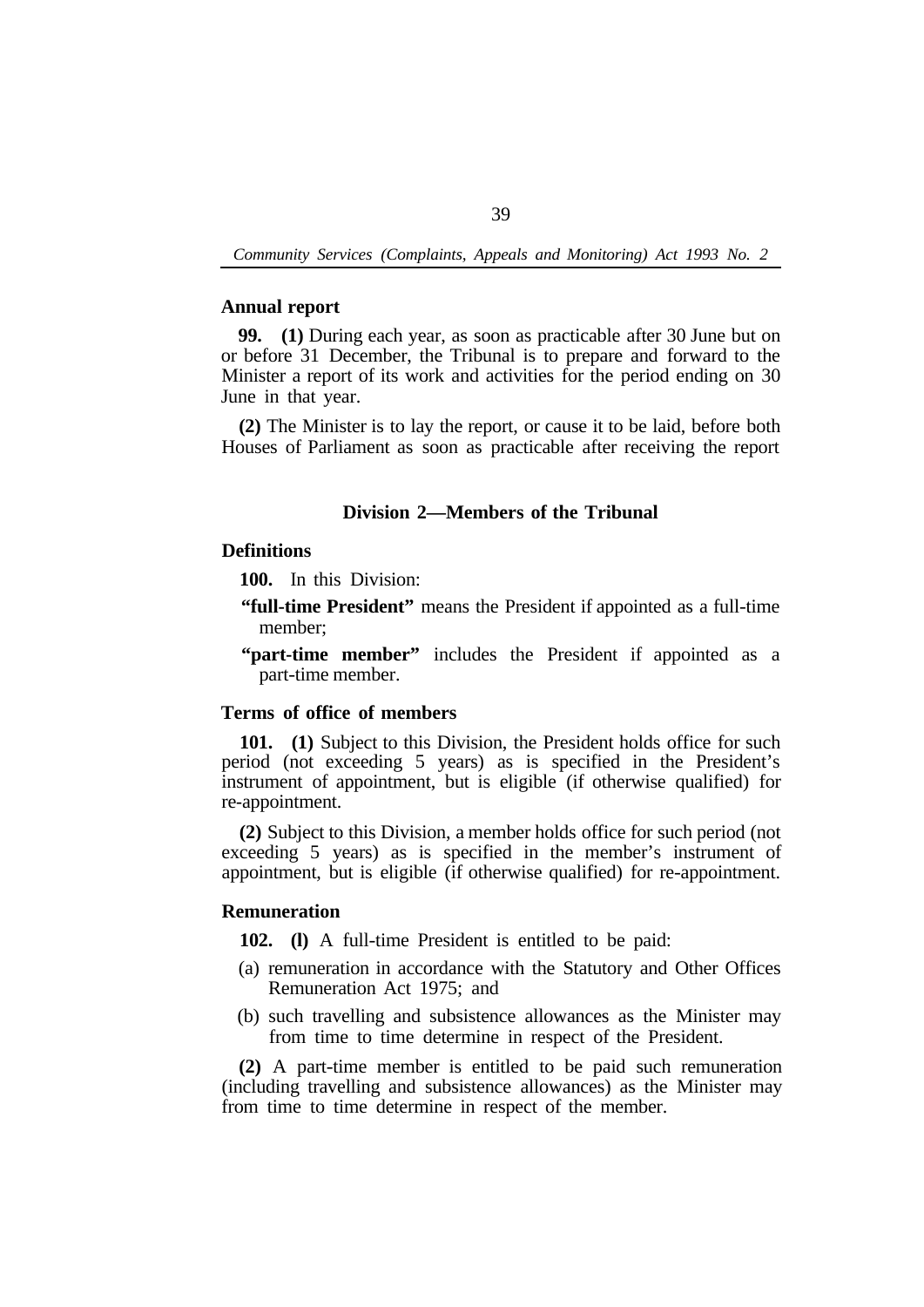### **Vacancy in office of member**

**103. (1)** The office of a member becomes vacant if the member:

- (b) completes a term of office and is not re-appointed; or
- (c) resigns the office by instrument in writing addressed to the Minister; or
- (d) is removed from office by the Governor under this clause; or
- (e) becomes bankrupt, applies to take the benefit of any law for the relief of bankrupt or insolvent debtors, compounds with his or her creditors or makes an assignment of his or her remuneration for their benefit; or
- (f) becomes a mentally incapacitated person; or
- (g) is convicted in New South Wales of an offence which is punishable by penal servitude or imprisonment for 12 months or more or is convicted elsewhere than in New South Wales of an offence which, if committed in New South Wales, would be an offence so punishable; or
- (h) in the case of a full-time President—engages in any paid employment outside the duties of his or her office; or
- $(i)$  in the case of a full-time President—is absent from duty, except on leave of absence granted by the Minister, for 14 consecutive days<br>
or for 28 days in any period of 12 months; or<br>
(j) in the case of a member other than a full-time President—is absent<br>
from 4 consecutive meetings of the T or for 28 days in any period of 12 months; or
- from 4 consecutive meetings of the Tribunal of which reasonable notice has been given to the member personally or in the ordinary course of post, except on leave granted by the Minister or unless, before the expiration of 4 weeks after the last of those meetings, the member is excused by the Minister for having been absent from those meetings; or
- $(k)$  in the case of the President $-$  is nominated for election as a member of the Legislative Council or the Legislative Assembly or as a member of a House of Parliament of another State or of the Commonwealth.

**(2)** The Governor may remove a part-time member from office at any time.

**(3)** The Governor may remove a full-time President from office only for misbehaviour, incompetence, incapacity or failure to comply with the conditions of the President's appointment.

<sup>(</sup>a) dies; or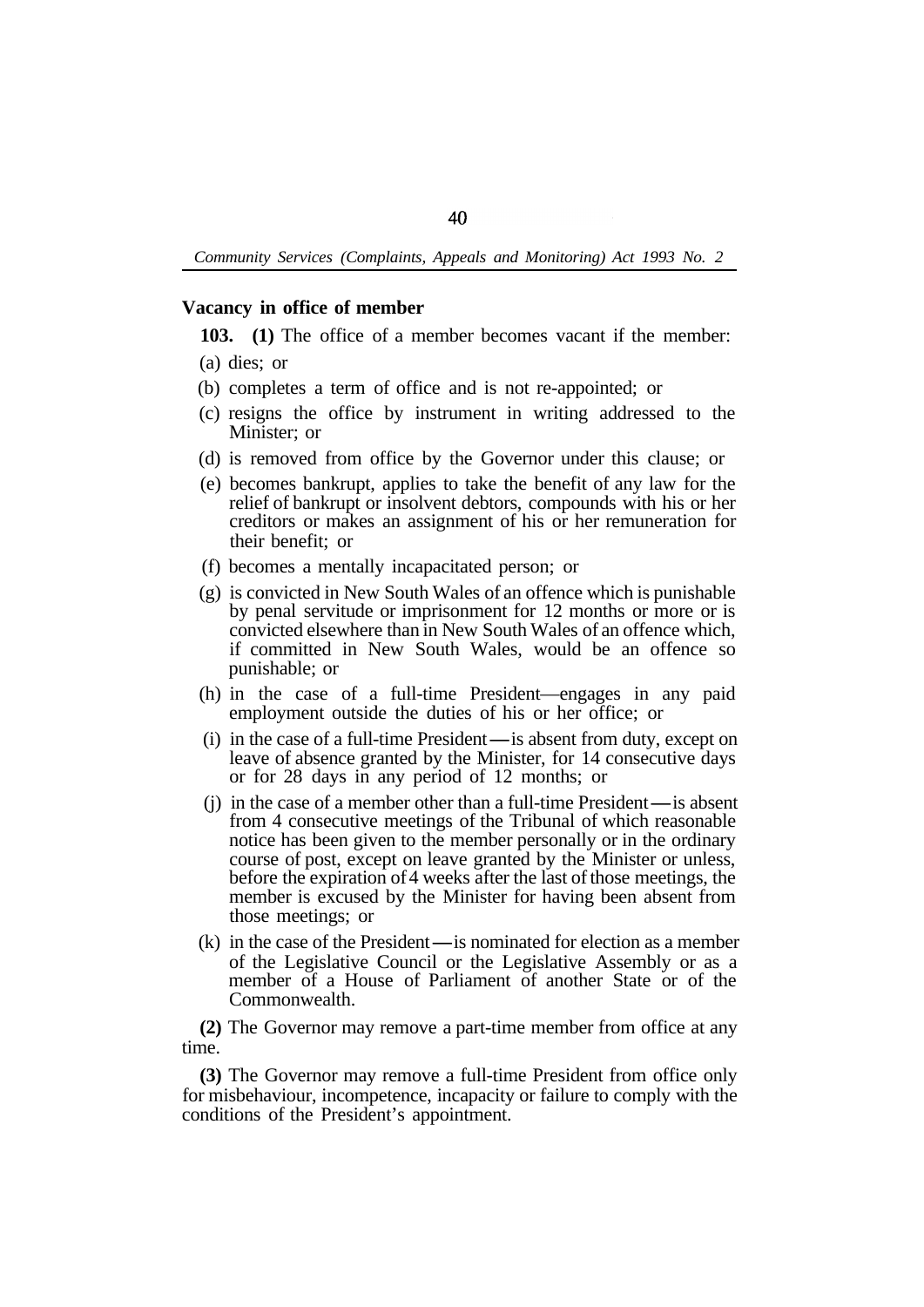# **Effect of certain other Acts**

**104. (1)** Part 2 of the Public Sector Management Act 1988 does not apply to or in respect of the appointment of a member.

- **(2)** If by or under any Act provision is made:
- (a) requiring a person who is the holder of a specified office to devote the whole of his or her time to the duties of that office; or
- (b) prohibiting the person from engaging in employment outside the duties of that office,

the provision does not operate to disqualify the person from holding that office and also the office of a part-time member or from accepting and retaining any remuneration payable to the person under this Act as a part-time member.

# **Delegation**

**105.** The President may delegate the exercise of any of the President's functions, other than this power to delegate, to another member of the Tribunal.

# **Deputy President**

**106. (1)** The Deputy President may exercise the President's functions:

- (a) if the President delegates those functions under section 105; or
- (b) if the Resident is absent from New South Wales; or
- (c) if the President is prevented by illness or other incapacity from exercising those functions; or
- (d) if the office of President is vacant.

**(2)** While the Deputy President is authorised to exercise the President's functions, a reference in this Act to the President is to be construed as a reference to the Deputy President.

**(3)** While the Deputy President exercises the President's functions the Deputy President is taken to be the President.

**(4)** No person is to be concerned to inquire whether or not any occasion has arisen authorising the Deputy President to exercise the

President' functions, and all acts or things done or omitted to be done by the Deputy President while exercising those functions are as valid and have the same consequences as if they had been done or omitted to be done by the President.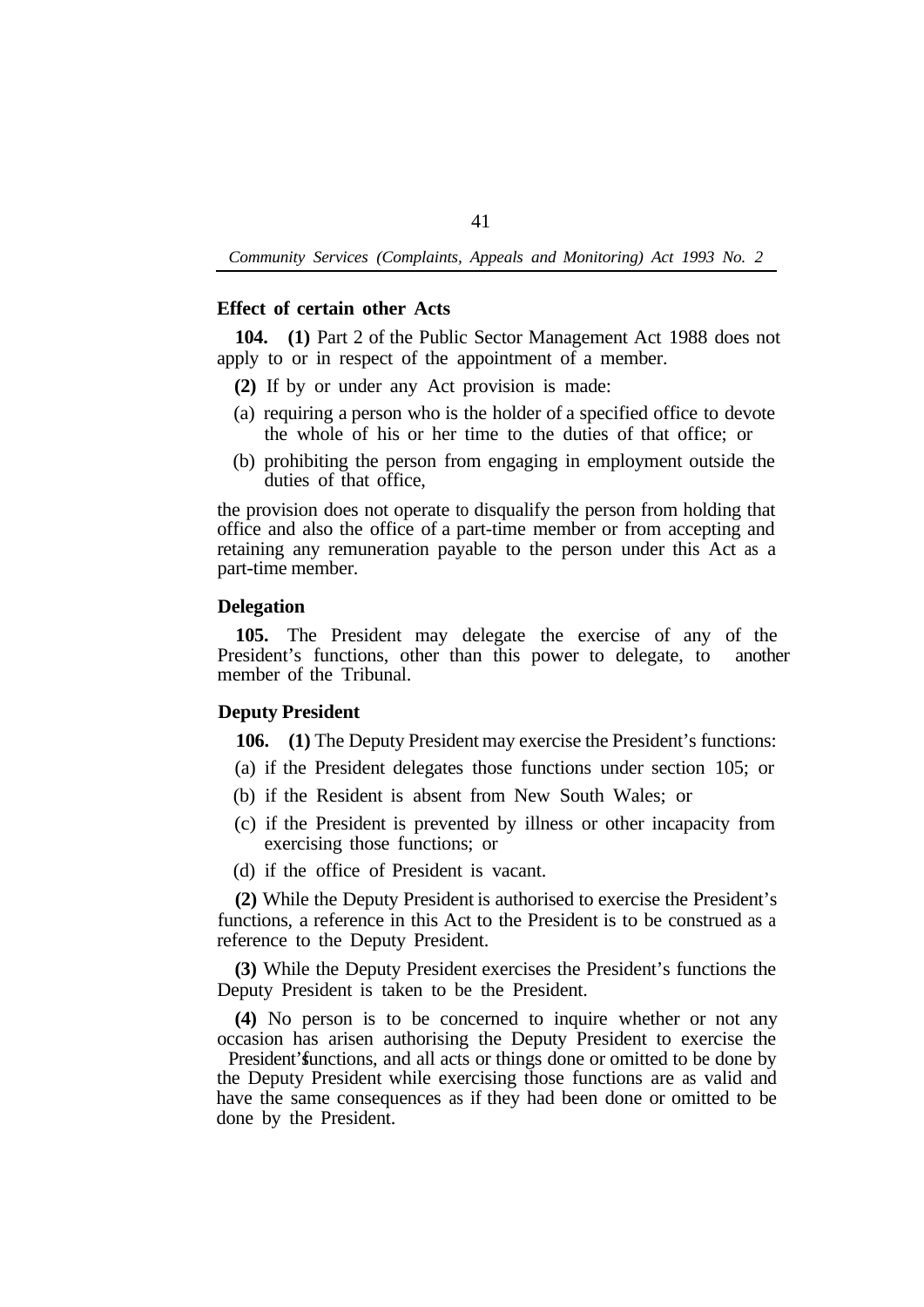# **PART 8—THE COMMUNITY SERVICES REVIEW COUNCIL**

## **Constitution of the Community Services Review Council**

Review Council comprising the following part-time members: **107. (1)** There is constituted by this section a Community Services

- (a) the Commissioner;
- (b) the Director-General;
- (c) the Ombudsman;
- (d) the President of the Guardianship Board;
- (e) the President of the Tribunal;
- (f) the Public Guardian;
- (g) 6 persons appointed by the Minister.
- **(2)** Of the members appointed by the Minister:
- (a) 2 are to have knowledge and experience gained as service providers; and
- (b) 2 are to have knowledge and experience gained as clients of service providers: and
- (c) 2 are to be persons considered by the Minister to be interested in the provision of community services.

**(3)** The Chairperson of the Review Council is to be appointed by the Minister from among its members.

## **Functions of the Review CounciI**

**108**. The Review Council is:

- (a) to encourage co-ordination of the functions of the Tribunal, the Commission, the Community Visitors and other persons and authorities in so far as those functions relate to the provision of community services; and
- (b) to provide the Minister with strategic advice regarding the operational effectiveness of the appeals and monitoring system established under this Act.

#### **Meetings of the Review Council**

**109. (1)** As soon as practicable after the Review Council is first constituted, the Chairperson is to convene a meeting at which the Review Council is to decide:

- (a) the procedure for calling a meeting of the Review Council; and
- (b) the quorum for a meeting of the Review Council; and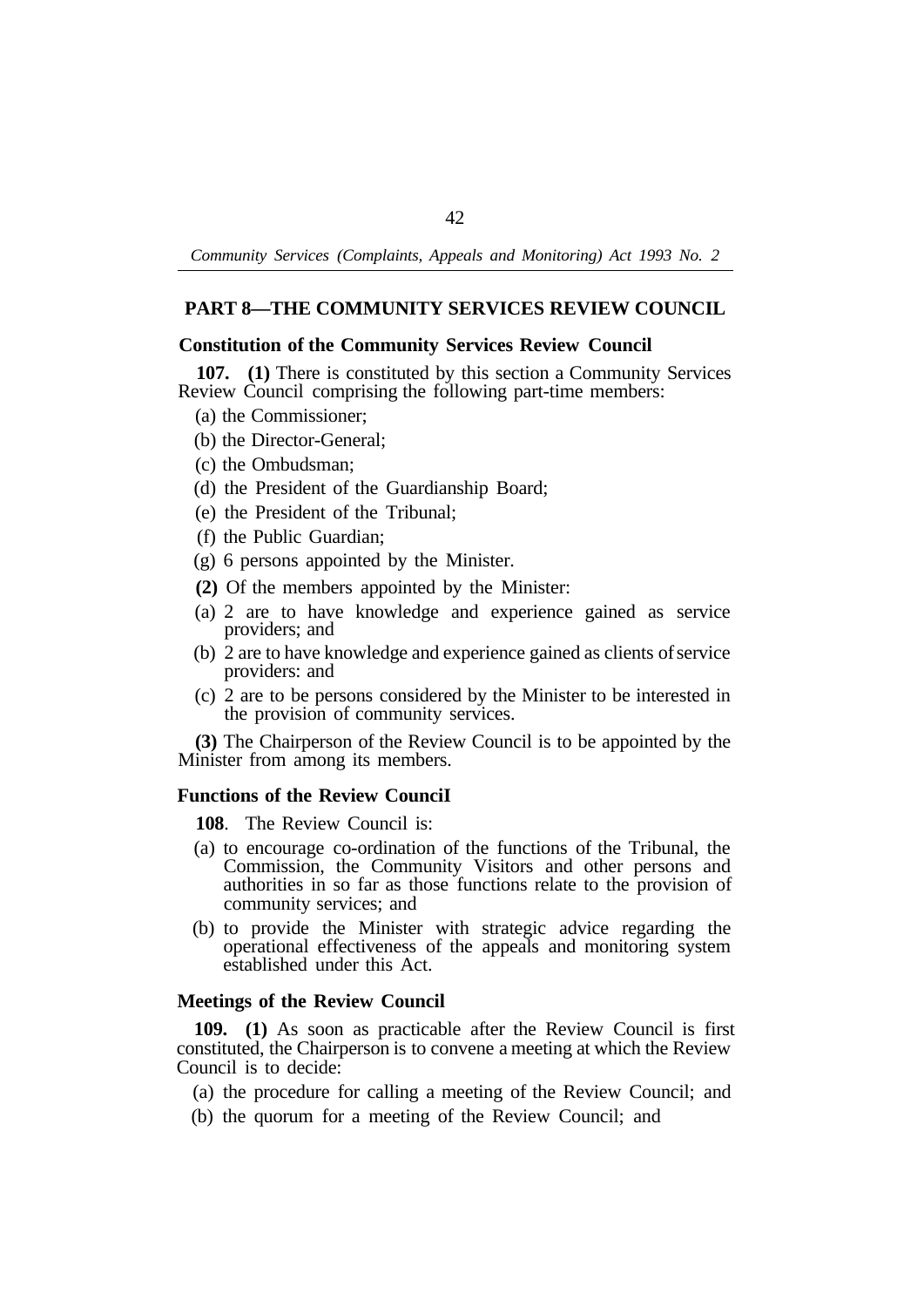- (c) the procedure at a meeting of the Review Council; and
- (d) any other matters necessary to enable the Review Council to exercise its functions.

**(2)** A decision supported by a majority of the members present and voting at a meeting of the Review Council at which a quorum is present is a decision of the Review Council.

**(3)** At a meeting of the Review Council, the Chairperson is to preside or, if the Chairperson is not present, a member elected for the purpose by those present is to preside.

**(4)** If there is an equality of votes at a meeting of the Review Council, the Chairperson or other member presiding has a second or casting vote in addition to a deliberative vote.

## **Term of office of appointed member**

**110.** Subject to this Part, an appointed member is to hold office for such period (not exceeding 5 years) as may be specified in the member's instrument of appointment, but is eligible (if otherwise qualified) for re-appointment.

#### **Remuneration of members**

**111. (1)** A member of the Review Council who is not appointed by the Minister is entitled to be paid such travelling and subsistence allowances as the Minister may from time to time determine in respect of the member.

**(2)** An appointed member is entitled to be paid such remuneration (including travelling and subsistence allowances) as the Minister may from time to time determine in respect of the member.

#### **Vacancy in office of appointed member**

member: **112. (1)** The office of an appointed member becomes vacant if the

- (a) dies; or
- (b) completes a term of office and is not re-appointed; or
- (c) resigns the office by instrument in writing addressed to the Minister; or
- (d) is removed from office by the Minister under this clause; or
- (e) becomes bankrupt, applies to take the benefit of any law for the relief of bankrupt or insolvent debtors, compounds with his or her creditors or makes an assignment of his or her remuneration for their benefit; or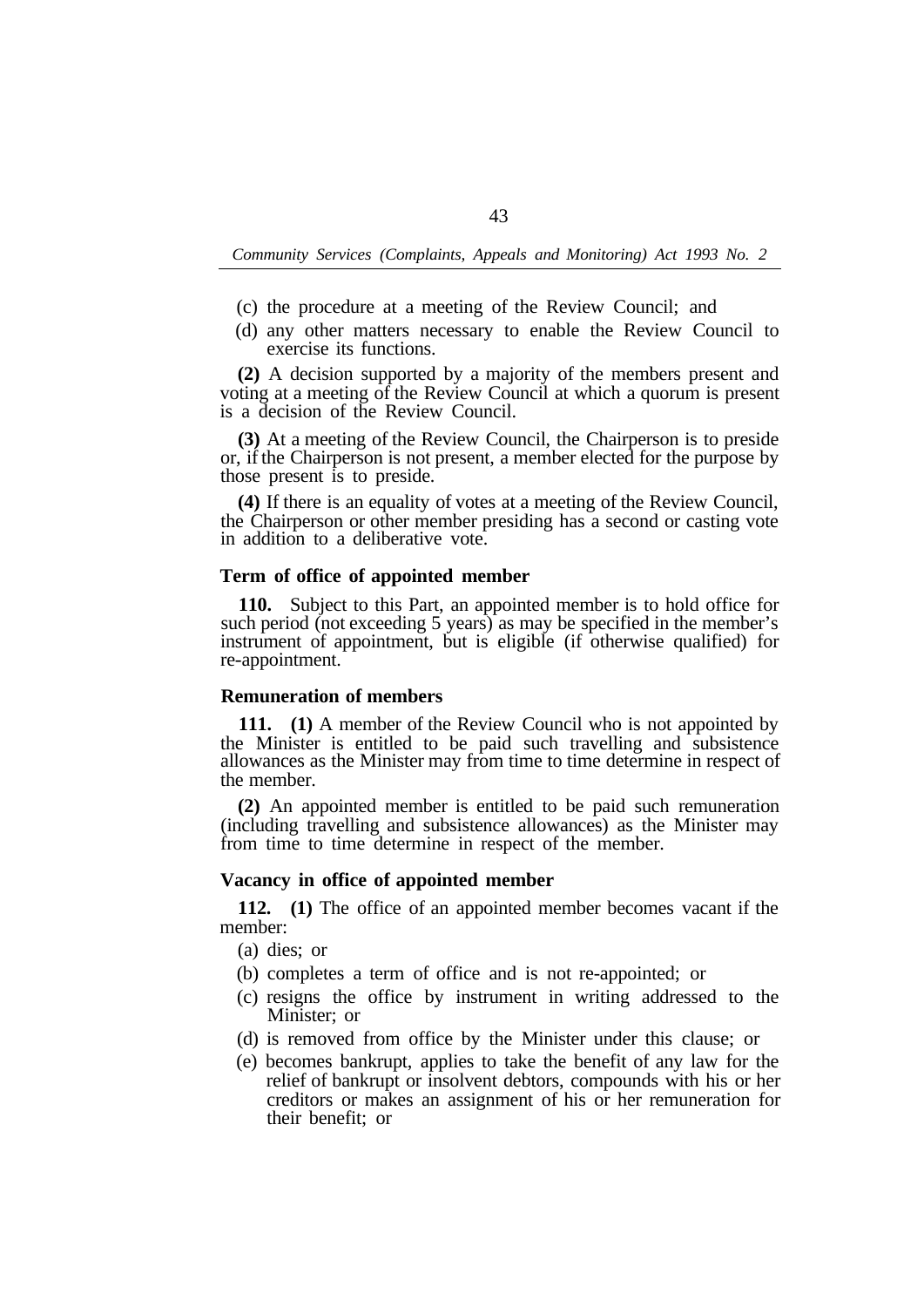- (f) becomes a mentally incapacitated person; or
- (g) is convicted in New South Wales of an offence which is punishable by penal servitude or imprisonment for 12 months or more or is convicted elsewhere than in New South Wales of an offence which, if committed in New South Wales, would be an offence so punishable.

**(2)** The Minister may remove an appointed member from office for misbehaviour, incompetence, incapacity or failure to attend meetings.

#### **PART 9—MISCELLANEOUS**

#### **Condition of provision of funds**

**113.** It is a condition of the provision of funds under the community welfare legislation and any program administered by the Minister within the Department that the recipient of the funds must make such arrangements for their expenditure as are necessary to facilitate the resolution of complaints at a local level.

#### **Reasons to be given for certain decisions**

**114. (1)** If a decision of a class prescribed for the purposes of this subsection is made by the Minister, the Director-General or a service provider, the person who made the decision must:

- (a) record the reasons for the decision; and
- (b) give a written copy of the reasons to each person considered by the decision-maker to have been directly affected by the decision.

**(2)** In this section, a reference to a decision, in relation to the Commission, includes a reference to action taken by the Commission and a recommendation made by the Commission.

#### **Service of documents on the Tribunal or the Commission**

**115. (1)** A document may be served on the Tribunal by leaving it at, or by sending it by post to, the office of the Tribunal.

**(2)** A document may be served on the Commission by leaving it at, or by sending it by post to, the office of the Commission.

# **Notices etc. to be written in other languages**

**116. (1)** If:

(a) the Tribunal or the Commission is required, by or under this Act, to cause a document or other instrument to be served on any person; and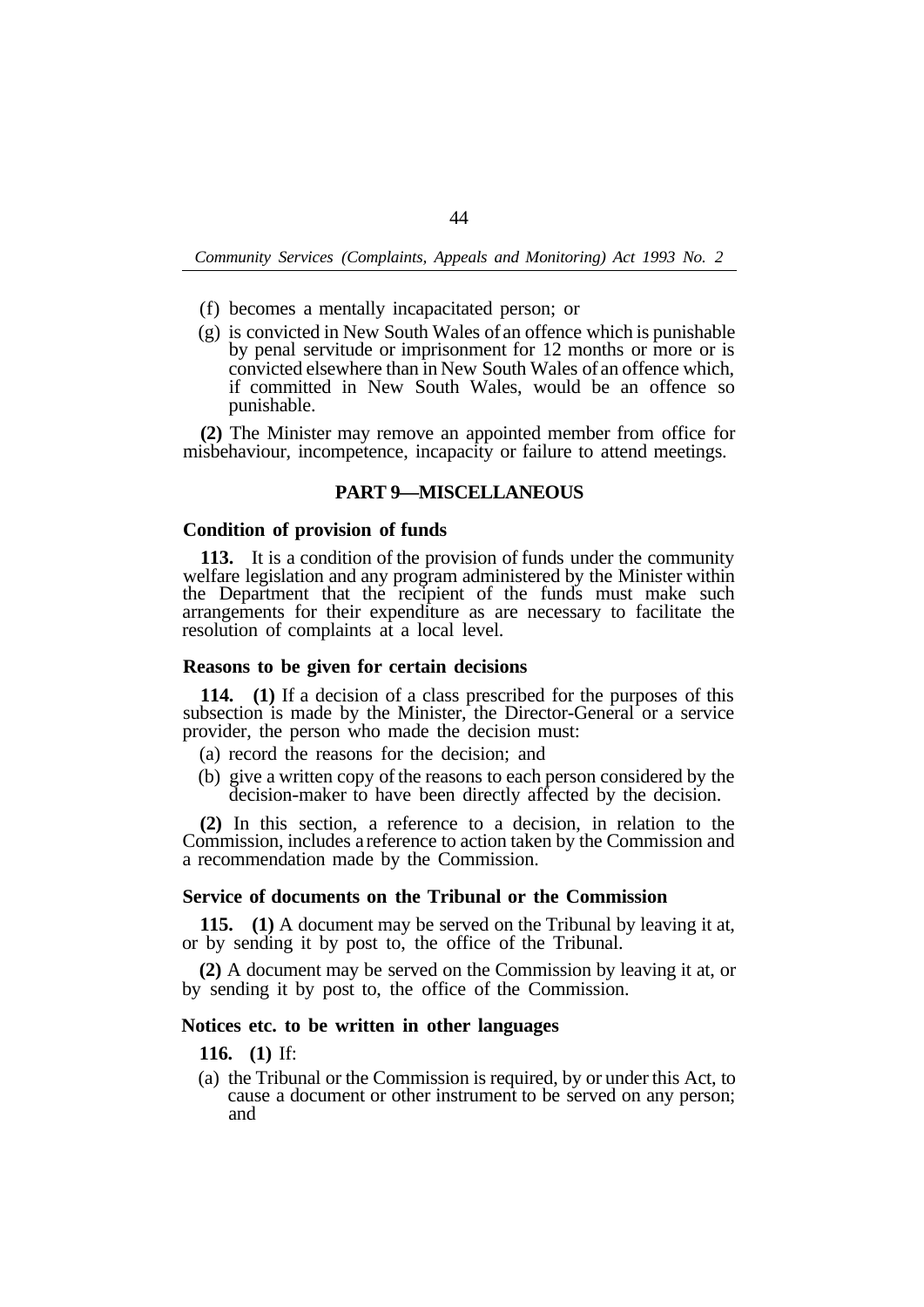(b) it appears to the Tribunal or the Commission that the person is blind or illiterate or is not literate in the English language,

the Tribunal or the Commission is, in so far as it is reasonably practicable, to cause the information contained in the document or other instrument to be communicated to the person in a manner that the person understands, which may include (in the case of a person who is literate in another language) by means of a document or other instrument written in that other language.

**(2)** Failure to comply with this section does not affect any thing done under any other provision of this Act.

#### **Protection of complainant against retribution**

against another person because that other person: **117. (1)** A person who takes or threatens to take detrimental action

- Community Visitor or the Commission; or (a) makes, or proposes to make, a complaint to a service provider,
- (b) brings, or proposes to bring, proceedings before the Tribunal; or
- (c) provides, or proposes to provide, information, documents or evidence to a Community Visitor, the Commission or the Tribunal,

is guilty of an offence.

both. Maximum penalty: 50 penalty units or imprisonment for 12 months, or

is proved: **(2)** It is a defence to a prosecution for an offence under this section if it

- (a) that the action referred to in subsection (1) on which the prosecution was based was taken or proposed in bad faith; or
- (b) that any material allegation was known by the person making it to be false.

**(3)** In this section, **"detrimental action"** means action causing, comprising or involving any of the following:

(a) injury, damage or loss;

- (b) intimidation or harassment;
- (c) discrimination, disadvantage or adverse treatment in relation to employment;
- (d) dismissal from, or prejudice in employment;
- (e) prejudice in the provision of a community service;
- (f) disciplinary proceedings.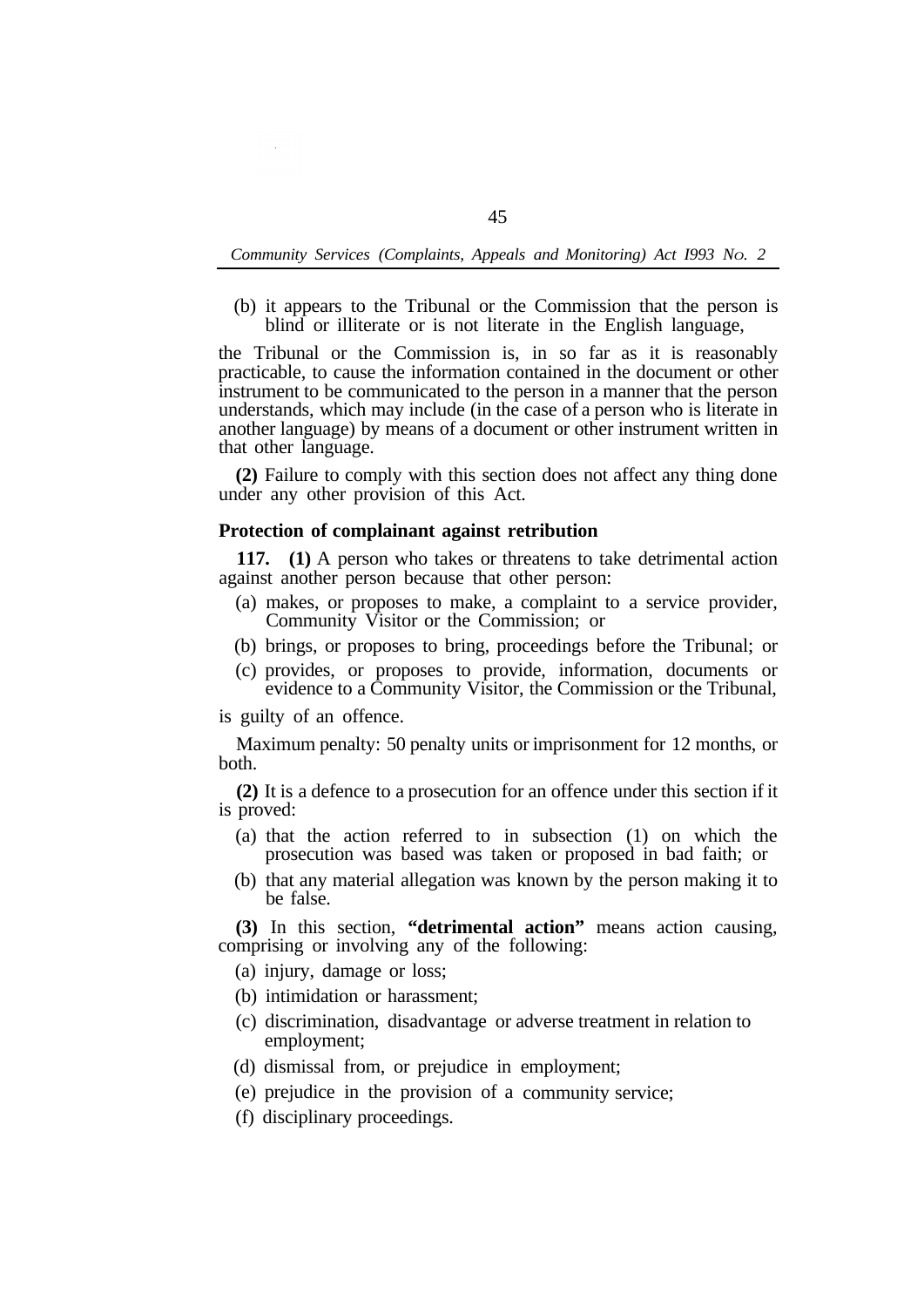## **Offence: improper disclosure of information**

function under this Act and the disclosure is not made: **118.** If a person discloses information obtained in exercising a

- (a) with the consent of the person to whom the information relates; or
- (b) in connection with the execution or administration of this Act; or
- (c) for the purposes of any legal proceedings arising out of this Act or of any report of any such proceedings; or
- (d) with other lawful excuse,

the person is guilty of an offence.

both. Maximum penalty: 10 penalty units or imprisonment for 6 months, or

### **Exclusion of personal liability**

**119.** Anything done by:

- (a) the Tribunal or a member of the Tribunal; or
- (b) the Registrar or any other member of the staff of the Tribunal; or
- (c) the Commission, the Commissioner or a member of the staff of the Commission; or
- (d) any person acting for or under the direction of the Tribunal, the Registrar, the Commission or the Commissioner,

does not, if it was done in good faith for the purpose of executing this or any other Act, subject the member of the Tribunal, the Registrar, the member of the staff of the Tribunal or of the Commission, the Commissioner or a person so acting, personally to any action, liability, claim or demand.

## **Section 3 not to give rise to or affect cause of action**

**120. (1)** Nothing in section 3 nor in any application of that section by this Act gives rise to, or can be taken into account, in any civil cause of action.

**(2)** In this section, "cause of action" does not include proceedings on an appeal to the Tribunal.

# **Certain conduct excluded from Ombudsman Act 1974**

**121.** Conduct of a public authority that could be, or is or has been, the subject of a complaint to the Commission or of an appeal to the Tribunal may not be the subject of a complaint under the Ombudsman Act 1974.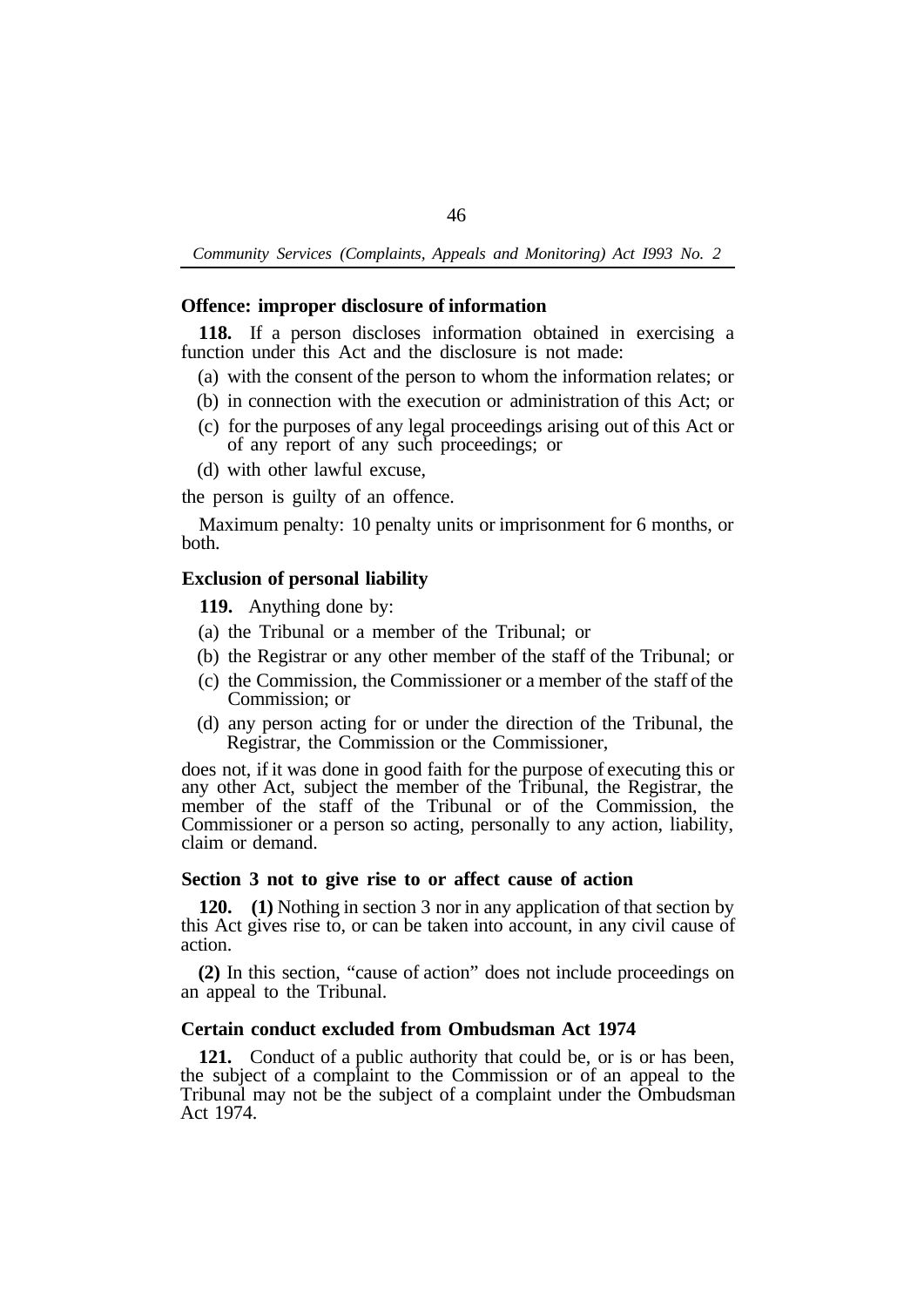# **Proceedings for offences**

**122.** Proceedings for an offence under this Act or the regulations are to be dealt with summarily before a Local Court constituted by a Magistrate sitting alone.

# **Savings and transitional provisions**

**123.** Schedule 1 has effect.

# **Regulations**

**124. (1)** The Governor may make regulations, not inconsistent with this Act, for or with respect to any matter that by this Act is required or permitted to be prescribed or that is necessary or convenient to be prescribed for giving effect to this Act.

**(2)** The regulations may create offences punishable by a penalty not exceeding 10 penalty units.

# **Amendment of Acts**

**125.** Each Act specified in Schedule 2 is amended as set out in that Schedule.

## **Review of Act**

**126. (1)** The Minister is to review this Act to determine whether the policy objectives of the Act remain valid and whether the terms of the Act remain appropriate for securing those objectives.

**(2)** The review is to be undertaken as soon as possible after the period of 5 years from the date of assent to this Act.

**(3)** A report of the outcome of the review is to be tabled in each House of Parliament within 12 months after the end of the period of 5 years.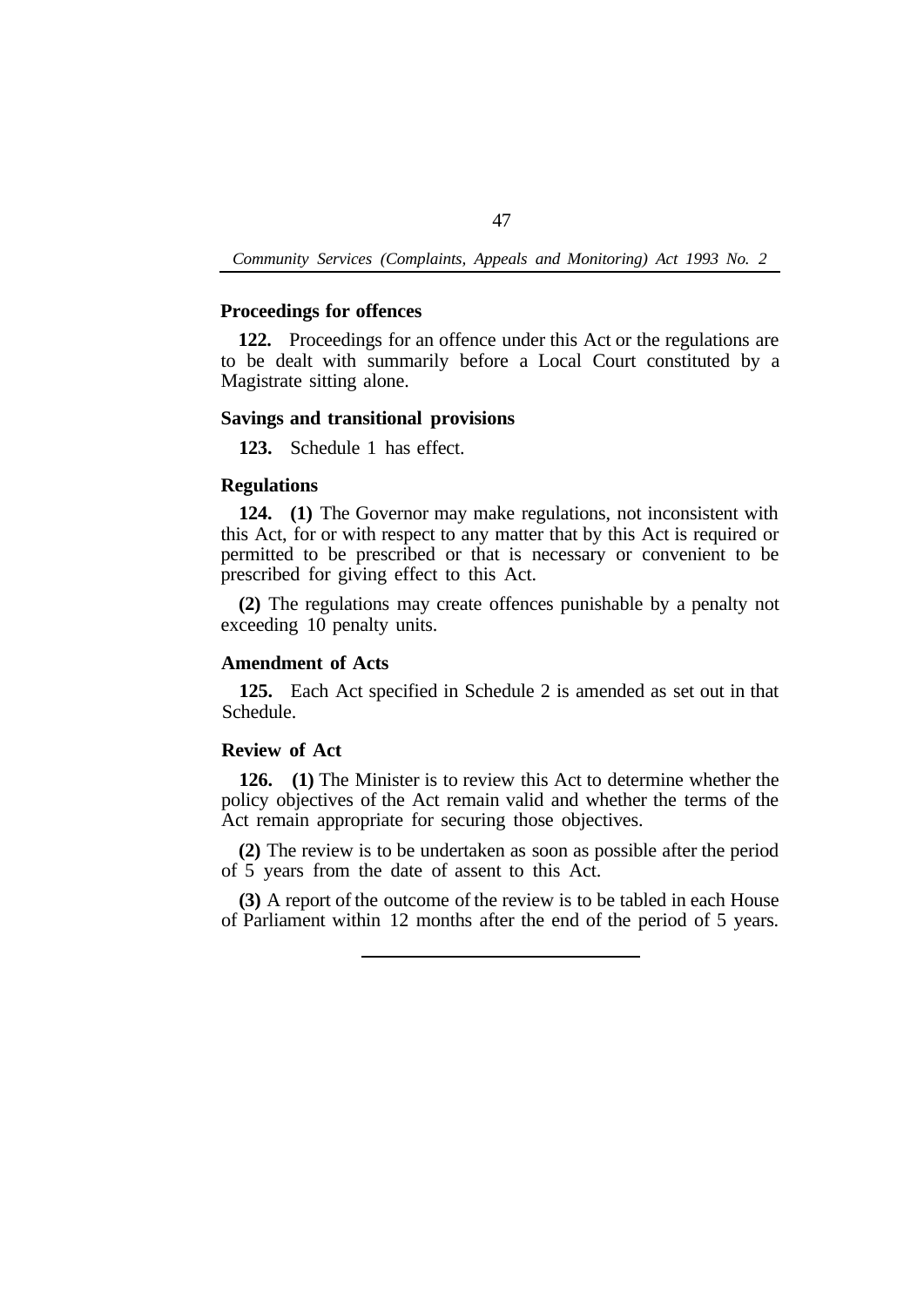# **SCHEDULE 1—SAVINGS AND TRANSITIONAL PROVISIONS**

(Sec. 123)

# **Regulations**

**1. (1)** The regulations may contain provisions of a savings or transitional nature consequent on the enactment of this Act.

**(2)** Any provision of a regulation made under this clause may, if the regulations so provide, take effect from the date of assent to this Act or a later date.

**(3)** To the extent to which any such provision takes effect from a date that is earlier than the date of its publication in the Gazette, the provision does not operate so as:

- (a) to affect, in a manner prejudicial to any person (other than the State or an authority of the State), the rights of that person existing before the date of its publication; or
- (b) to impose liabilities on any person (other than the State or an authority of the State) in respect of anything done or omitted to be done before the date of its publication.

# **Construction of references to Tribunal**

**2.** In any other Act or instrument, a reference to the Community Welfare Appeals Tribunal is a reference to the Community Services Appeals Tribunal.

## **Continuity of Tribunal**

**3. (1)** The Tribunal is a continuation of, and the same legal entity as, the Community Welfare Appeals Tribunal previously constituted under the Community Welfare Act 1987.

**(2)** Nothing in this Act affects the continuity of office of a person who was the President or Deputy President, or another member, of the Tribunal immediately before the commencement of this clause.

# **SCHEDULE 2—AMENDMENT OF ACTS**

(Sec. 125)

# **Adoption Information Act 1990 No. 63**

Section 36 **(Appeals to Community Services Appeals Tribunal):** 

(a) Omit **"Community Welfare Appeals Tribunal"**, insert instead **"Community Services Appeals Tribunal"** .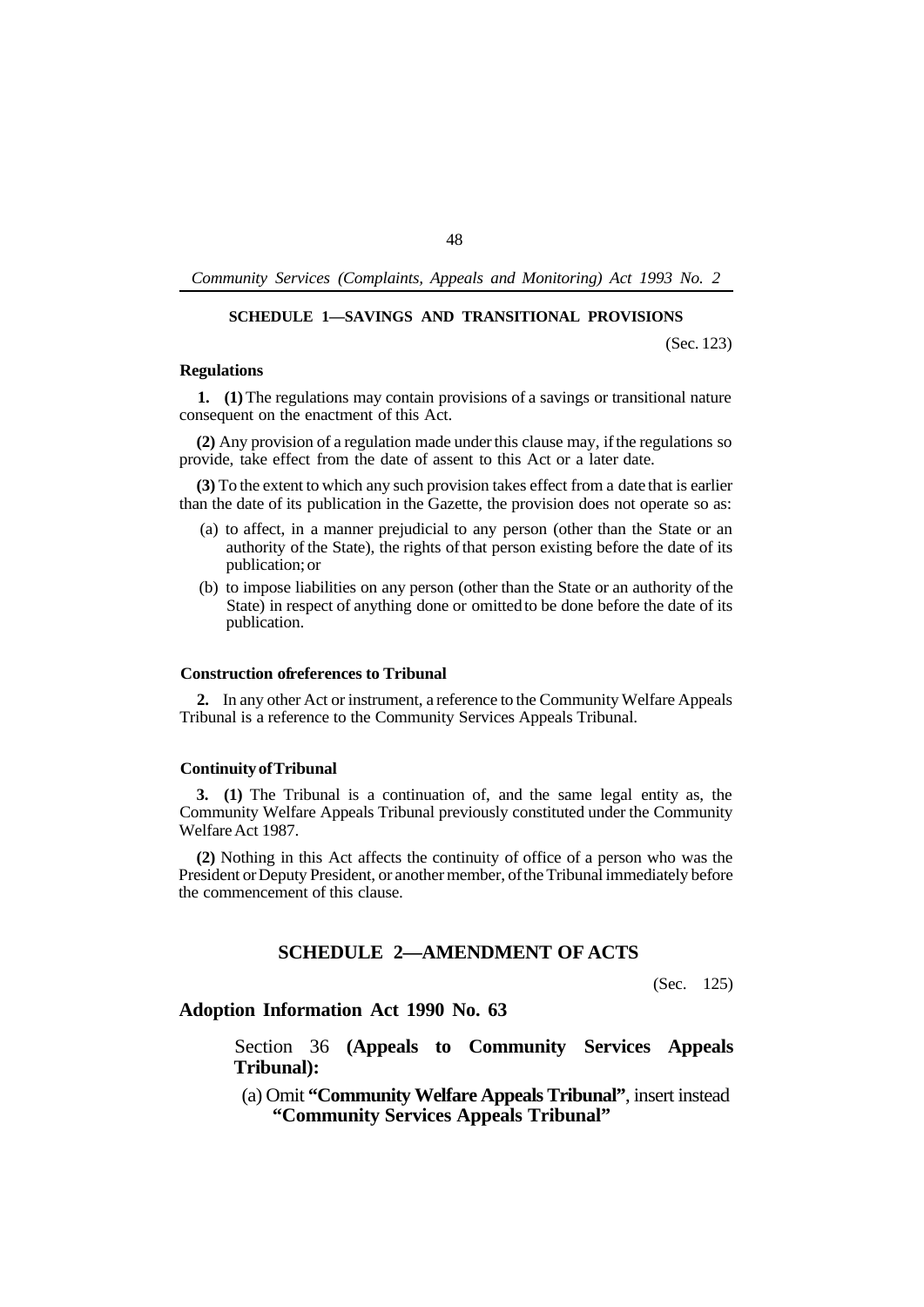# SCHEDULE 2—AMENDMENT OF ACTS—*continued*

(b) At the end of the section, insert:

**(2)** An appeal against a decision made under or for the purposes of this Act by the Director-General may be made to the Community Services Appeals Tribunal if it is a decision of a class of decisions prescribed by the regulations for the purposes of this section.

**(3)**. If there is a failure to make within a reasonable time a decision that, if made, could be the subject of an appeal under this section, the Tribunal may:

- (a) treat the failure as an unfavourable decision with respect to the applicant for the decision; and
- (b) permit the applicant to appeal to the Tribunal as if the unfavourable decision had in fact been made.

# **Adoption of Children Act 1965 No. 23**

After section 67, insert:

## **Appeals to the Community Services Appeals Tribunal**

**67A. (1)** An appeal against a decision made under or for the purposes of this Act by the Director-General may be made to the Community Services Appeals Tribunal if the decision:

- (a) is to refuse approval of an adoption agency; or
- (b) is to revoke or suspend the approval of an adoption agency; or
- (c) is within a class of decisions prescribed by the regulations for the purposes of this section.

**(2)** If there is a failure to make within a reasonable time a decision that, if made, could be the subject of an appeal under this section, the Tribunal may:

- (a) treat the failure as an unfavourable decision with respect to the applicant for the decision; and
- (b) permit the applicant to appeal to the Tribunal as if the unfavourable decision had in fact been made.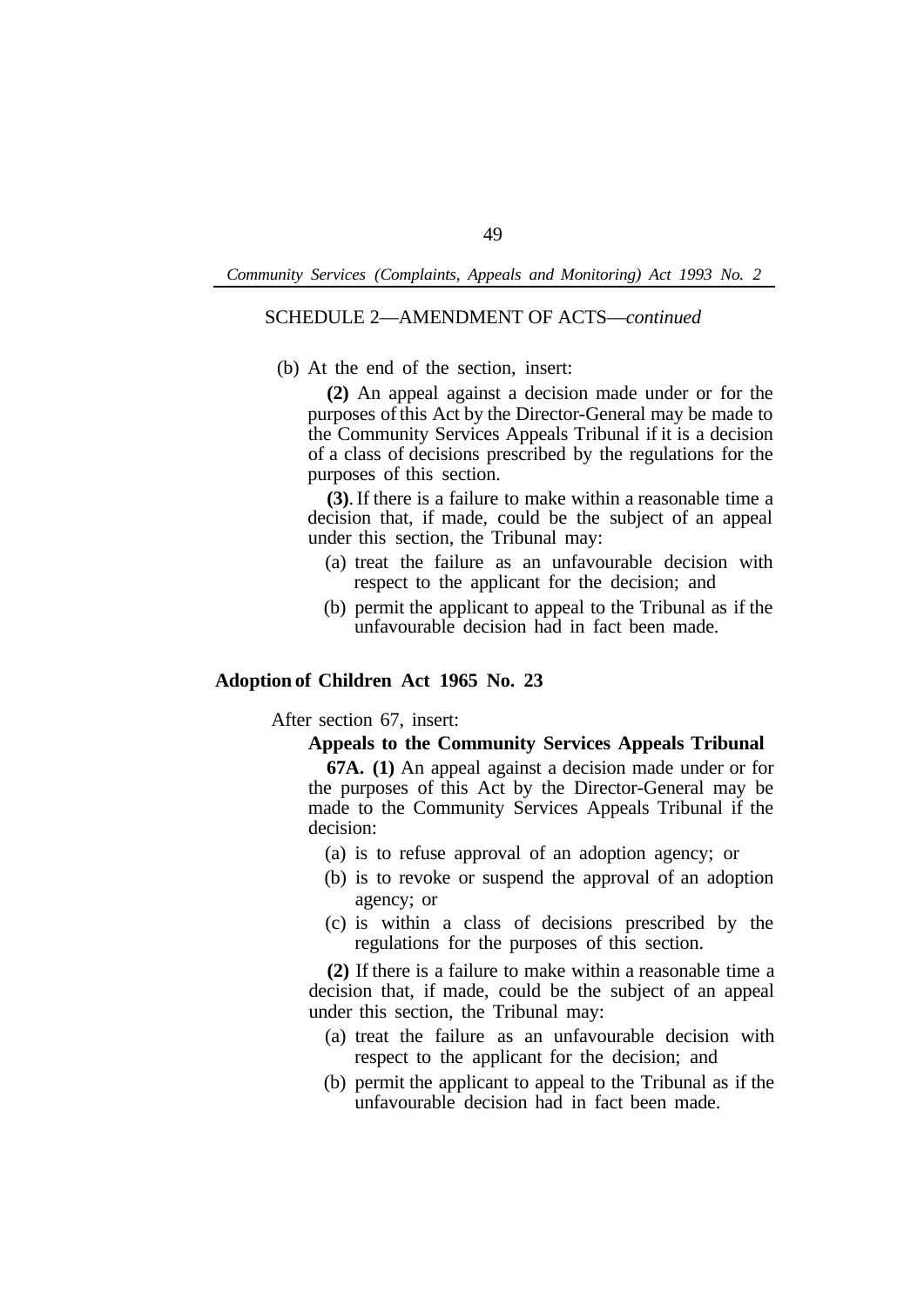# SCHEDULE 2-AMENDMENT OF ACTS—*continued*

## **Children (Care and Protection) Act 1987 No. 54**

- (1) Section 3 **(Definitions):** 
	- From section 3 (l), omit the definition of **"Community Welfare Appeals Tribunal"**, insert instead:
		- **"Community Services Appeals Tribunal"** means the Community Services Appeals Tribunal constituted by the Community Services (Complaints, Appeals and Monitoring) Act 1993;
- (2) Section 112 **(Appeals to the Community Services Appeals Tribunal):**

From section 112 (l), omit "Community Welfare Appeals Tribunal", insert instead "Community Services Appeals Tribunal".

# **Community Welfare Act 1987 No. 52**

### (1) Section 3 **(Definitions):**

(a) From section 3 (l), omit the definition of "Tribunal", insert instead:

**"Tribunal"** means the Community Services Appeals Tribunal constituted by the Community Services (Complaints, Appeals and Monitoring) Act 1993.

(b) From section 3 (1), omit the definition of "Visitor".

## (2) Section 3B **(Visitors):**

Omit the section.

(3) Part 6 **(The Community Welfare Appeals Tribunal):**  Omit the Part.

#### (4) Section 78 **(Regulations):**

- (a) In section 78 (1) (b), after "Fund", insert "and".
- (b) From section 78 (1) (d), omit "Fund; and", insert instead "Fund.".
- (c) Omit section 78 (1) (e).
- (5) Schedule 3 **(Provisions relating to the Tribunal):**  Omit the Schedule.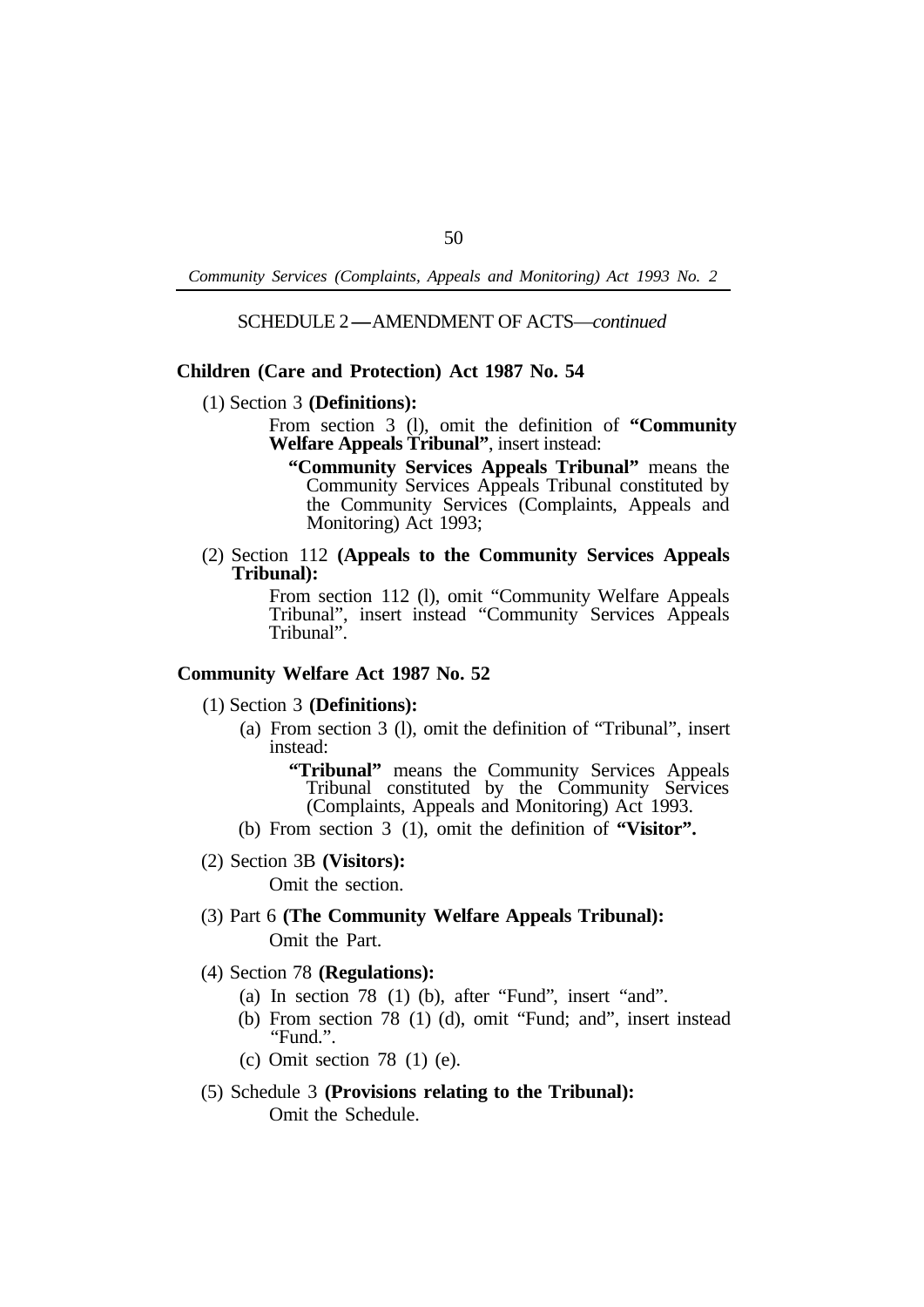SCHEDULE 2—AMENDMENT OF ACTS— *continued* 

# **Defamation Act 1974 No. 18**

#### Section 17KA:

After section 17K, insert:

# **Matters arising under the Community Services (Complaints, Appeals and Monitoring) Act 1993**

**17KA.** There is a defence of absolute privilege:

- (a) for a publication to or by a solution facilitator for the purpose of the resolution of a complaint under the Community Services (Complaints, Appeals and Monitoring) Act 1993; and
- (b) for the publication by any such facilitator of a report or information under section 34 of that Act; and
- (c) for a publication in the course of proceedings before the Community Services Appeals Tribunal under that act; and
- (d) for the publication by that Tribunal of an official report of a decision of that Tribunal or of the reasons for that decision.

## **Disability Services Act 1993**

(1) Section 20 **(Appeals):** 

Omit "Community Welfare Appeals Tribunal", insert instead "'Community Services Appeals Tribunal".

(2) Section 25 **(Section 3 and Schedule 1 not to give rise to or affect cause of action):** 

> Omit "Community Welfare Appeals Tribunal", insert instead "'Community Services Appeals Tribunal".

# **Disability Services and Guardianship Act 1987 No. 257**

(1) Section 3 **(Definitions):** 

From section 3 (l), omit the definition of "Community Welfare Appeals Tribunal", insert instead:

**"Community Services Appeals Tribunal"** means the Community Services Appeals Tribunal constituted by the Community Services (Complaints, Appeals and Monitoring) Act 1993;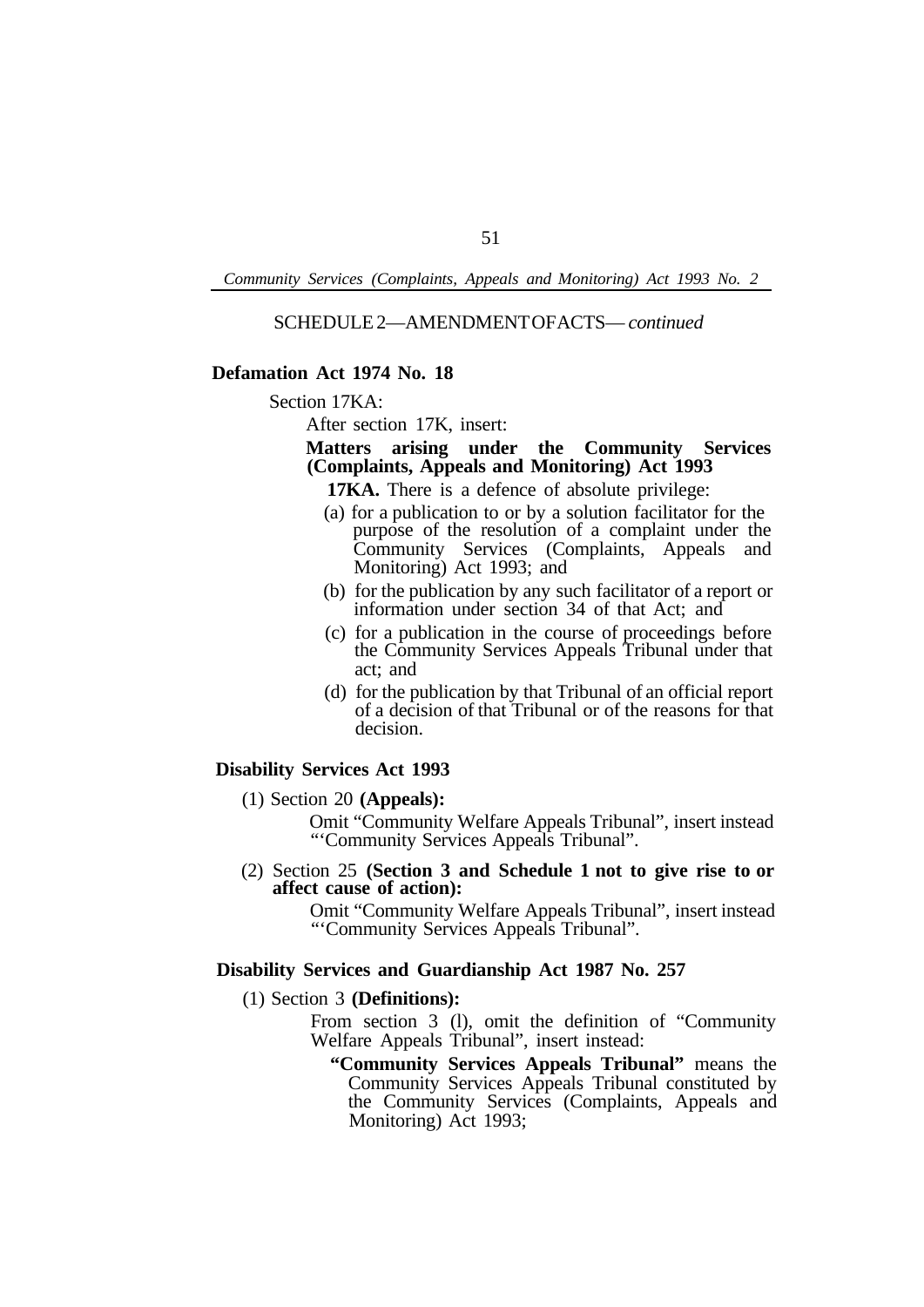# SCHEDULE 2—AMENDMENT OF ACTS— *continued*

# **(2)** Section 97 **(Appeals to the Community Services Appeals Tribunal):**

From section 97 (l), omit " Community Welfare Appeals Tribunal", insert instead "Community Services Appeals Tribunal".

# **Home Care Service, Act 1988 No. 6**

After section 17, insert:

## **Appeals to the Community Services Appeals Tribunal**

**17A. (1)** An appeal may be made to the Community Services Appeals Tribunal constituted by the Community Services (Complaints, Appeals and Monitoring) Act 1993 against a decision made under or for the purposes of this Act by:

- (a) the Minister; or
- (b) the Service; or
- (c) any other person or body at the request of the Minister or the Service,

if it is a decision within a class of decisions prescribed by the regulations for the purposes of this section.

**(2)** If there is a failure to make within a reasonable time a decision referred to in subsection (1) (b) or (c) that, if made, could be the subject of an appeal to the Tribunal, the Tribunal may:

- (a) treat the failure as an unfavourable decision with respect to the applicant for the decision; and
- (b) permit the applicant to appeal to the Tribunal as if the unfavourable decision had in fact been made.

### **Public Sector Management Act 1988 No. 33**

### Schedule 3B **(Senior executive positions)**

At the end of Part 2, insert "Commissioner for Community Services".